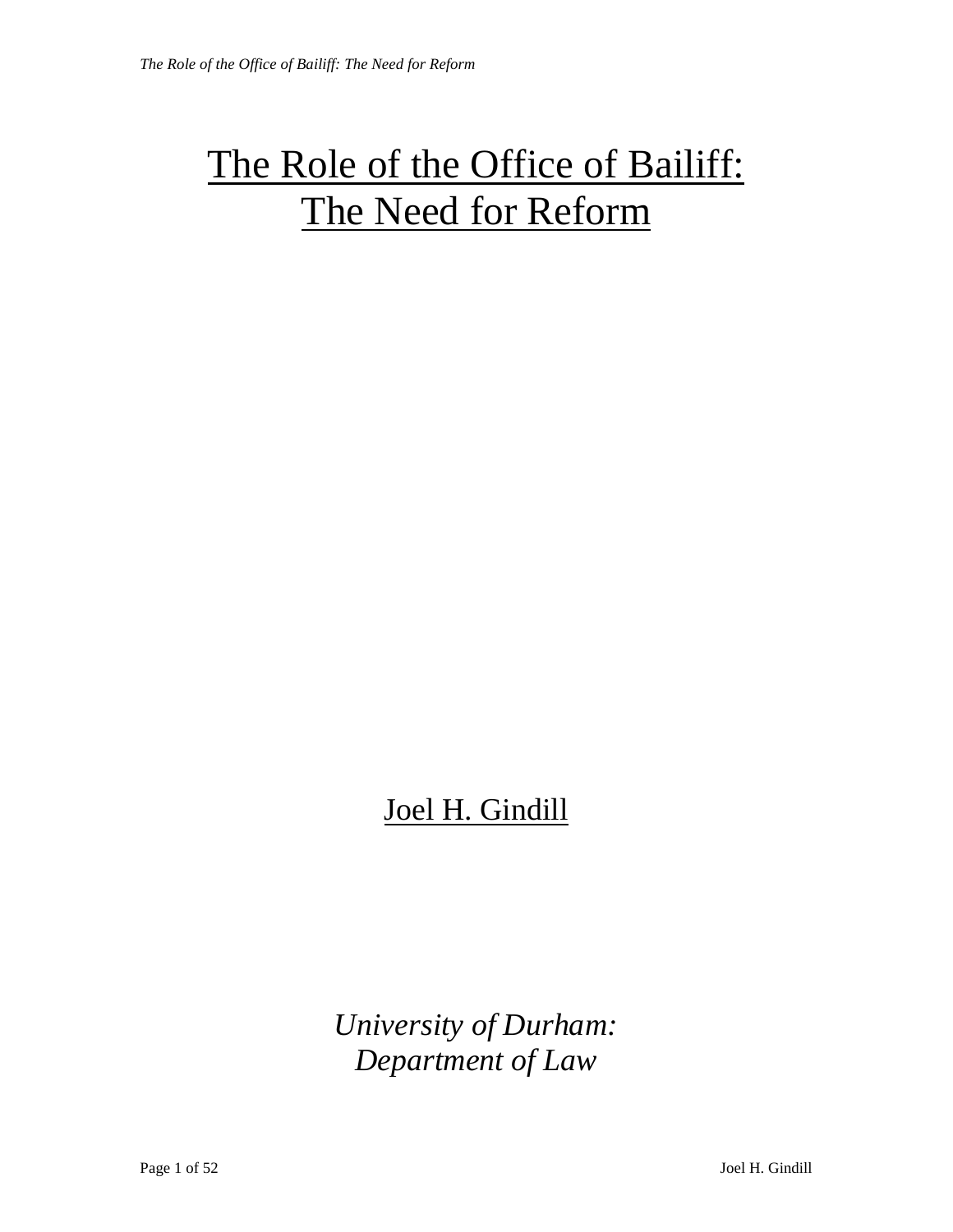### **The Role of the Office of Bailiff: The Need for Reform**

#### **Chapter 1- The Context in which the Office of Bailiff Operates** *Page 5*

**A. Historical Development of Island Governance: the Bailiff at the Centre of an Inherent Conflict.** 

**B. Development of the Office to the Current Day: Bridging the Branches of the Government** 

**Chapter 2- Important Issues for Reform: Separation of Powers, Human Rights and the Lord Chancellor** *Page 10*

**A. Separation of Powers: Theoretical Rhetoric or Sound Legal Principle?** 

#### **B. Human Rights Implications: Article 6 of the European Convention on Human Rights and the Human Rights Jersey Law (2000)**

- i- Article 6: The Meaning of Fair and Impartial Tribunal
- ii- Application of the ECHR to Jersey
- iii- The Impacts of the Human Rights (Jersey) Law 2000

#### **C. The Office of the Lord Chancellor and the Debate for Reform**

- i- Similarities and Differences of the Office of Lord Chancellor to the Role of Bailiff
- ii- Arguments for Reform of the Office of Lord Chancellor

#### **Chapter 3- Further Arguments for Reform** *Page 30*

#### **A. Conflict of Interests**

- i- Fusion of Powers: Against Good Democratic Principle
- ii- Open to Potential Abuse
- iii- A Lack of a Democratic Basis
- iv- Arguments Suggesting No Conflict of Interests

#### **B. Judicial Review**

#### **C. The Bailiff and Public Entertainment**

#### **D. Calls to Retain the Current System: Benefits of the Role**

| <b>Conclusion</b>    | Page 41 |
|----------------------|---------|
| <u>Bibliography</u>  | Page 44 |
| <b>Abbreviations</b> | Page 52 |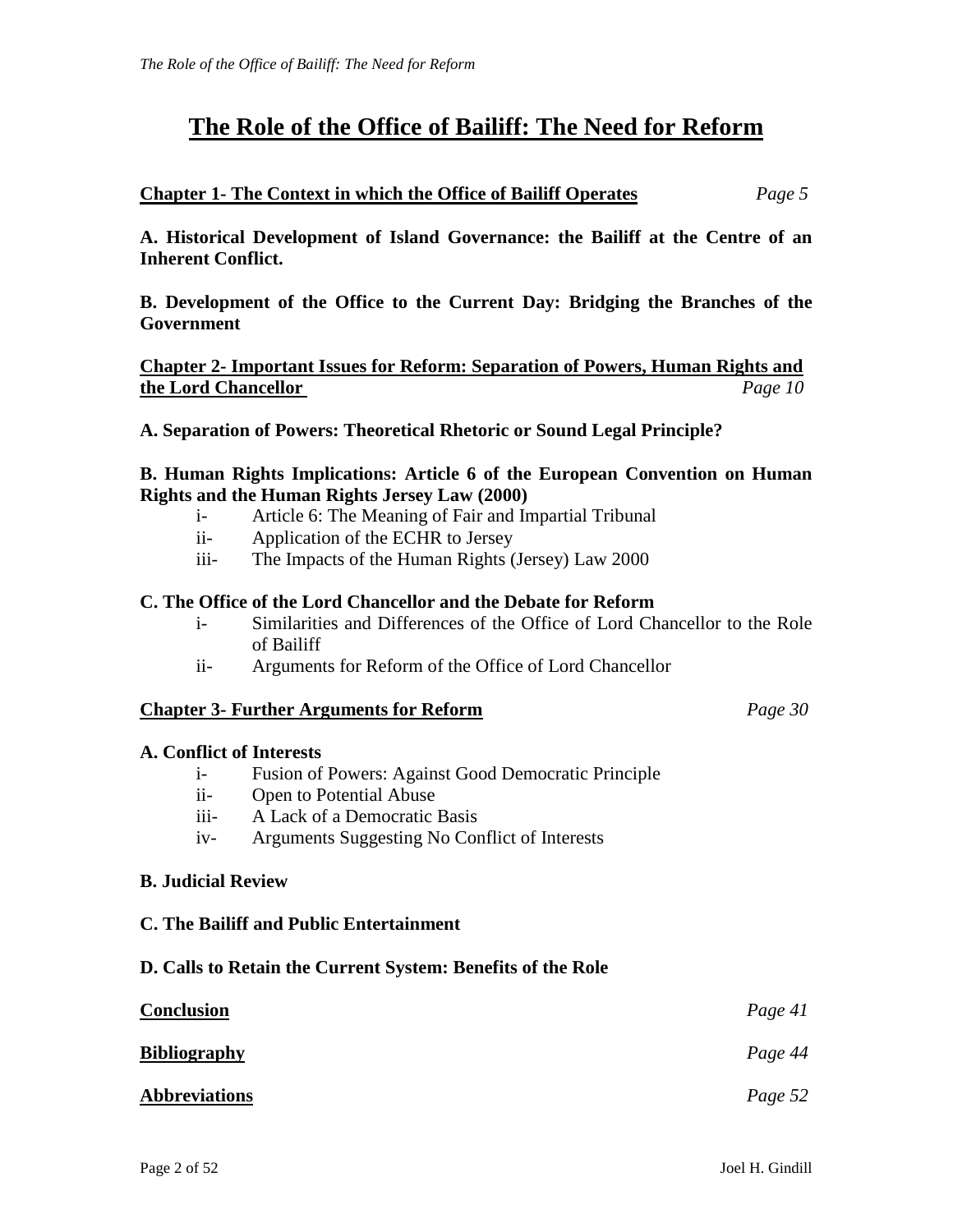This paper will examine and scrutinise the need for reform of the Office of Bailiff within the Island of Jersey. It will be shown that within the modern political context, the current functions of the Bailiff represent a risk to the continuing good governance of the Island, both from internal and external sources. As the most senior Islander, the Bailiff holds significant notions of traditional values and respect. Governmental reforms have not kept pace with the changing wider political context in which they operate; with the growth of Human Rights and its impacts upon modern government, the powers of the Bailiff are increasingly becoming unsustainable. Significantly the duality within the Office of Bailiff clearly flaunts the lack of separation of powers due to an entrenchment at the centre of the Insular Authority. A conflict of interests within the office represents a danger of potential abuse. Reform is now a necessity.

The Historical development of Jersey governance and law shall be used to analyse foundations upon which the Office of Bailiff is built, creating a launch pad upon which arguments for reform will be based. The doctrine of Separation of Powers shall be shown to create a powerful tool for reform. By exploring it's applicability to Jersey, the benefits and criticisms of the doctrine shall be analysed. Although the doctrine cannot be used as the sole argument for reform, it constitutes a powerful base. Indeed, the wider debate concerning reform of the Lord Chancellor relies heavily upon the doctrine. This debate shall be investigated and applied to the Office of Bailiff.

This paper shall investigate the impacts of the European Convention of Human Rights upon Jersey law. It will highlight the far-reaching nature of the Convention and the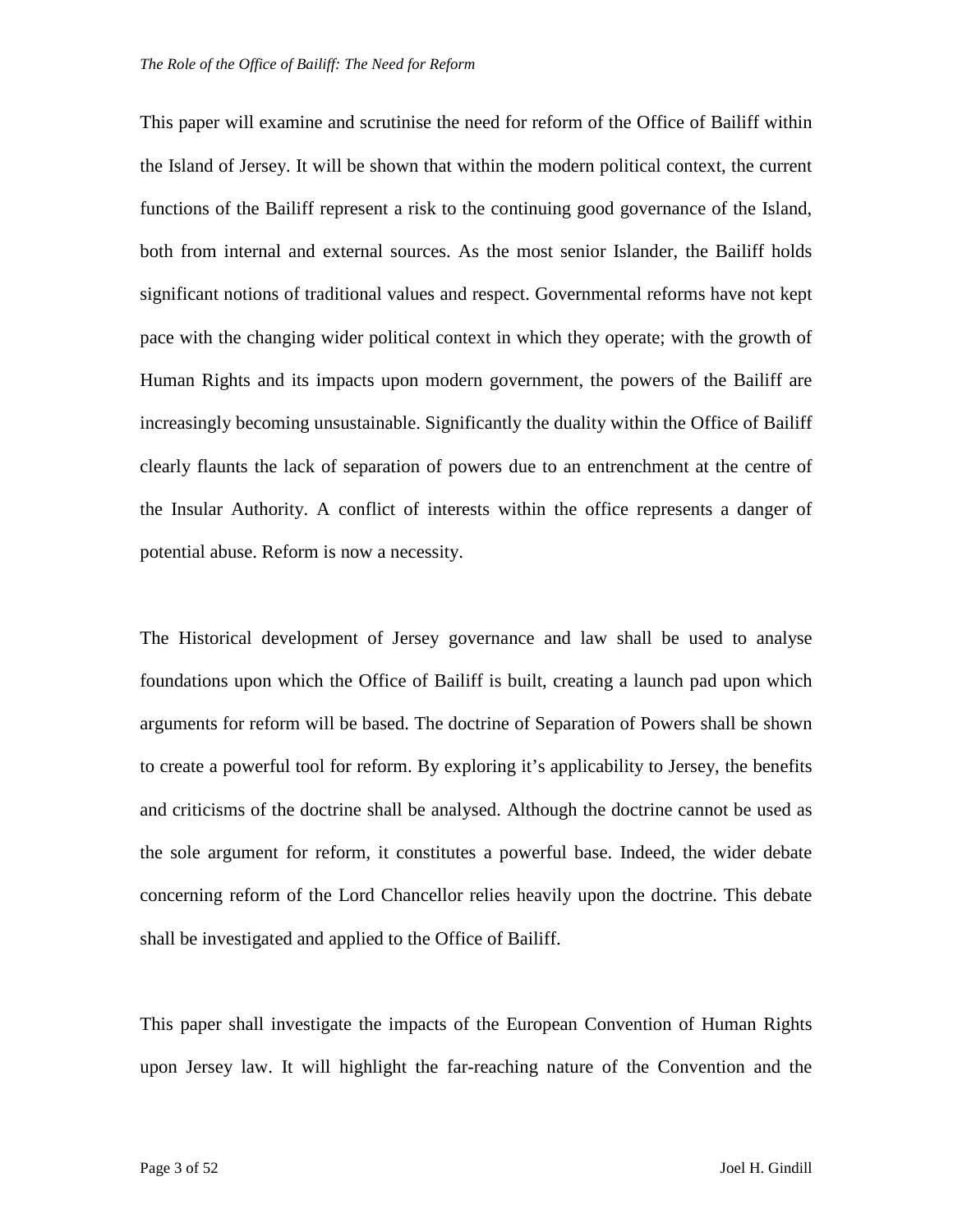influence upon constitutional structures. The strict requirement for judicial independence and impartiality will be analysed, along with the potential breach caused by the duality in the Bailiff's functions. The threat of reform imposed from an outside power will be investigated by exploring the Royal Prerogative, emphasising Jersey's inability to resist outside political pressures. Furthermore, the impacts of the Human Rights (Jersey) Law 2000 shall be examined, evaluating the impact of the new constitutional relationship between the Royal Court and the States Assembly upon the Bailiff. Focusing specifically on the roles of the Bailiff, a clear conflict of interests shall be shown to exist. Open to potential abuse, the lack of any democratic basis shall be shown as a further reason promoting reform. In doing so, this study shall evaluate the arguments used by supporters of the Bailiff as a means to explore the debate more extensively. Reform proposals, although intriguing are, however, outside the scope of this paper and will not be discussed.

An urgent need for the reform of the Bailiff will be concluded. This will be highlighted by evaluating the most important and powerful aspects of the debate, forming a clear, consistent and powerful argument for reform.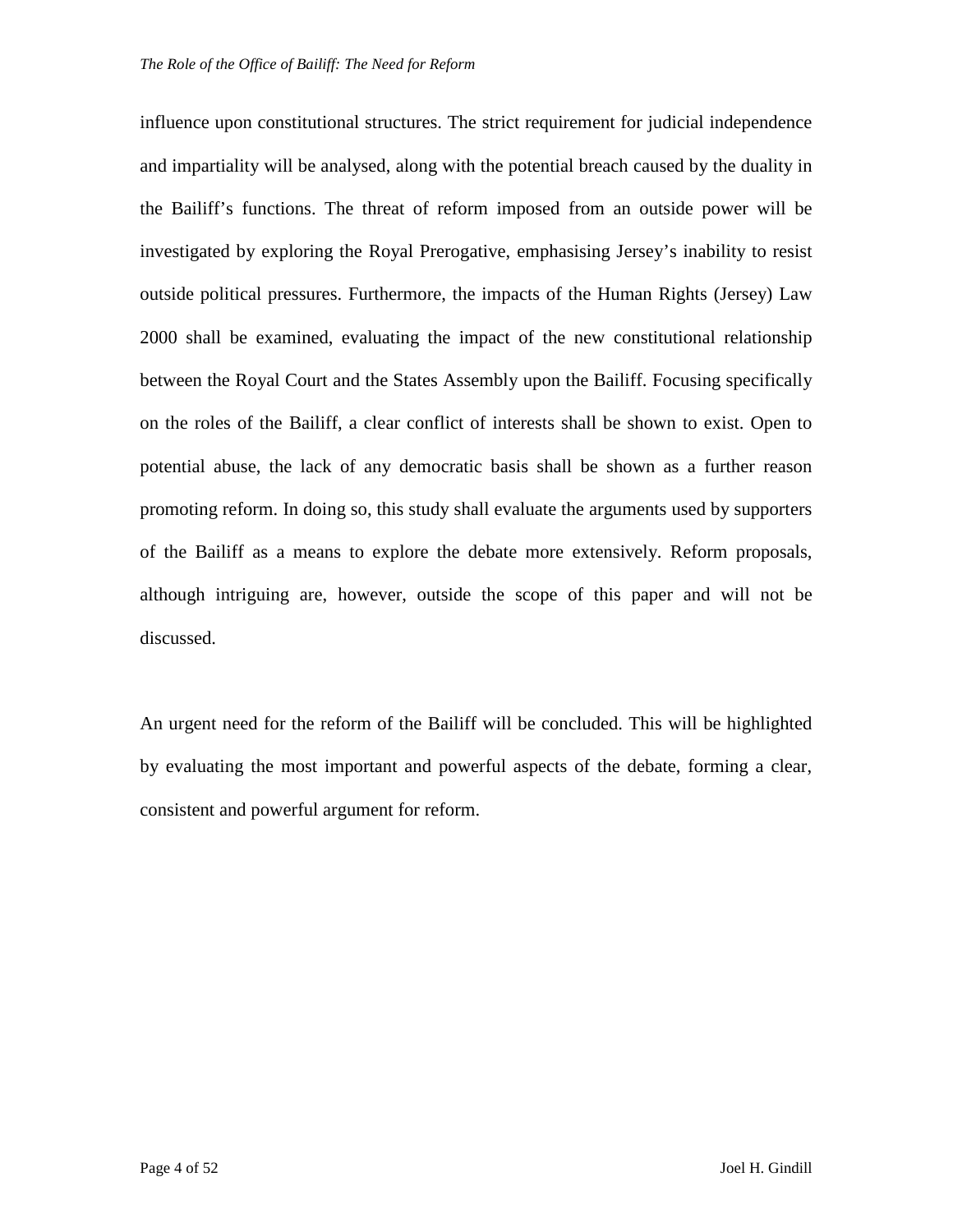#### **Chapter 1**

#### **The Context in Which the Office of Bailiff Operates**

### **A. Historical Development of Island Governance: the Bailiff at the Centre of an Inherent Conflict.**

The current role of the bailiff can only be fully appreciated and understood once placed within the constitutional context in which it operates. Jersey's unique constitutional status has set the tone for 'conflict amongst Crowns Appointees and the local people' throughout the history of the Island<sup>1</sup>. Overall, Jersey can be considered to have a 'quasiindependent' status, whose relationship is with the Crown, rather than Parliament<sup>2</sup>. Consequently, the Island does not form part of the United Kingdom<sup>3</sup>; the inability of Island residents to vote in UK elections (no representation without taxation) is clear  $conformation<sup>4</sup>$ .

Although self-governance, achieved by the early Nineteenth Century, enabled the States to create legislation and organise finances, the requirement of 'final ratification' still gave the Crown a controlling interest<sup>5</sup>. Changes in the Bailiff's role mirrored this complex arrangement. Securing his position both as Chief Magistrate and Civil Head of Island Governance resulted in extensive sharing of human resources between the legislature and the Judiciary<sup>6</sup>. Institutional interdependence and a lack of any substantial form of

-

<sup>1</sup> Bailhache-(1999)-p2

 $2$  Le Rendu-(2004)-p40

 $3 \text{ X}$  v. United Kingdom

<sup>4</sup> X v. United Kingdom

<sup>5</sup> Kelleher*-*(1994)-p16

<sup>6</sup> Kelleher*-*(1994)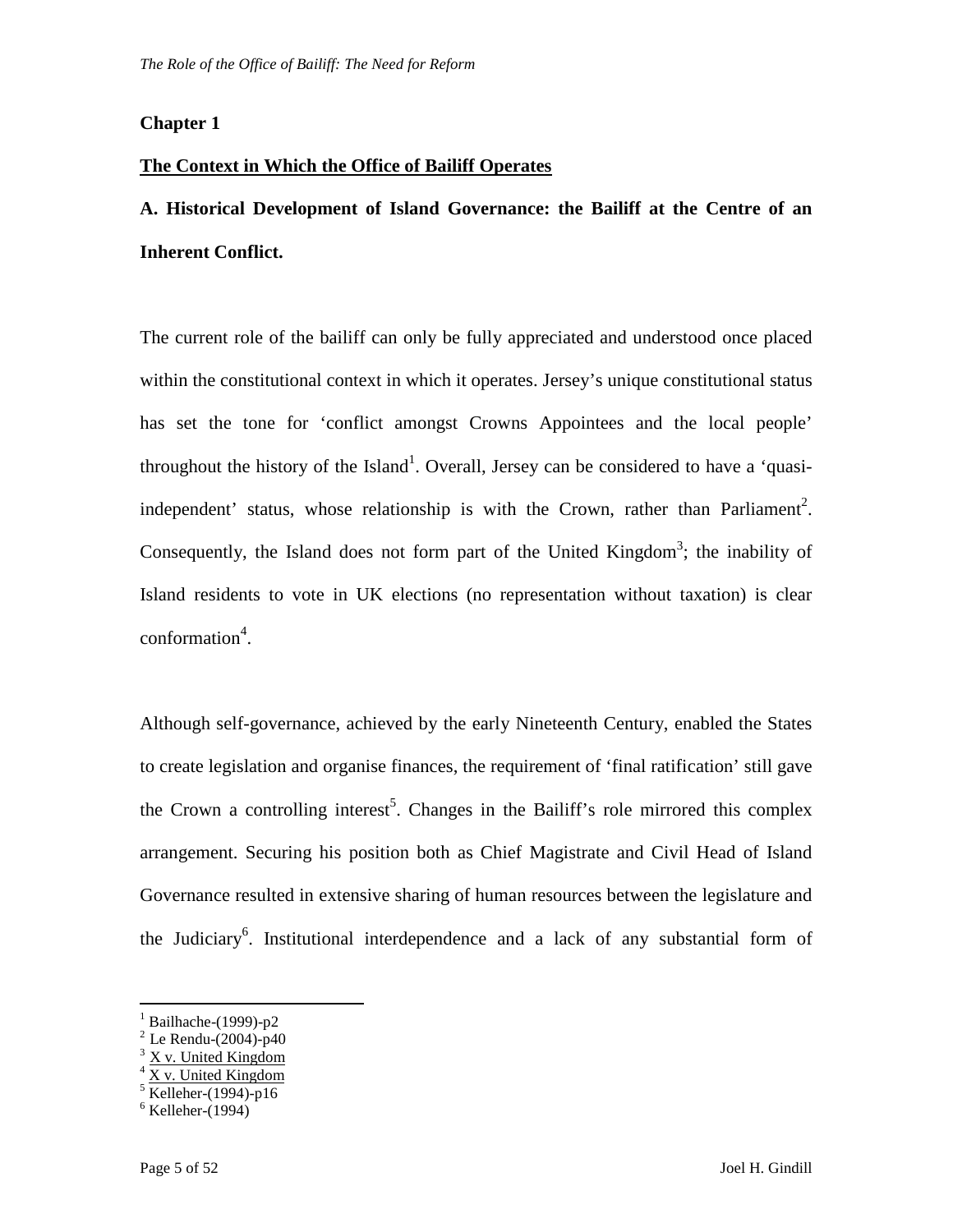separation of powers can, therefore, be seen as entrenched from the origins of Island Governance<sup>7</sup>.

During the centuries much has changed. Extensive sharing of human resources between the States and Royal Court has reduced significantly<sup>8</sup>. A trend towards increased legitimacy set by the '1771…detachment of the States from the Court, and an increased role of the executive as an "Insular Government"<sup>9</sup> has led to a 'provincial parliament or a local legislature<sup>'10</sup>. Such developments and changes, however, cannot be seen as a direct result of the initiative of the States themselves, but as a result of external factors. As Le Rendu comments, 'large scale constitutional change has been rare, and tended to be precipitated by outside events<sup> $11$ </sup>. Numerous small-scale reforms and modernisations over the centuries has left the Island's constitution having a 'medieval core with a democratic overlay<sup>12</sup>, leading to a number of inherent anomalies, such as the committee structure of the States<sup>13</sup>. Forming an important aspect of the Insular Government, this structure leaves the States without a clearly defined centre of government allowing the Bailiff to have significant presence within the Assembly<sup>14</sup>, an issue which the reforms of 2005 aim to address through the creation of the Chief Minister's Department<sup>15</sup>.

 $\mathrm{^{7}Le}$  Herissier-(1972)

<sup>8</sup> Bailhache-(1999)-p4

<sup>&</sup>lt;sup>9</sup> Le Herissier-(1972)-p29

 $10$  Bailhache-(1999)-p4

 $11$  Le Rendu-(2004)-p32

 $12$  Le Rendu-(2004)-p32

 $13$  Le Rendu- $(2004)$ 

 $14$  Clothier-(2000)

<sup>&</sup>lt;sup>15</sup> Chief Minister's Department-(2005)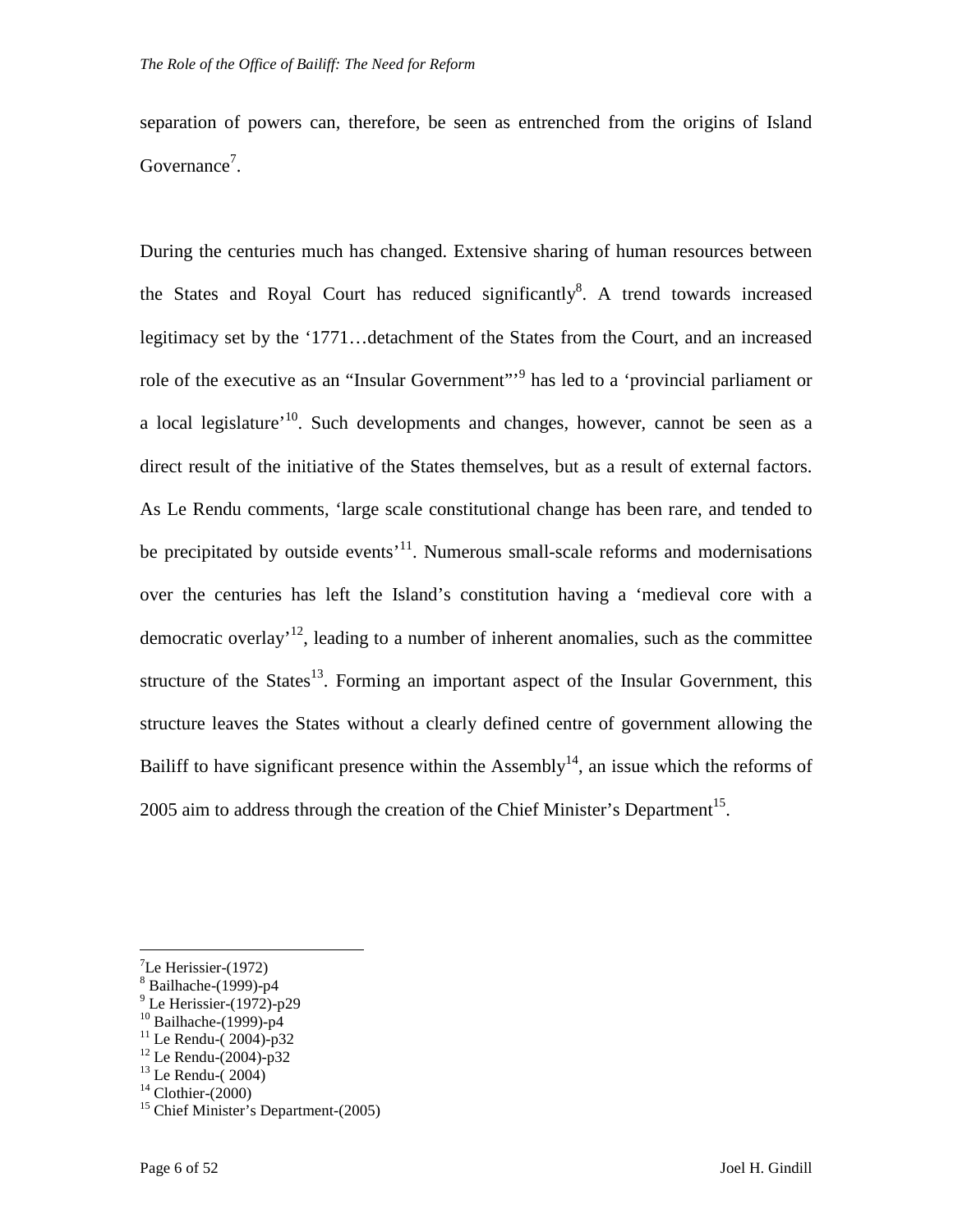Underlying and inherent conflicts within the Island's constitution is the basis upon which reform of Bailiff must be set against. Although Jersey's unique legal system is based upon many sources, creating confusion and uncertainty when tracing customs and practices<sup>16</sup>, one major benefit is an inherent flexibility, allowing 'changes and adaptations...to be made<sup> $17$ </sup>. Such flexibility, however, does present a number of dangers. This is the case with the Royal Prerogative; uncertainty as to the extent that it allows the Crown to legislate on behalf of the Island<sup>18</sup> in 'the absence of strong local dissatisfaction<sup>'19</sup>, has been used on numerous occasions as a means of 'exhorting the States to do what the electors did not want<sup> $20$ </sup>. These conflicts must be understood when addressing the need for reform.

### **B. Development of the Office to the Current Day: Bridging the Branches of the Government**

The Office of Bailiff was in existence before  $1204^{21}$ , but only developed into a form recognisable today after the separation from the post of Governor<sup>22</sup>. The office has often been at the centre of constitutional development<sup>23</sup>, usually a result of conflict with the Governor<sup>24</sup>. Throughout the centuries the Bailiff has been seen as a competing source of power to that of the Crown, represented in the Island by the Governor. The term 'Baillii' itself translates to guardian; the Bailiff was therefore placed in a position from the outset

 $16$  Binnington-(1997)

<sup>17</sup> Royal Commission -(1973)-p411-para,1362

<sup>18</sup> Royal Commission -(1973)-p413-para,1370

<sup>&</sup>lt;sup>19</sup> Le Quesne-(1992)-p35

 $20$  Le Quesne-(1992)-p46

 $21$  Bailhache-(1999)

 $22$  Le Herissier-(1972)

 $^{23}$  Bailhache-(1999), Le Rendu-(2004)

 $24$  Le Herissier-(1972)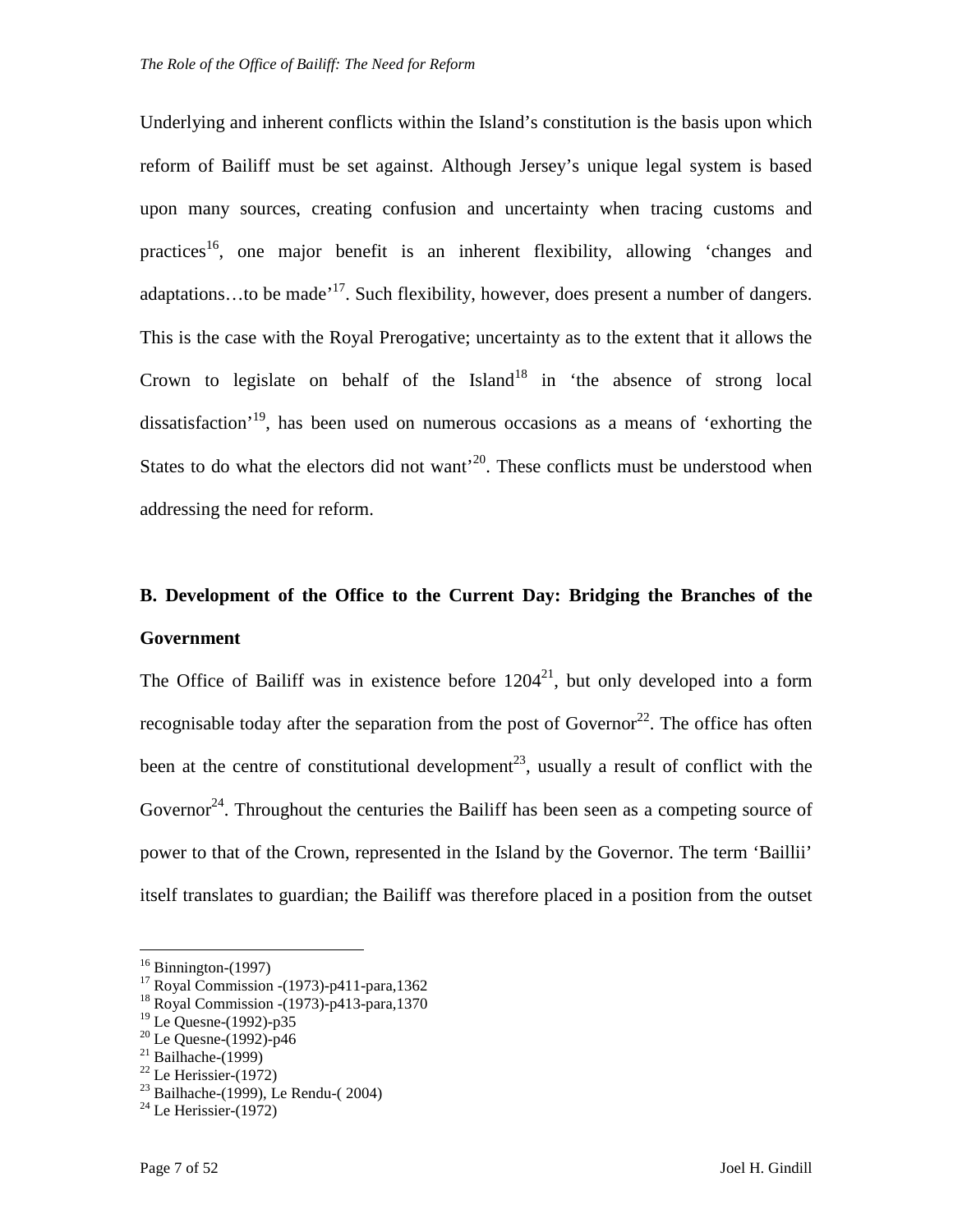as the 'preserver of the people and laws' of the Island<sup>25</sup>. The view of the Bailiff as the 'protector of the Islands privileges and interests'<sup>26</sup>, has lead to an 'increased role and involvement in Government<sup>27</sup>. As a result, from an early stage in the history of the Island, the Bailiff's role bridged all three branches of government; the Legislature, Executive and Judiciary.

Today, as Bailhache describes, the functions and responsibilities of the role are most easily divided into four sections; Presidency of the Royal Court, Presidency of the States, ancillary functions deriving from Presidency of the Court and ancillary functions deriving from the Presidency of the States<sup>28</sup>. Judicial functions deriving from the presidency of the Royal Court are that of Chief Magistrate<sup>29</sup> and *ex-officio* President of the Court of Appeal<sup>30</sup>. As President of the Sates the Bailiff must act as a presiding officer<sup>31</sup>, similar to that of Speaker of the House<sup>32</sup>. Nevertheless, the Bailiff's role is greater than that of any speaker, not only through his right to vote, but also as he is regularly consulted in legislative matters, both individually and within States sittings $^{33}$ .

Jersey maintains its strong links with the UK and the Crown through the Office of Bailiff as a Crown Appointed Officer. As president of the States, the Bailiff is the 'Chief

<sup>&</sup>lt;sup>25</sup> Working Party on Public Entertainment-(2002)-p2

 $26$  Bailhache-(1999)-p3

 $27$  Le Herissier-(1972)-p25

 $28$  Bailhache-(1999)

<sup>29</sup> Royal Court (Jersey) Law 1948

<sup>&</sup>lt;sup>30</sup> Court of Appeal (Jersey) Law 1961

<sup>&</sup>lt;sup>31</sup> States of Jersey Law 1966

 $32$  The rules and procedures, challenged in Syvret v Bailhache

 $33$  Le Rendu-(2004)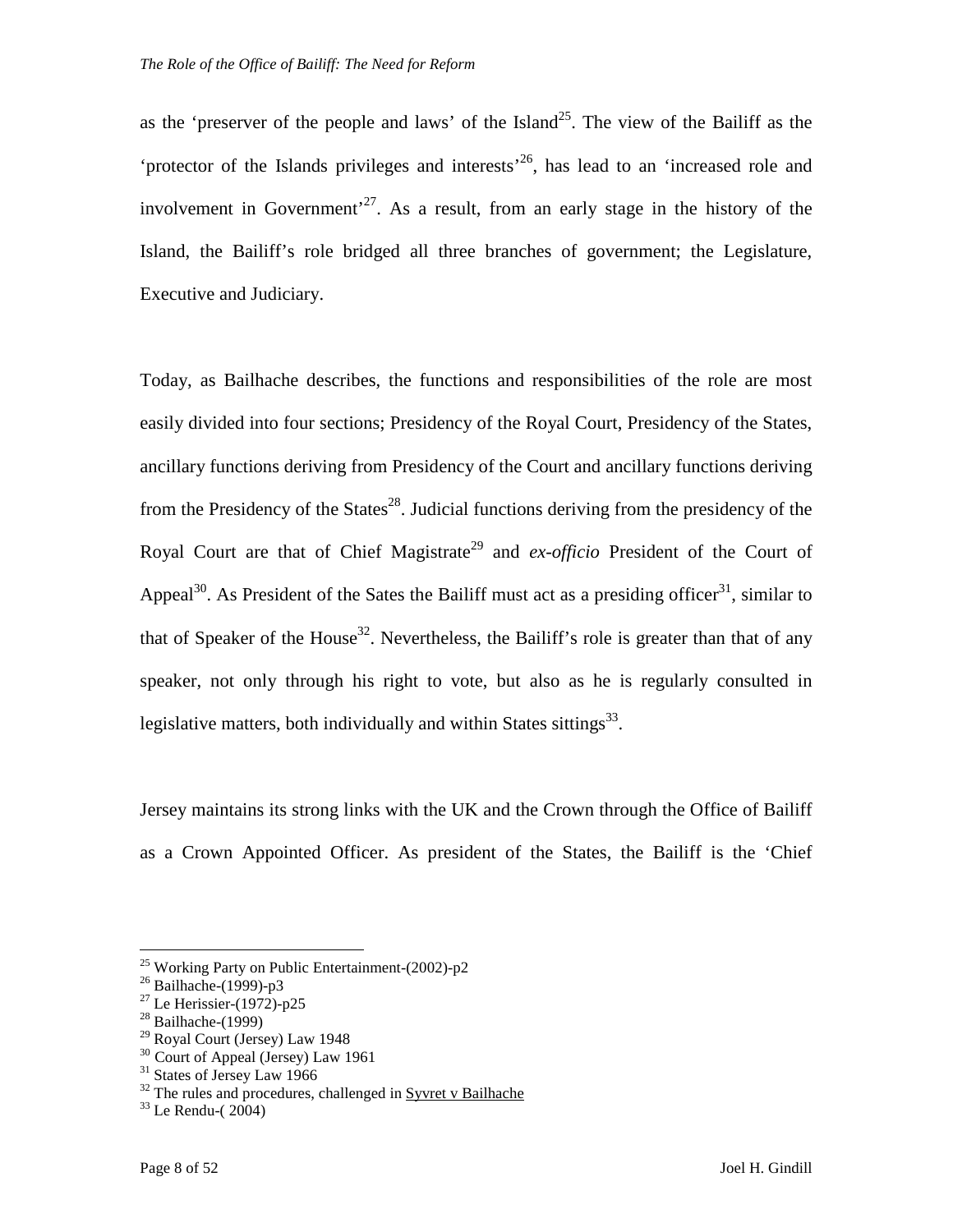Islander<sup>34</sup>; he therefore acts as a direct link to the UK government<sup>35</sup>. There appears to be an inherent conflict in 'bridging the divide'<sup>36</sup>; the Bailiff is a Crown Officer, but also the guardian of the Island's privileges and freedoms. Bailhache further highlights this role as key to the smooth operation of government, acting as a central authority within the committee structure<sup>37</sup>. Although an important function, it is unclear how this role will be affected by introduction of ministerial government. Nevertheless, it seems likely that the Chief Minister will be increasingly called upon to represent the Island overseas<sup>38</sup>, making it likely that the need for the Bailiff within the States will be greatly reduced, a point echoed and promoted by the Clothier report<sup>39</sup>.

 $\overline{a}$ 

.

<sup>&</sup>lt;sup>34</sup> Bailhache-(1999)-p8

<sup>35</sup> Le Rendu-( 2004)-p33

<sup>36</sup> Bailhache-(1999)-p5

 $37$  Bailhache- (1999)-p8

 $38$  Le Rendu-(2004)

 $39$  Clothier-(2000)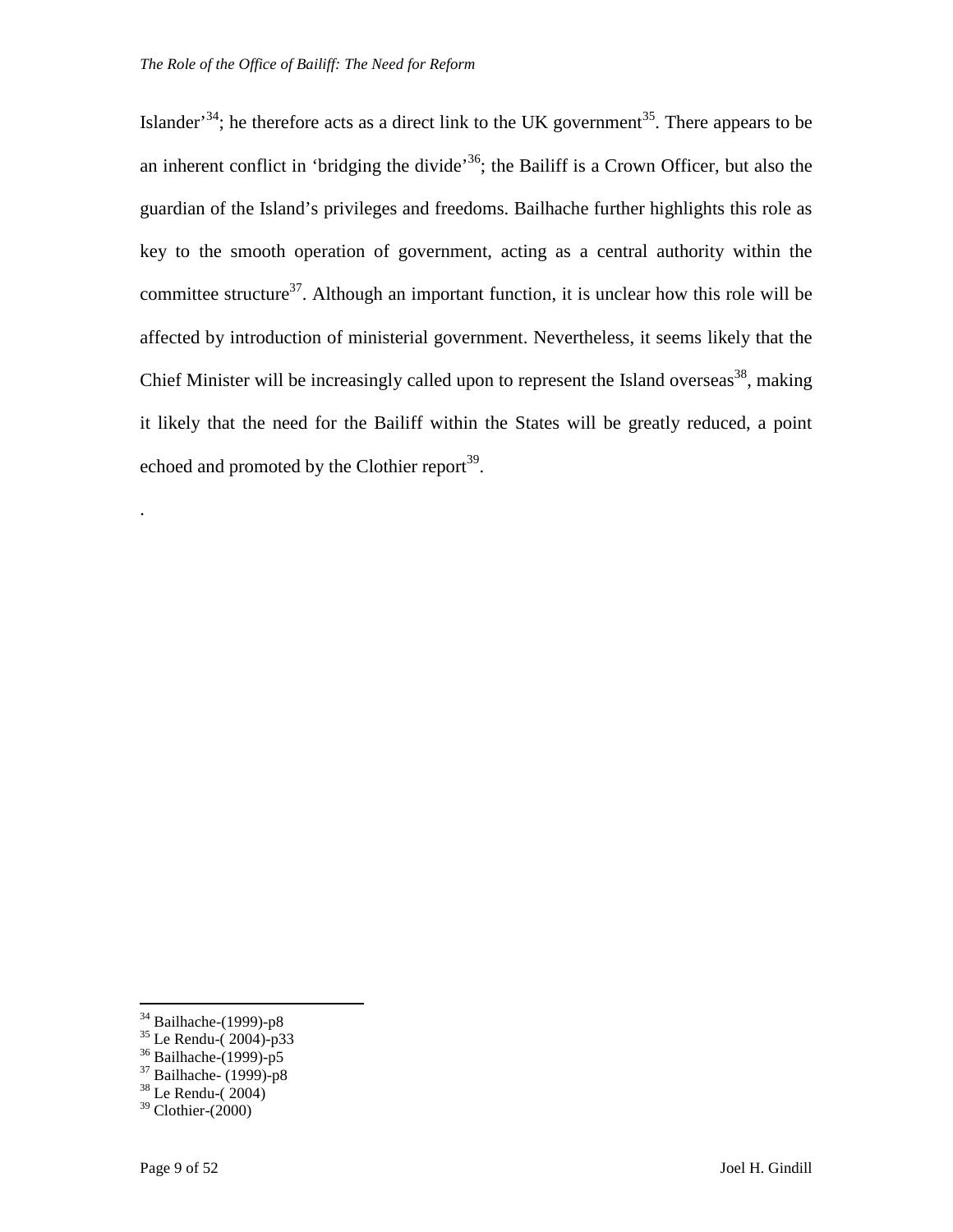#### **Chapter 2**

### **Important Issues for Reform: Separation of Powers, Human Rights and the Lord Chancellor**

#### **A. Separation of Powers: Theoretical Rhetoric or Sound Legal Principle?**

As a theoretical doctrine, separation of powers is founded upon on the traditional notion that no one person should hold responsibilities in more than one branch of government. The concept argues that if more than one of these functions are fused, 'the life and liberty of the subject would be exposed to arbitrary control<sup> $40$ </sup>. Although many highlight the separation of powers as a justified legal principle which many modern governments are based upon<sup>41</sup>, others argue that reference to the doctrine, in an abstract sense at least, is neither helpful nor relevant to the reality of governance<sup>42</sup>. It seems clear that in practice, as Barendt argues, whatever its theoretical defects, the doctrine can be 'given teeth by constitutional courts', showing that in other jurisdictions, the doctrine is not as 'vacuous as its English critics allege<sup> $43$ </sup>. Indeed, in other systems such as the United States, the doctrine forms a corner stone of domestic constitutions<sup>44</sup>. As Steyn highlights, in all democracies the doctrine exists to some strength or another<sup>45</sup> and is particularly important when focusing upon the Judiciary<sup>46</sup>.

In the UK institutional interdependence exists in both the resources and powers of each branch of government. Interestingly the doctrine itself has evolved into one that allows

<sup>40</sup> Montesquieu, found in Fenwick and Phillipson-(2003)-p103

 $41$  Windlesham-(2005)

<sup>42</sup> Le Sueur-(forthcoming)

 $43$  Barendt-(1995)-p611

 $44$  Stevens-(1999)

 $45$  Stevn- $(2002)$ 

 $46$  Lightman-(2001)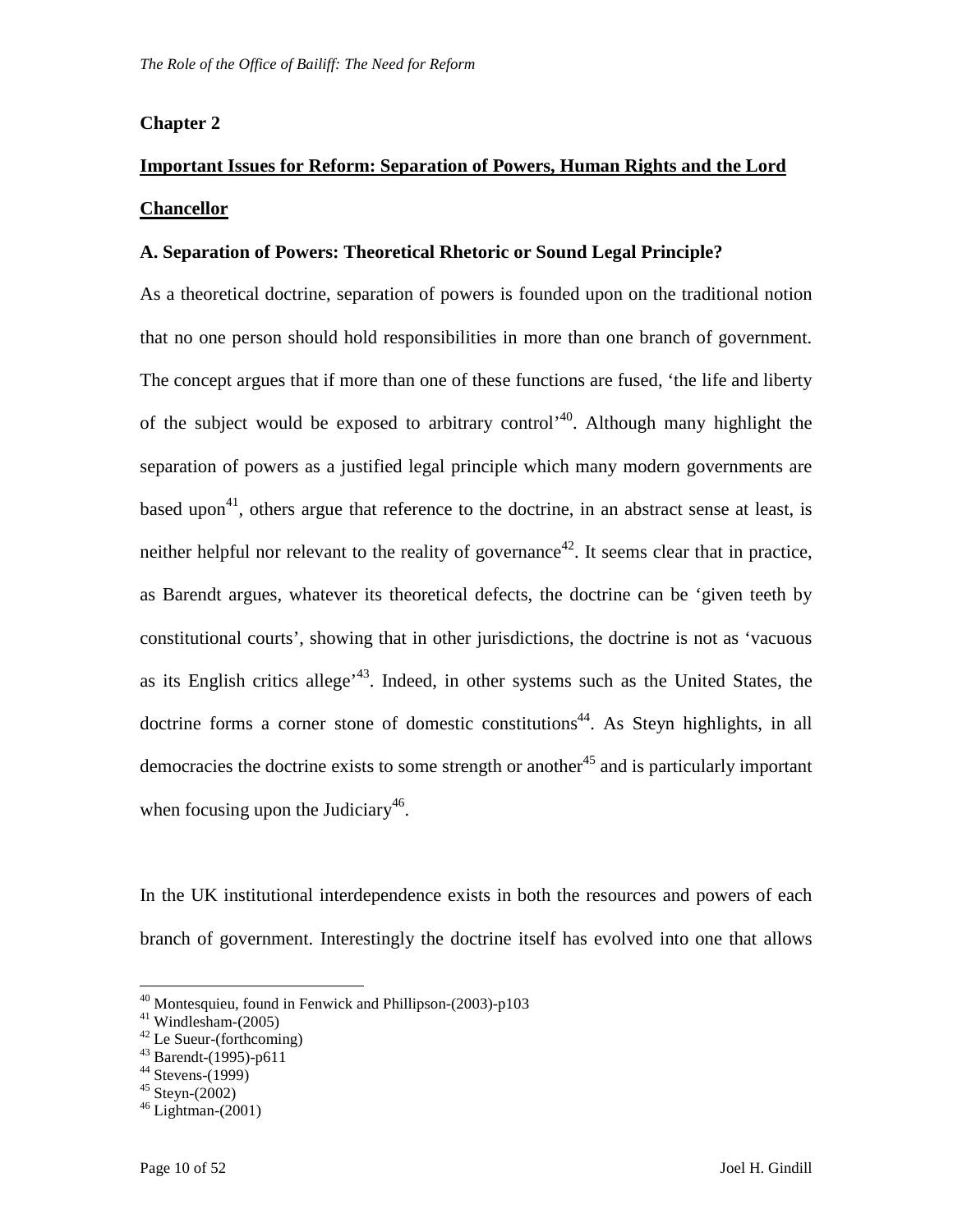flexibility and gives effect to the practical operation of governance within the UK. As Bamforth highlights, the power of each institution is interdependent upon the other<sup>47</sup>, a responsible government is one whose executive and legislature co-mingle. This modern approach of partial separation of powers uses interdependence as a means to create checks upon each branch, 'ensuring that power is not concentrated in the hands of one<sup>,48</sup> via a means of 'political culture'<sup>49</sup>.This is an ingenious development in a concept becoming estranged from political modernity and has allowed the doctrine to be applied to the reality of UK governance effectively<sup>50</sup>.

Despite the large amount of support for this amended principle<sup>51</sup>, many still argue that 'in modern Britain the concept is cloudy', remaining a constitutional rhetoric<sup>52</sup>. Calls for a clear and coherent separation of powers provided by law have increased. The Lord Chancellor himself has stated that judicial independence is 'too important to be left any longer unspecified, un-codified and unwritten<sup>53</sup>. Such a response is appropriate, public confidence in a legitimate judiciary is essential<sup>54</sup> to the 'continuance of its own authority<sup>55</sup>. Although the separation of powers and independence of the judiciary can be argued as two distinct features<sup>56</sup>, whereby independence does not necessarily cease to exist without any separation of powers, this does not detract from the need of a clearly defined doctrine. Public confidence is essential and is endangered without a clear

 $47$  Bamforth-(2000)

<sup>48</sup>Barendt-(1995)-p605-608

 $49$  Stevens-(1999)-p366

<sup>50</sup> Fenwick and Phillipson-(2003), Dawn-(2003)

 $51$  Stone-Sweet-(2003), Beatty-(1994)

 $52$  Stevens-(1995)-p366

 $53$  Quoted in Fleming-(2003)-p5

 $54$  Steyn-(2002)

 $^{55}$  Lord Lester of Herne Hill and Oliver-(1997)-p223

 $56$  Stevens-(1995)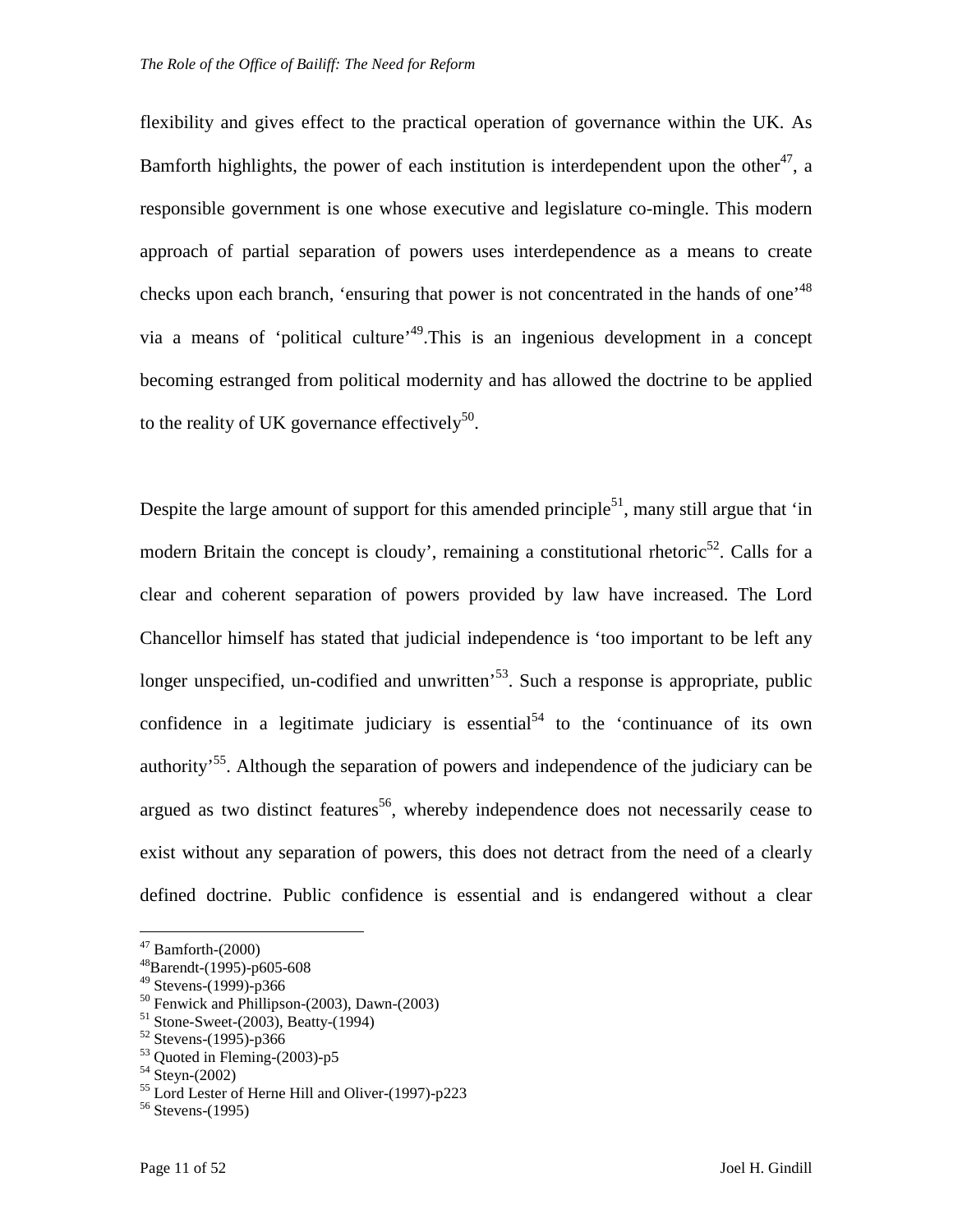separation of powers. As a result, the doctrine is particularly relevant when referring to constitutional reforms, both in the UK $<sup>57</sup>$  and Jersey.</sup>

The lack of any clearly defined separation of powers within Jersey reflects the position within the UK<sup>58</sup>. To some extent Jersey's dependency provides some form of protection. As Le Rendu explains:

'Judicial oversight is [provided] by the Judicial committee of the privy council, legislative and executive oversight [is provided] by the Crown in Council and the Home Office.'<sup>59</sup>

Nevertheless, at best this represents a weak guarantee of protection, and by no means a comparison to a formal separation of powers. Furthermore, this argument relies on the basis that these bodies are actively enforcing a notion of separation of powers by being proactive in their duties, a fact that cannot be guaranteed at all times.

One regularly used argument against the necessity of the doctrine in Jersey is that 'elaborate constitutional structures', as expected in larger states such as the UK, are not required in small communities such as Jersey $60$ . In some respects this is a valid point which does make some practical sense. In small jurisdictions, resources both human and financial may be stretched by complex structures<sup>61</sup> while also creating unnecessary bureaucracy. Such a point was considered by Clothier, who dismissed such claims when

 $57$  Barendt-(1995)

<sup>58</sup> Le Sueur-(forthcoming)

 $59$  Le Rendu-(2004)-p32

 $^{60}$  Bailhache-(1999)-p16.

 $61$  Latimer House Guidelines, as found in Bailhache-(1993)-p16.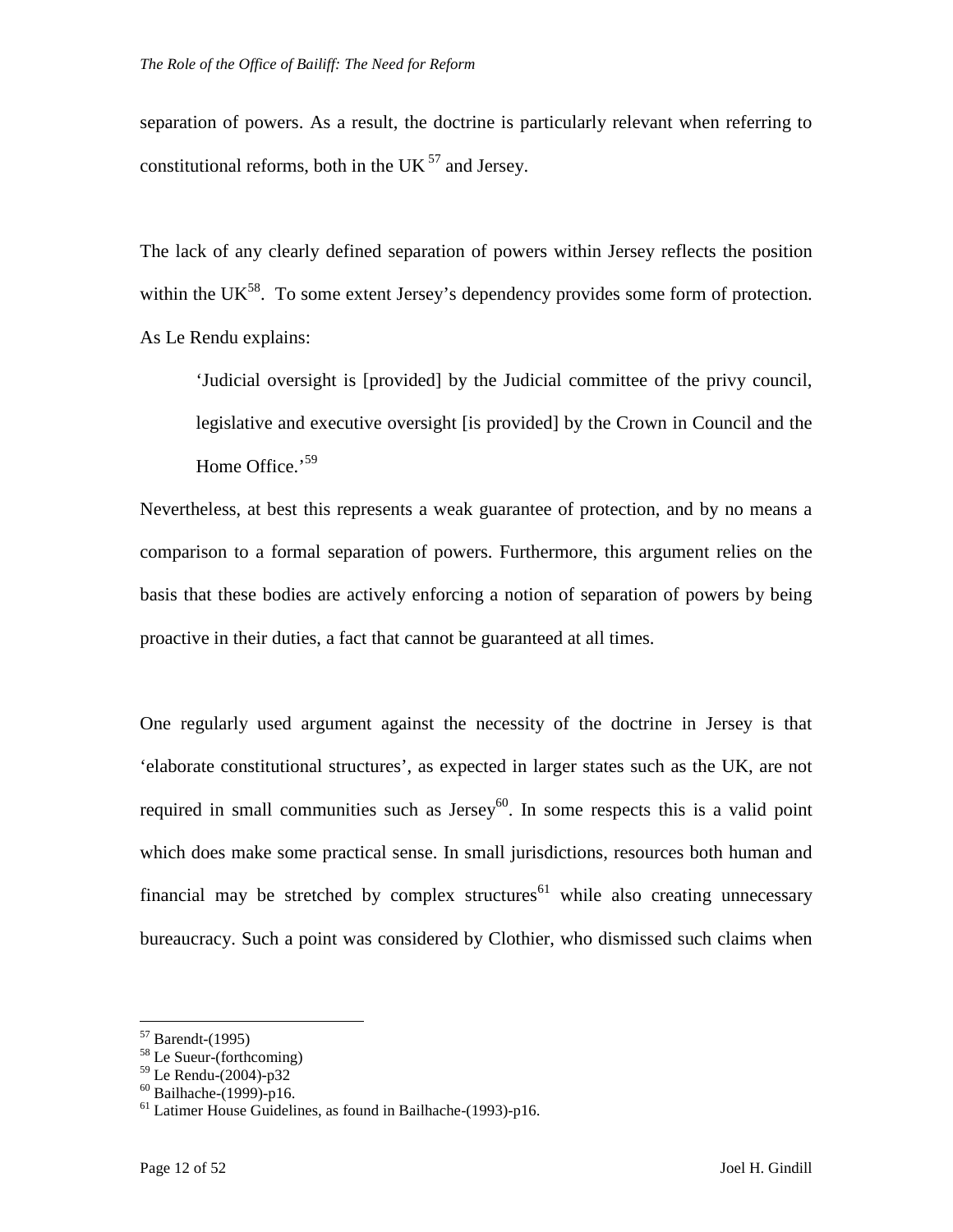focusing on the specific role of the Bailiff both in-terms of the role's importance and also the small scale of changes required $62$ .

A further criticism of the application of the doctrine to Jersey, acknowledged by Clothier, is an over delicacy and lack of consideration for the 'modern judicial temperament for independence<sup> $63$ </sup>. Although it is clear that those forming the Judiciary, particularly in the Island, have a deep routed respect and belief in an independent and impartial Judiciary, these criticisms do not affect the application of the doctrine. The doctrine would provide an important safeguard against the potential for abuse existing within the current structure of Island governance. Although the concept cannot be the only basis upon which reform is based, it is an important and powerful tool forming a constitutional asset upon which many other arguments rely.

### **B. Human Rights Implications: Article 6 of the European Convention on Human Rights and the Human Rights Jersey Law (2000)**

i- Article 6: The Meaning of Fair and Impartial Tribunal

The European Convention of Human Rights Article 6 requires an 'independent and impartial tribunal established by law'. The convention is clear on its demands in this respect:

'Regard must be had to the manner of appointment of its members and their terms of office, the existence of guarantees against outside pressures and…whether the

<sup>&</sup>lt;u>.</u>  $62$  Clothier-(2000)

<sup>63</sup> Clothier-(2000)-p37-para,8.5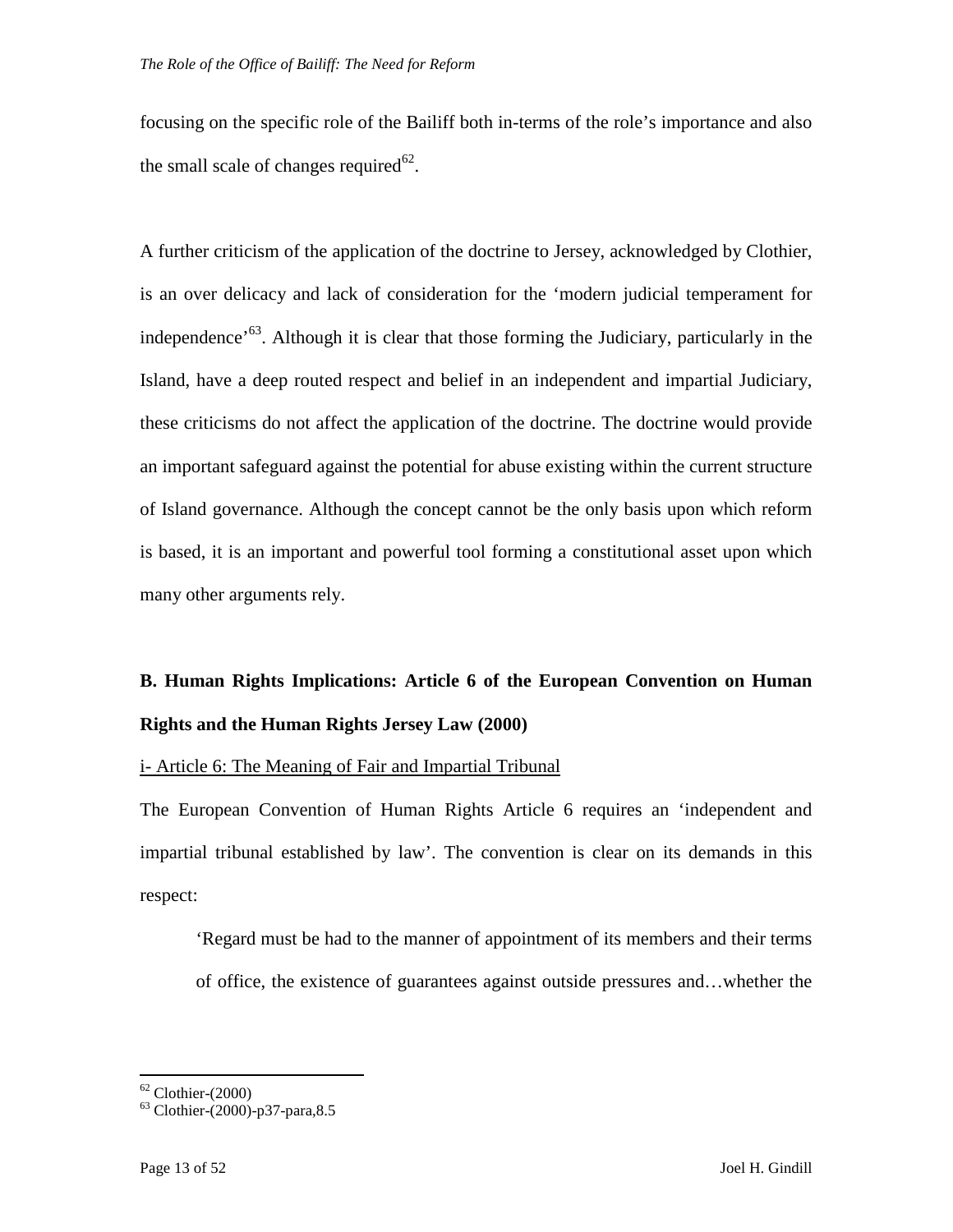body presents an appearance of independence. ….The court must be impartial from an objective viewpoint<sup>64</sup>

In practice this has been strictly interpreted and applied. As Matthews comments, all that is needed are circumstances 'casting doubt' on impartiality, or creating a legitimate fear that the court may be influenced by previous actions<sup>65</sup>. The courts operate, therefore, under the principle that 'justice must be seen to be done'<sup>66</sup>. It is clear, however, that when using the convention in the context of reform, one must not assume that the convention requires any particular form of arrangements to be present  $67$ .

The most significant case in relation to the role of the Bailiff is ECHR ruling of McGonnel<sup>68</sup>. It was found that the role of the Bailiff of Guernsey was sufficiently 'capable of casting doubt on his impartiality'<sup>69</sup> when acting in a judicial capacity, on the appeal of a particular piece of legislation, which when adopted, the Bailiff presided over the States deliberation. The Royal Court of Guernsey, therefore, was held not to be an independent and impartial tribunal. There has been both support and dissent of this judgment. The decision caters for those who support a discourse valuing a strict separation of powers such as Thomas Jefferson, 'who argued that concentrating such functions in the same hands "is precisely the definition of despotic government"<sup>70</sup>. Although it may be going further than necessary referring to the Island Government as dictatorial, it does show that the court 'considers any direct involvement in the passage of

<sup>&</sup>lt;sup>64</sup> Findlay v UK-para,72

 $65$  Matthews- $(2000)$ 

 $^{66}$  Powell-(2002)-p10

 $67$  Le Sueur-(forthcoming), conformed by McGonnell-(2000)

 $68$  McGonnell- $(2000)$ 

 $69$  McGonnell-(2000)-para, 57

 $70$  Pannick-(1999)-p1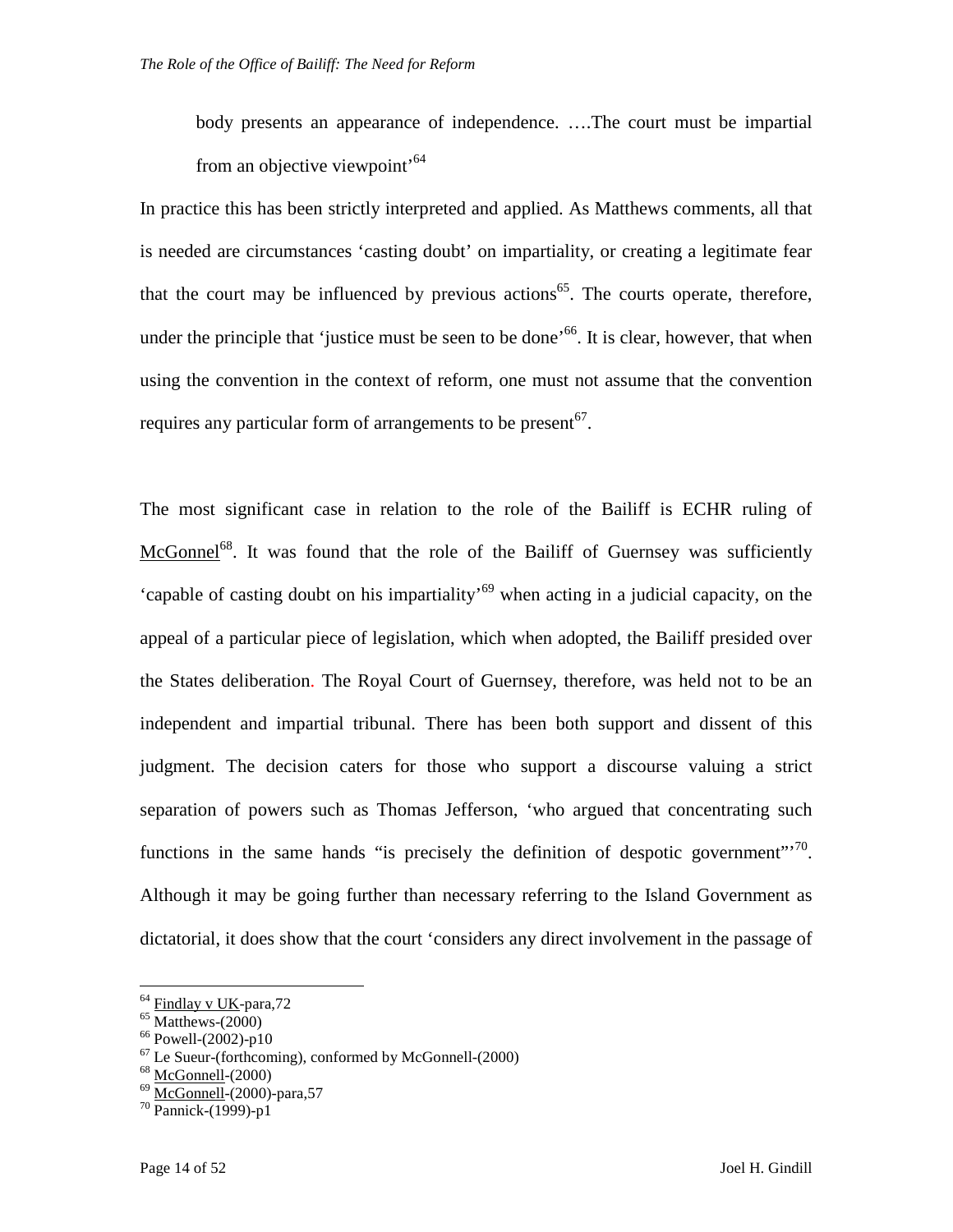legislation, or executive rules [as potentially casting doubt] on judicial impartiality<sup>71</sup>. Those supporting the decision believe that when applied to the Jersey, McGonnel holds significant implications; by requiring the Bailiff not to adjudicate over any legalisation which he presided over States when adopted. In practice many argue that this requires the Deputy Bailiff to sit in any case where the Bailiff was involved in the legislative matter (and *visa versa*)<sup>72</sup>. This is an important acknowledgement of the potential conflict of interests that may arise through the duality of the Bailiff's role.

Bailhache distinguishes this case and argues that it cannot be applied to Jersey's constitution<sup>73</sup>. There are a number of unusual procedural aspects unique to Guernsey planning law that may have influenced the Strasbourg ruling. Additionally, administrative responsibilities of the Guernsey Bailiff are more considerable than those of the Jersey Bailiff. These differences when combined, Bailhache argues, imputes the impartiality of the Guernsey Bailiff far more than would be the case under Jersey procedures. Such distinctions are however, insignificant to the overall similarities of the two roles between the Islands<sup>74</sup>. The central issue within McGonnel was the fact that the Bailiff was adjudicating on a matter in which he was previously involved. This is an issue which is easily applicable to the Jersey Bailiff, and therefore, any such arguments could not be used as a means to prevent criticism and reform of the Office in Jersey.

 $71$  Matthews-(2000)-p2,

 $72$  Stevens-(1999), Le Sueur (forthcoming)

 $^{73}$  Bailhache-(1999)

 $^{74}$  Matthews-(2000)-p1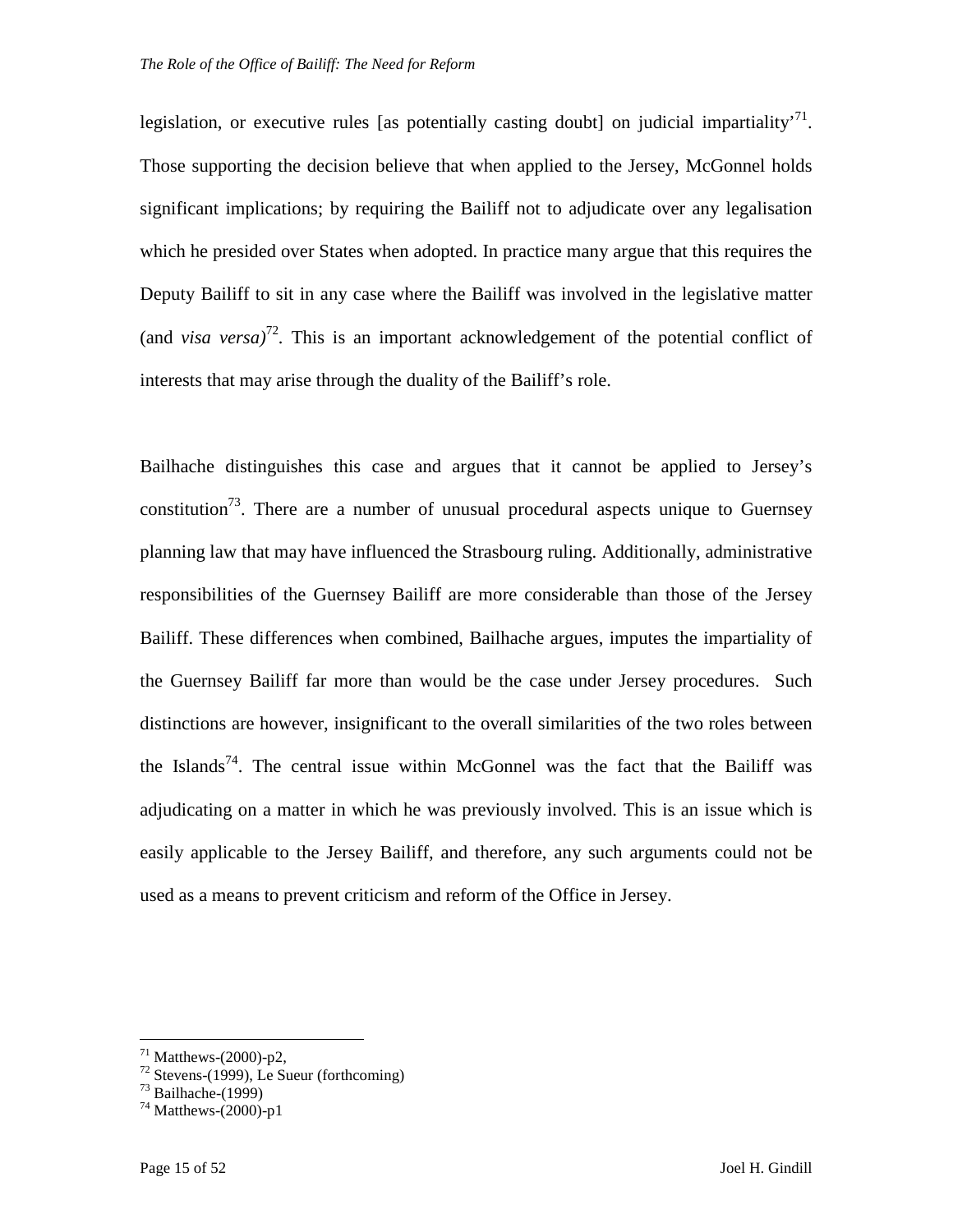The reasoning behind the decision itself has also been subject to criticism. Mathews highlights the area for concern:

'Although Article 6 guarantees two distinct features of the tribunal [both]

independence *and* impartiality, this decision appears to run them together<sup> $75$ </sup>.

In the particular circumstances, McGonnel's objection was to an objective bias whereby the act of simply presiding over the States deliberation when the development plan was adopted was sufficient to cast doubt on the Bailiff's independence<sup>76</sup>. In a case of subjective or actual bias, independence and impartiality are treated as two distinct features. As the Bailiff neither spoke nor voted, the court inappropriately merged two distinct features guaranteed within Article  $6^{77}$ . It is clear, however, that the court considered the mere fact that the Bailiff presided over that States debate, when passing the instrument that he later had to interpret, was sufficient to cause a breach of Article 6. Therefore, the 'implication of [such] reasoning is that speaking or voting would have been more of a concern that presiding<sup>78</sup>. Nevertheless, it seems that although criticism of the case exists, the validity of the decision as a whole is not affected. Matthews comments:

'It appears to mean that where the Bailiff…presides over the adoption by the States of particular legislation, that person must not take part in any judicial proceedings on that legislation.'<sup>79</sup>

 $^{75}$  Matthews-(2000)-p2

 $76$  Cornes- $(2000)$ 

 $77$  Matthews-(2000)-p3

 $78$  Cornes- $(2000)$ -p171

 $79$  Matthews-(2000)-p3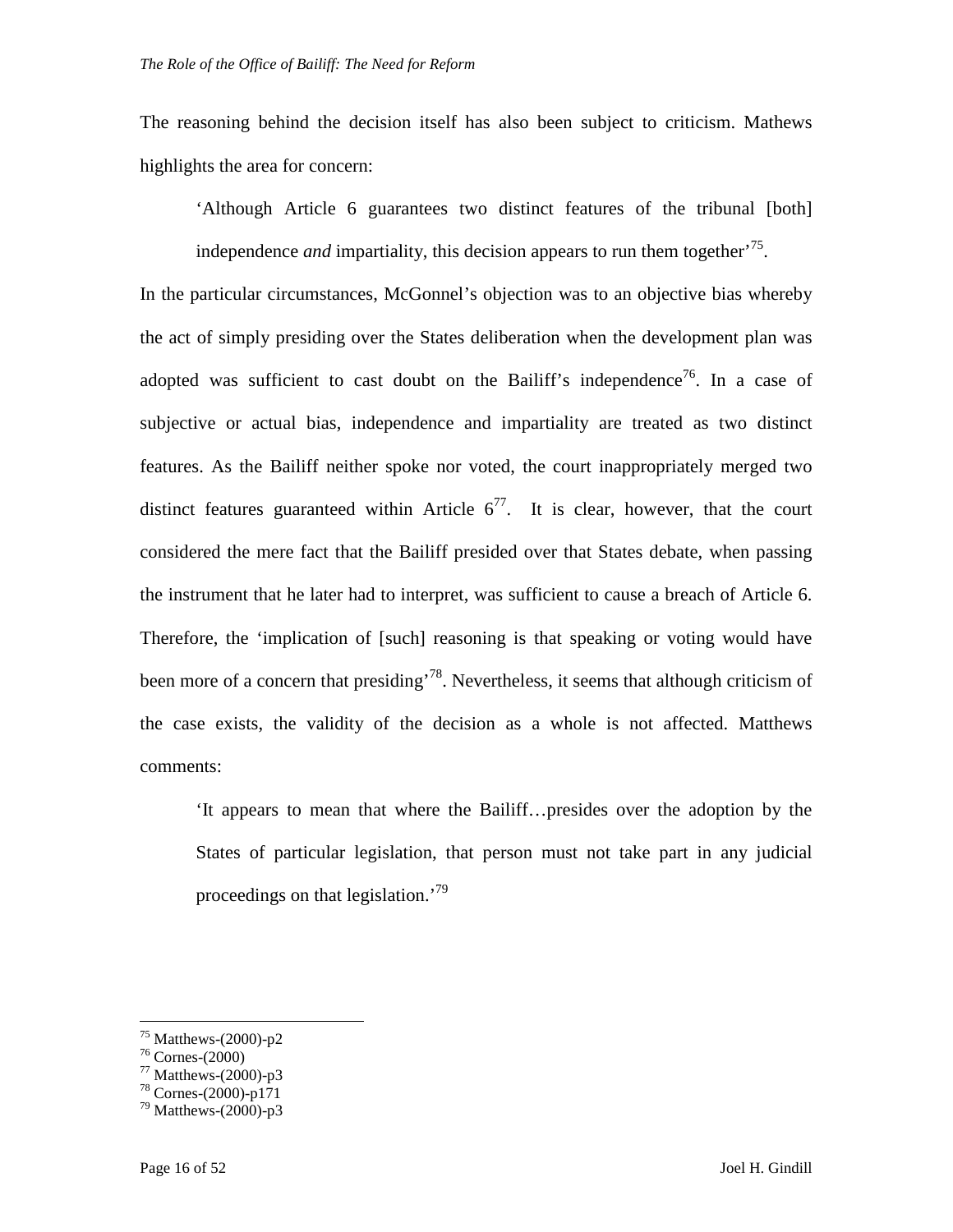A similar case to McGonnel is Procola v Luxembourg<sup>80</sup> where the decision of a Judicial Committee of Luxembourg's Conseil d'Etat was held in breach of Article 6(1) due to the fact that a number of members gave a pre-legislative opinion on an instrument subject to the judicial matter. The Message emanating from both this decision and McGonnel is that direct involvement with the subject matter prior to the judicial ruling will lead to a lack of impartiality, and therefore breach Article  $6^{81}$ .

Cornes criticises the courts reasoning within these two decisions due to the fact that simply because a person performs two different functions in respect to one particular matter, this should not cast doubt on the structural impartiality of the whole institution. Indeed, it would be incorrect to assume that judges have no view on a particular piece of legislation under normal circumstances. Cornes argues the more important issue is 'what the nature of the view was [and how] was it expressed<sup>82</sup>; actual impartiality. Although logically watertight, Cornes' view, however, seems somewhat immaterial. The authorities of McGonnel and Procola have firmly entrenched a Strasbourg methodology requiring both objective and subjective impartially. As a result, it seems clear that McGonnel cannot be dismissed so lightly.

Two contrary decisions to McGonnel, which Bailhache argues may be used as a persuasive authority to dismiss the  $ECHR<sup>83</sup>$  jurisprudence are the Jersey Court of Appeal

<sup>&</sup>lt;u>.</u>  $80(1996)$ 

 $81$  Cornes-(2000)

 $82$  Cornes-(2000)-p168-169

 $83$  Bailhache-(1999)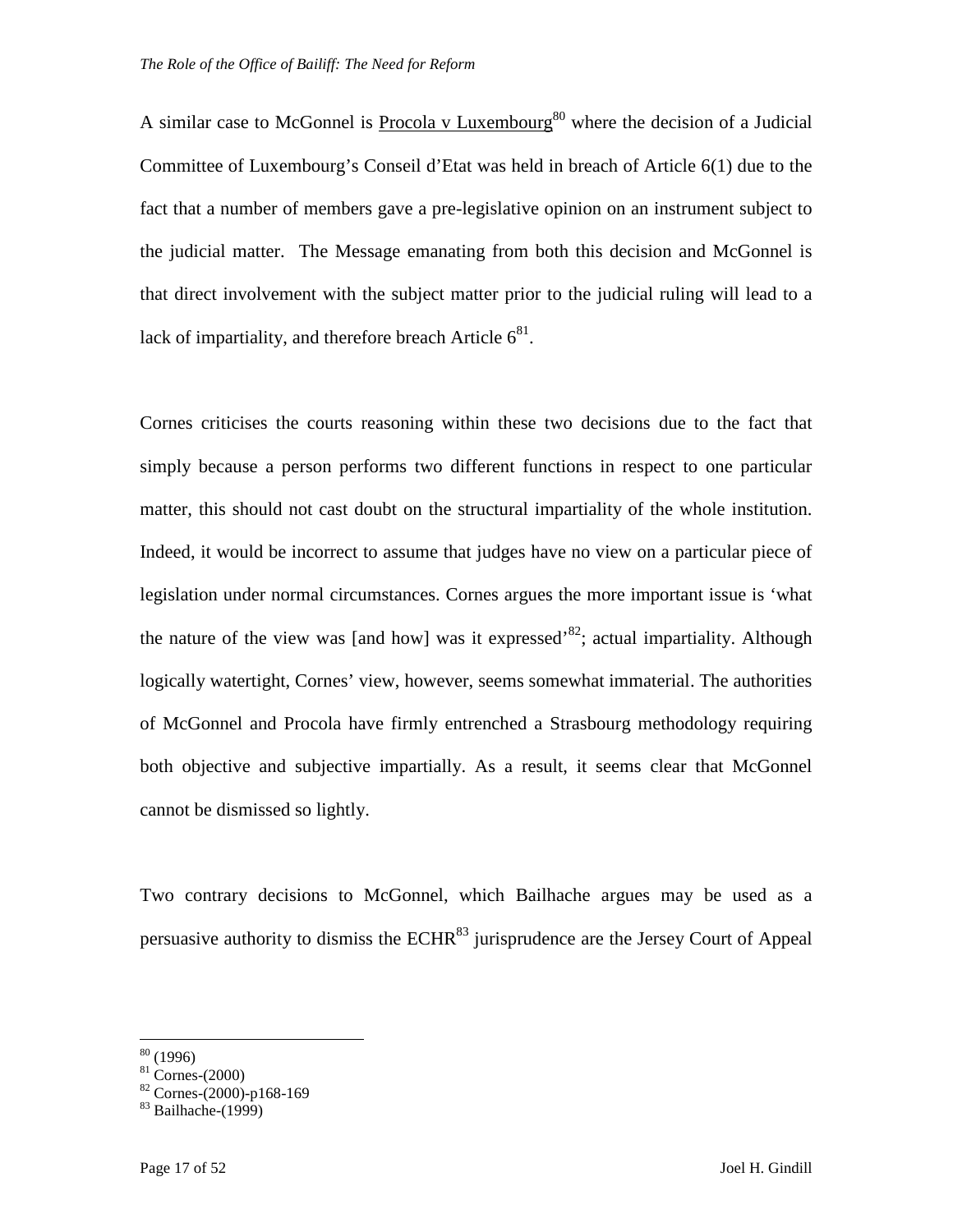cases Bordeaux Vineries<sup>84</sup> and Eves v Le Main<sup>85</sup>. In Bordeaux, the court held that the Bailiff could carry out responsibilities in both branches of the government due to the fact that his 'special position means he is not responsible for the decisions of the States, [and therefore does] not have any interests... in the [outcome of those] decisions<sup>86</sup>. This view was replicated in Eves, by Collins JA, highlighting that 'this ground alone is insufficient to argue that the Bailiff should not have presided over the hearing<sup>87</sup>. These cases cannot be used as a means to dismiss a potentially adverse Strasbourg ruling due to the strict requirements of Article 6. An additional case Bailhache relies upon is the 'leading English authority on the appearance of bias<sup>88</sup>,  $R \text{ v}$  Gough, where Lord Goff of Chiveley created a far more easily satisfied test for impartiality than used by Strasbourg; that of 'a real danger of bias<sup>, 89</sup>. Contrary to the argument put forward by Bailhache, Gough can be distinguished and dismissed on a number of counts. Firstly being prior to the Human Rights Act the court did not have to give a strict effect to Strasbourg jurisprudence via statutory interpretation<sup>90</sup>; and secondly, the case concerned the impartiality of the Jury and not the Judiciary, which is arguably less stringent<sup>91</sup>. These cases suggest, therefore, that no persuasive arguments exist as a means to counteract any Strasbourg claims of impartiality within the Office of Bailiff.

A different aspect to which Article 6 also applies is to the manner of judicial appointments. The leading authority in this area is  $Stars$  v Ruxton, in which the

<u>.</u>

 $87(1999) - p8$ 

 $84(1993)$ 

 $85 (1999)$ 

<sup>86</sup> Le Quesne JA, found in Bailhache-(1993)-p13

<sup>88</sup> Bailhache-(1999)-p13

 $89$  Bing-(1998)-p148

 $90$  Bing-(1998)

 $91$  Ouinn-(2004)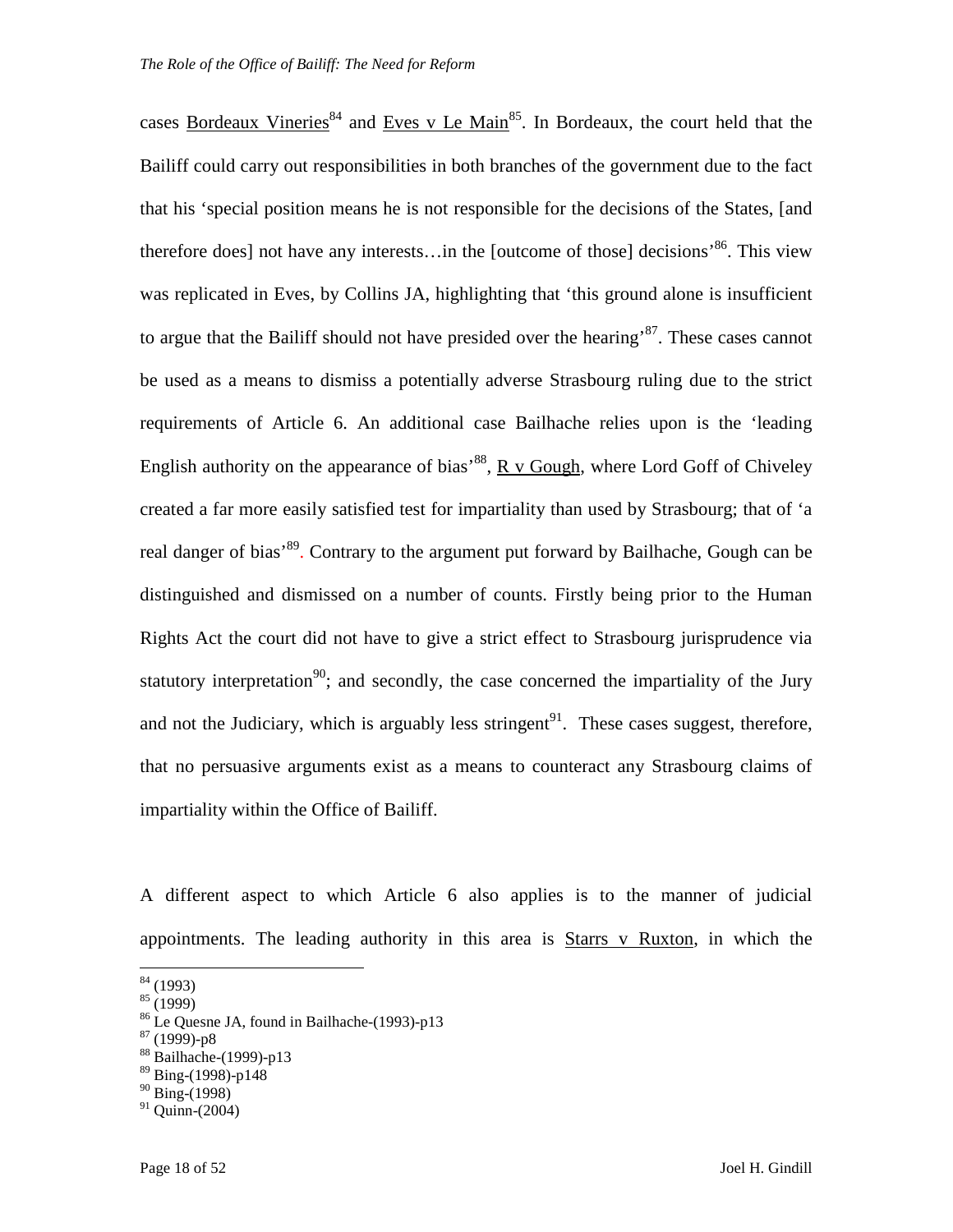appointment methods of temporary Scottish Sheriffs, were deemed not to be independent and impartial due to a lack of a security of tenure. As Lord Reid comments, the importance of security of tenure is well recognised…[a lack of which] could give rise to a reasonable perception of dependence upon the Executive<sup> $2$ </sup>. When applied to the appointment process of the Bailiff<sup>93</sup>, similar questions may also be raised. Le Rendu highlights:

'As the Crown Officers hold their office at Her Majesty's pleasure, they can be dismissed for offences other than gross misconduct, and moreover, there is no democratic veto on the use of this power<sup> $94$ </sup>.

What raises a potential breach of Article 6 is that the Bailiff could be dismissed at will without any effective safeguards<sup>95</sup>. Although this is unlikely due to the fact that political controversy would ensue, the potential exists. As Lord Reid highlighted, the adequacy of the judicial independence cannot be tested on the assumption that the Executive will always act with appropriate restraint<sup> $96$ </sup>. It seems likely, therefore that the current appointment process would be held as a breach of Article 6, even taking into account the fact that the 'power [of dismissal] is rarely invoked<sup>, 97</sup>.

#### ii- Application of the ECHR to Jersey

The key issue when discussing the impact of the European Convention on Human Rights

-

 $92$  Lord Reid in Stars v Ruxton,-para, 33-46

 $^{93}$  For a detailed examination of the appointment process, see below.

<sup>94</sup> Le Rendu-(2004)-p35

<sup>95</sup> Anderson-(2000), White-(2001)

<sup>96</sup> Lord Reid in Stars v Ruxton,-para,39

<sup>97</sup> Le Rendu-(2004)-p35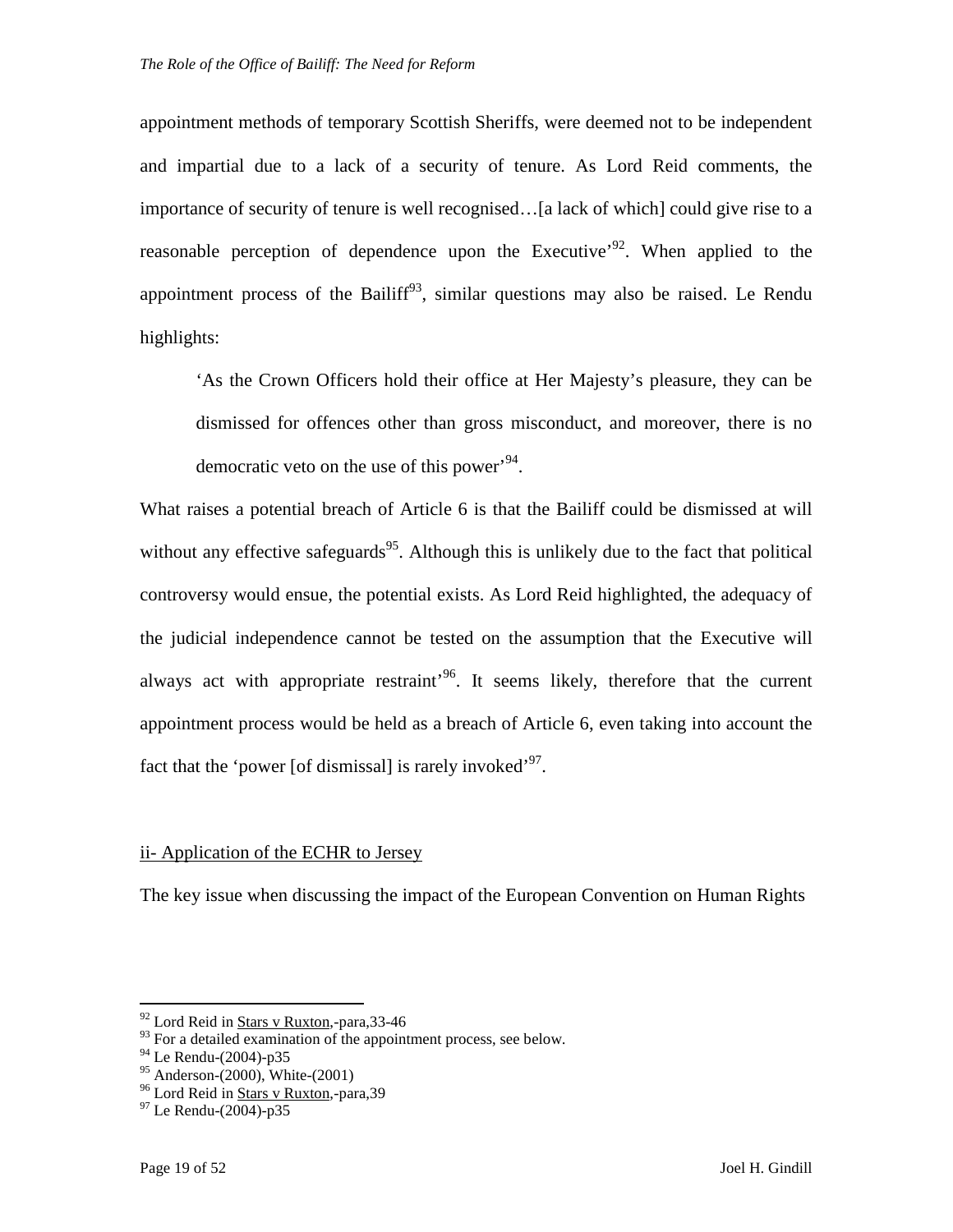is how far could reforms be enforced upon the Island against its will by an outside power?

The most significant tool in which reforms potentially could be enforced is through the use of the Royal Prerogative. Historically the Royal Prerogative has always been shrouded in political controversy, however in recent years, the increasing number of international agreements affecting the Channel Islands has directly called into the question the true extent to which the Royal Prerogative may be used. As the Royal Commission highlighted, this is a difficult and complex area, compounded by 'developments in the international field'<sup>98</sup>. Confusion as to the true extent of such a significant power is a testament to the uncertain context in which international agreements and particularly the ECHR operate.

It must be remembered that incorporation of the ECHR into Jersey's domestic law was achieved through the Human Rights (Jersey) Law 2000 ('the 2000 Law') and not the Human Rights Act 1998 which applied only to England, Scotland and Wales<sup>99</sup>. The convention was, however, enforceable prior to the enactment of the 2000 Law under Article 63 of the Convention, similar to the situation within the UK. It is clear that 'the specific constitutional status of Jersey is recognised in...the ECHR $^{100}$ . As with the UK there is no means that the ECHR would be able to enforce reforms upon the Island

<sup>&</sup>lt;sup>98</sup> Royal Commission-(1973)-p415-para,1379

 $^{99}$  s.22(6) HRA, McGoldrick-(2001)

 $100$  X v. United Kingdom-p104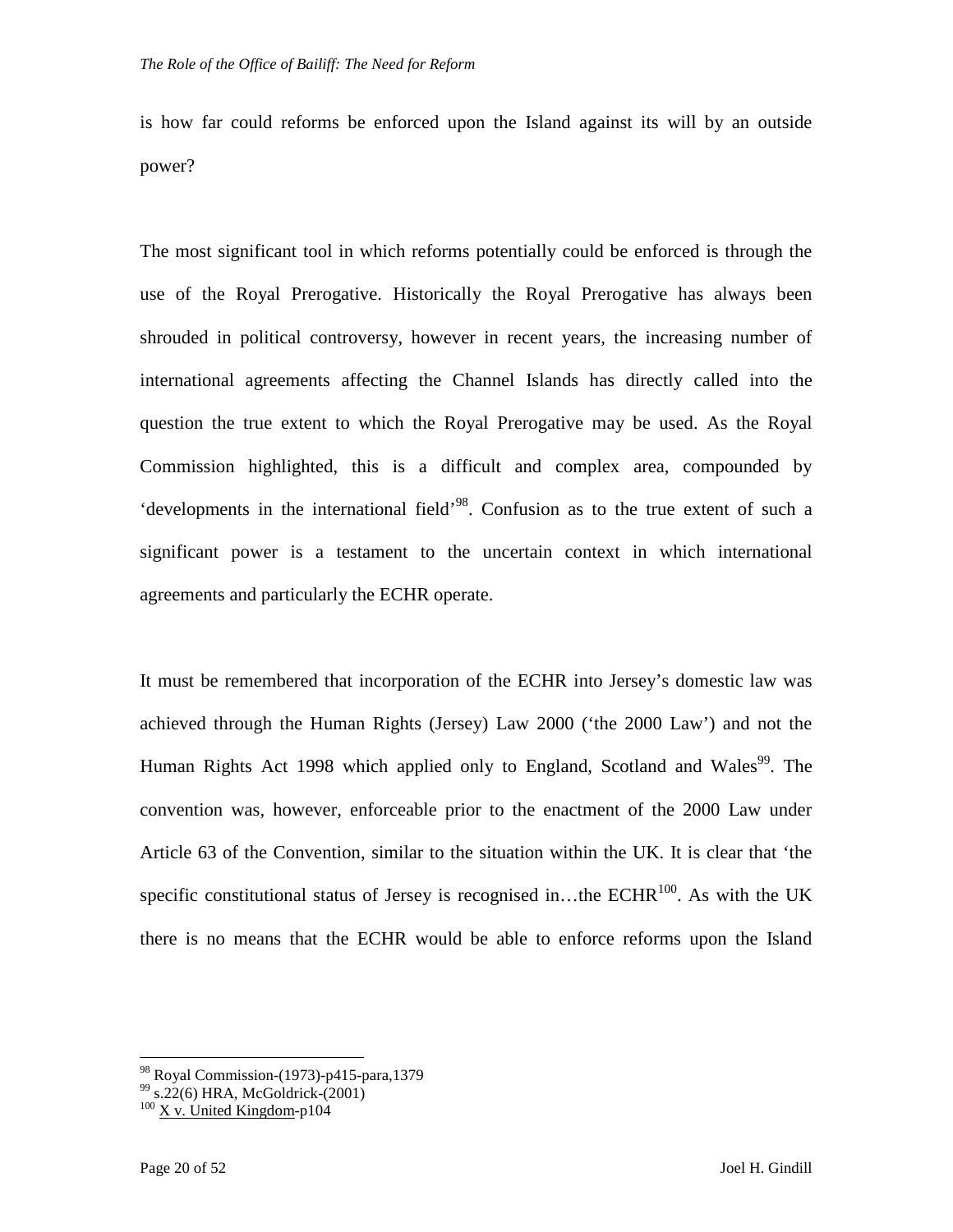without co-operation from Island authorities themselves<sup>101</sup>, therefore, the convention does not represent any risks to the Island directly.

The only avenue for reforms to be enforced against the will of the Island is that of the Royal Prerogative. As Plender highlights the 'the Crown has ultimate responsibility for the good governance of the Islands<sup> $102$ </sup>. Although the Island has been granted a great deal of autonomy<sup>103</sup>, the UK Government is ultimately responsible for the Islands international relations<sup>104</sup>. Although a lack of certainty exists as to the extent to which the Crown may use the prerogative, it is clear that in times of sever Island-wide public disorder or in circumstances of a complete breakdown in the administration of justice, the prerogative may be justifiably invoked by the UK Government, to impose reform from the outside in an aim to ensure good governance<sup>105</sup>, a view also expressed by Jersey's Attorney-General<sup>106</sup>. Whether there are other circumstances where intervention via the Prerogative would be justified, the Royal Commission considered it 'so hypothetical as not worth perusing<sup>'107</sup>. In any event, it seems clear that a Strasbourg ruling against the Office of Bailiff and the resulting breach of Article 6 would not constitute public disorder or the breakdown of administration of justice, and therefore, would not create a sufficiently serious situation as to require the use of the Royal Prerogative<sup>108</sup>.

 $101$  Windlesham-(2005)

<sup>102</sup> Plender-(1990)-p194

<sup>&</sup>lt;sup>103</sup> Le Rendu-(2004)-p55. Le Rendu argues that this independence is essential for the stability of the finance industry within Jersey.

 $104$  Plender-(1990)

 $105$  Le Rendu-(2004)

<sup>106</sup> Sir W. Balhache, statements within the States proceedings: 14/5/02

<sup>107</sup> Royal Commission-(1973)-p454-para,1502

<sup>108</sup> Royal Commission-(1973)-p457-para,1513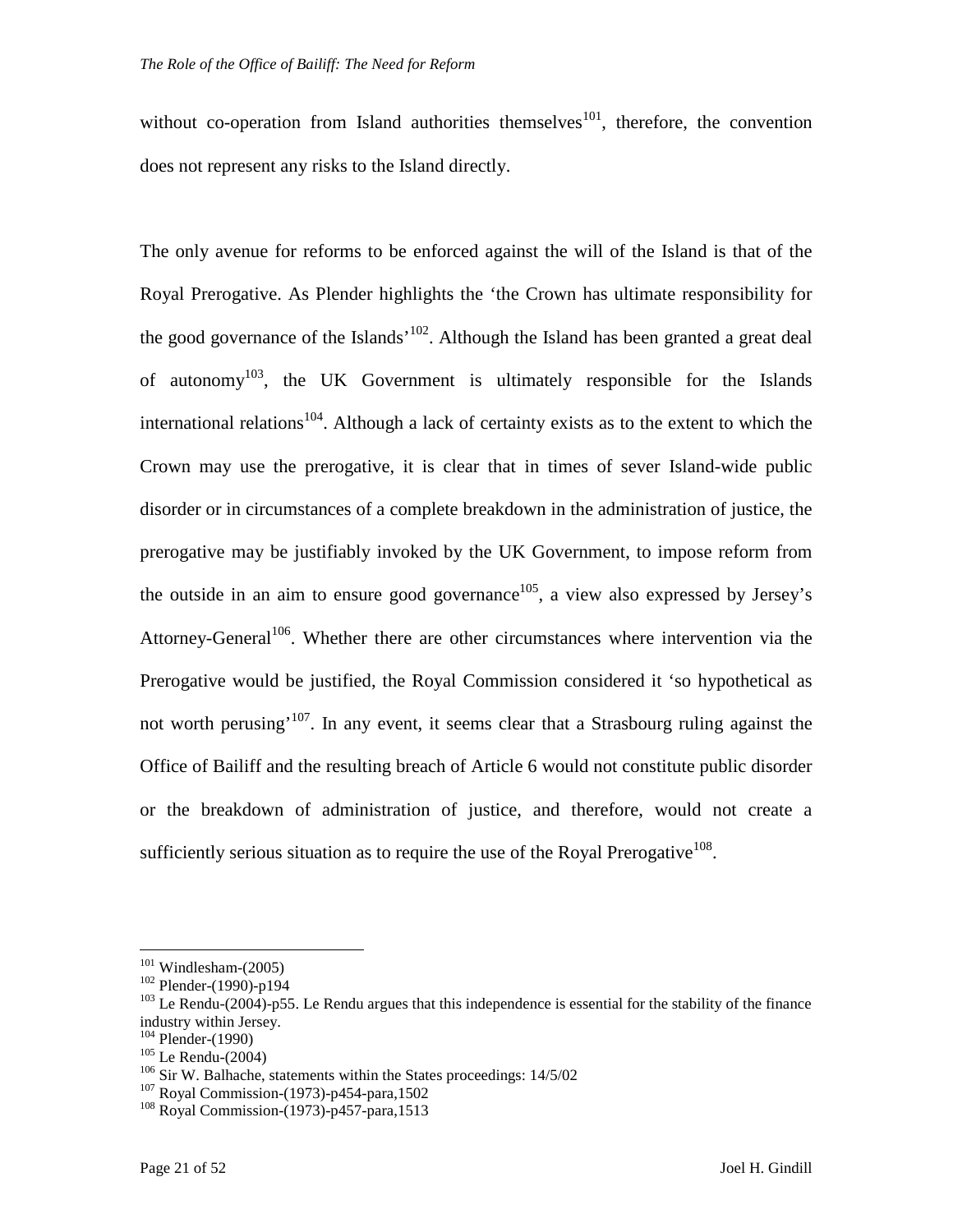There is an alternative method that the UK could use to force the Island Government to initiate reforms itself rather than reforms being forced upon them. Via the means of exerting severe political pressure on the Insular Authority, the UK could achieve Island reforms. As Le Rendu highlights, the Island Government has always 'sought to avoid either being a burden or an embarrassment to the  $UK<sup>109</sup>$  due to the fact that it would not serve in the best interests of the Island. If Jersey did become an embarrassment, the UK would be likely to use a wide variety of political means to stop the cause of discomfort $110$ . Indeed, as Le Rendu comments, 'Jersey's ability to resist an ultimatum from the UK is limited<sup> $111$ </sup>. One such example can be seen over the Islands homosexuality laws during the early 1990's which brought political pressure to the UK government's doorstep from the ECHR. In this particular instance, Jersey was given autonomy to rectify its position, and did so dutifully as to avoid conflict<sup>112</sup>. A similar scenario may also arise over the Office of Bailiff.

#### iii- The Impacts of the Human Rights (Jersey) Law 2000

The 2000 law incorporated convention rights into Jersey domestic law. In doing so, commentators such as Le Sueur argue that it has created a 'new constitutional relationship between the Royal Court and the States<sup>'113</sup>, impacting upon the way in which law and politics within the Island interact. Le Sueur argues, this is achieved through Article 4 and 5 by placing an obligation on Royal Courts to interpret legislation compatibly with convention rights, and permitting the court to make a declaration of

<sup>109</sup> Le Rendu-(2004)-p69

 $110$  Le Herissier-(1972)

 $111$  Le Rendu-(2004)-p68

 $112$  Le Rendu-(2004). An issue recently resurface and currently undergoing further States debate.

 $113$  Le Sueur-(forthcoming)-p2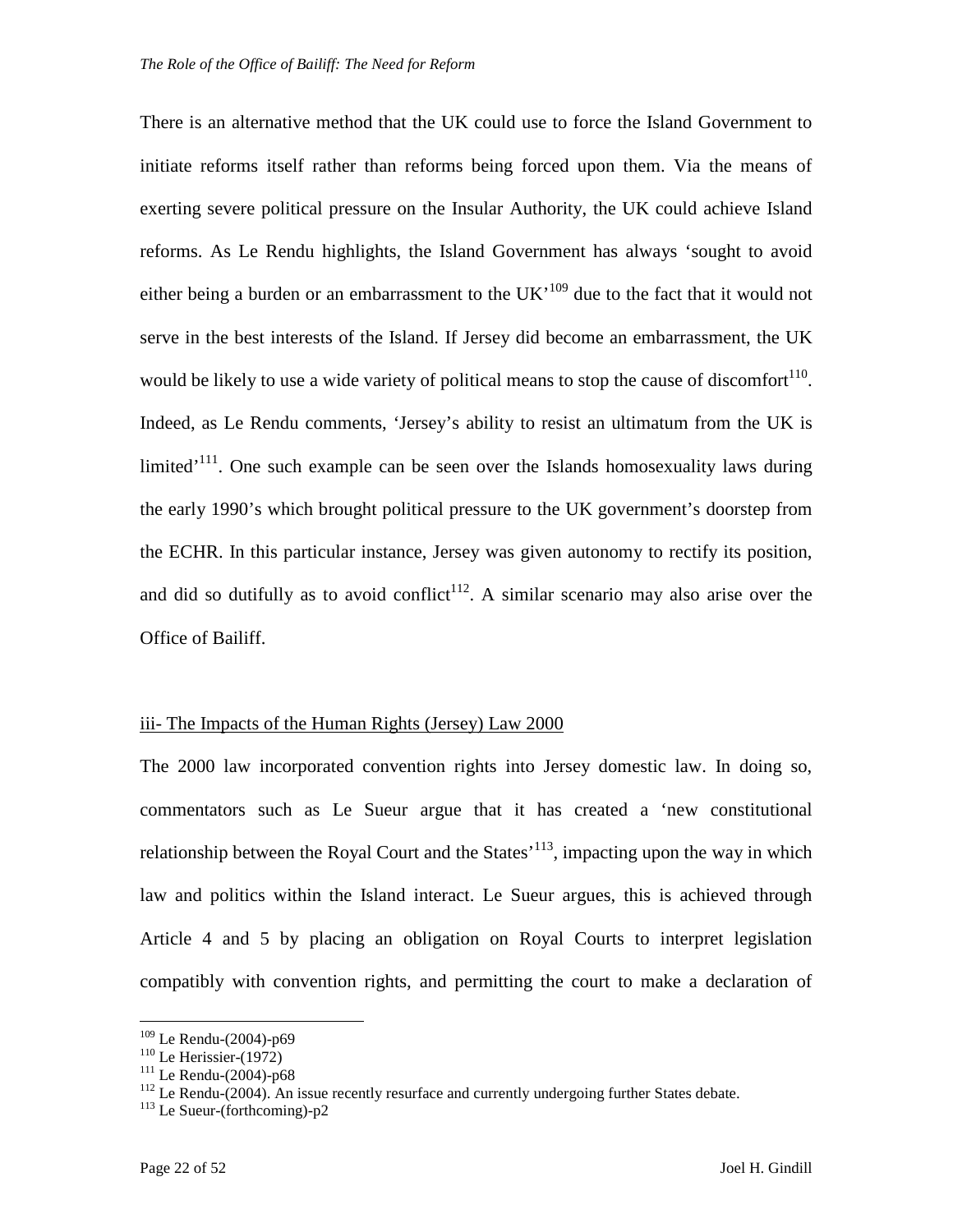incompatibility as to a specific piece of legislation. Article 4 impacts the relationship between the Legislature and Judiciary by requiring the court not to simply implement the will of the states, but to 'scrutinise legislation for its compliance with Human Rights'<sup>114</sup>. As President of the Royal Court, Article 4 may bring the Bailiff into conflict with the States, particularly when judicial interpretation is required<sup>115</sup>. The potential impact of this more onerous obligation may be gleamed when investigating the impacts of the HRA upon the UK constitution. Beloff illustrates:

'[In the UK, the convention was used] as an aid for construction of ambiguous primary and secondary legislation, to resole uncertainty or to fill gaps and buttress the principles of the common law as a measuring rod to judge its efficiency<sup> $116$ </sup>.

On a number of occasions such activities by the UK courts have brought the Judiciary under direct attack both from the government and the media $117$ . The potential, therefore, exists for similar conflicts to arise under the 2000 Law within Jersey, which due to the duality of the Bailiff's position, such conflicts are potentially far more significant.

There is, however, a potential counter claim to such a line of reasoning. One could argue that the Bailiff would not be placed in conflict with the States, but used as a valuable resource when drafting legislation due to the fact that Judicial interpretation and scrutiny is 'not a substitute for the process of democratic government but [must be used as] a compliment<sup> $118$ </sup>. Le Sueur highlights the growth of institutional dialog within the UK as a

 $114$  Le Sueur-(forthcoming)-p7

<sup>&</sup>lt;sup>115</sup> Le Sueur-(forthcoming)

 $116$  Beloff-(2002)-p1

 $117$  Bradley-(2003)

 $118$  Beloff-(2002)-p6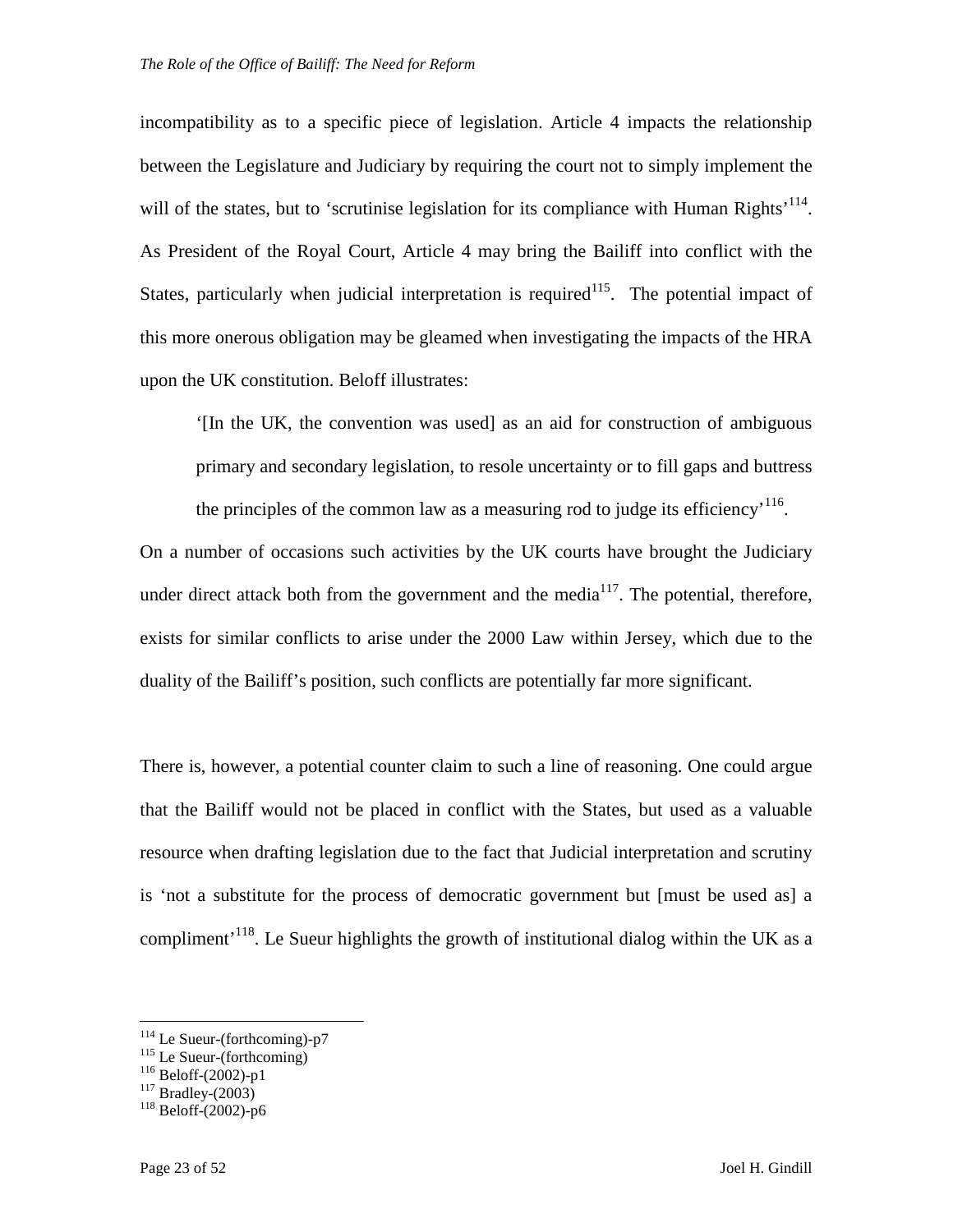means to avoid declarations of incompatibility<sup>119</sup>. As 'defender of the Islands rights and privileges<sup> $120$ </sup>, such a technique could be utilised within the Jersey constitution to avoid conflict between the Bailiff and the States. Nevertheless, although risks of incompatibility are low, due to checks by both States Departments and the Attorney-General<sup>121</sup>, Le Sueur continues to question the logic of such an assumption, suggesting that the Attorney-General would be in a better position to be consulted and utilised by the states, discounting the use of the Bailiff on grounds of legitimacy:

'Traditionally, courts explain their views…only through judgments and not through statements outside the courtroom. From his position as Presiding Officer it would be inappropriate for the Bailiff…to influence debate by restarting or amplifying view expressed in the Royal Court.<sup>122</sup>

This is a subtle, but particularly powerful argument, working also in the opposing direction when the Bailiff acts in a Judicial capacity<sup>123</sup>.

Such a line of reasoning is criticised by Bailhache, citing the fact that a Human Rights challenge is no different from more traditional types of challenges, therefore claiming that no special arrangements or changes are required. Bailhache is mistaken in dismissing the significance of the Human Rights so readily. The significance of a Human Rights challenge is not the challenge itself, but from the new constitutional relationship created by the 2000 law. This new relationship, by placing greater obligations on the Royal

 $119$  Le Sueur-(forthcoming)

<sup>&</sup>lt;sup>120</sup> Bailhache-(1999)-p3

 $121$  Bailhache-(1999)

 $122$  Le Sueur-(forthcoming)-p9

 $123$  Matthews-(2000), Le Sueur-(forthcoming)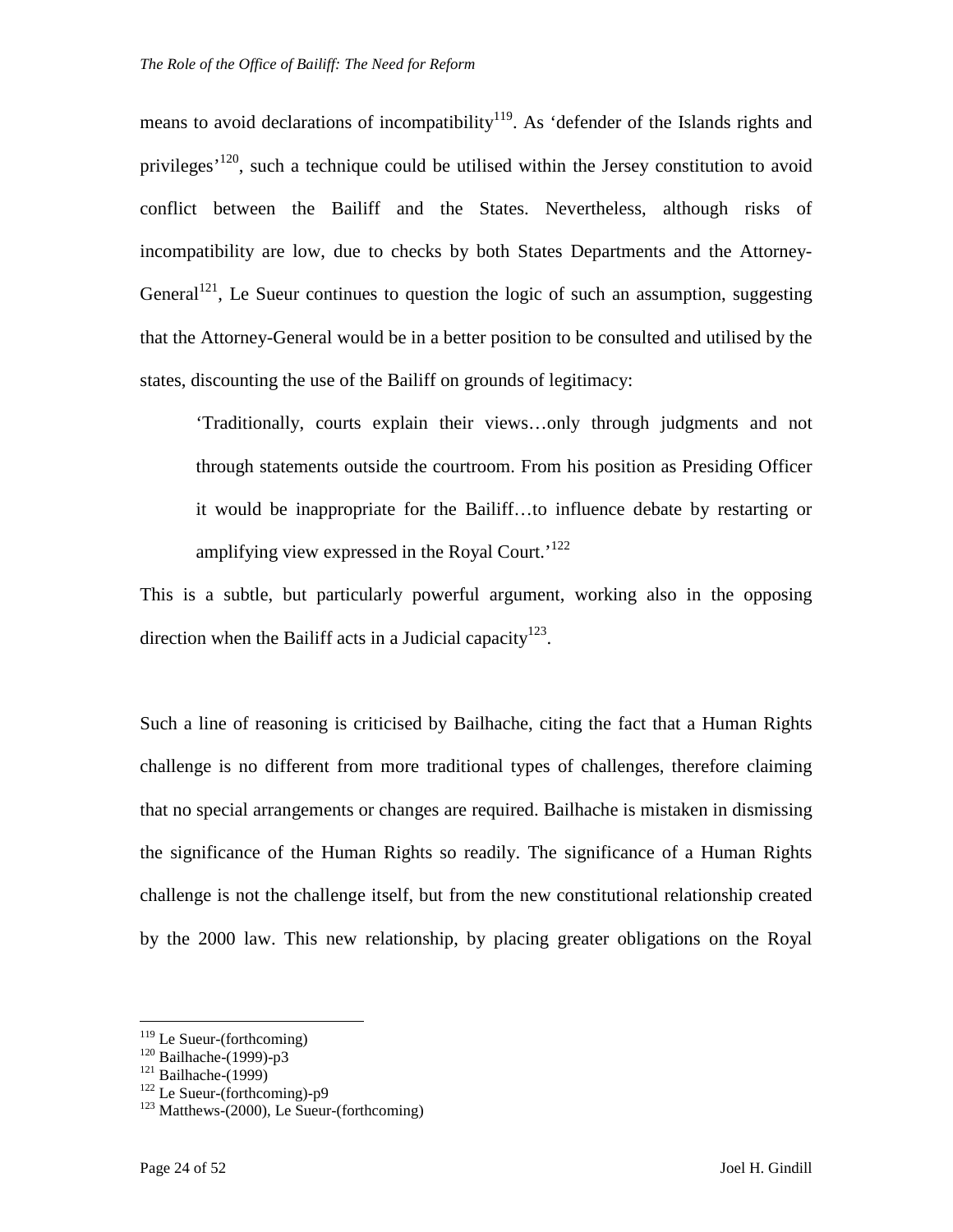Court, inherently brings the Bailiff into potential conflict with the States, therefore requiring reform.

#### **C. The Office of the Lord Chancellor and the Debate for Reform**

The debate over reform of Bailiff has often referred to, and used, arguments arising out of the debate concerning the office of the Lord Chancellor ('LC'). Many of the arguments used to propose reform can be applied to both offices, and as a result, can be used as a valuable tool to promote reform within Jersey.

Bradney refers to the role of the LC standing as a thorn in the application of the separation of powers to the UK:

'Certain questions persist which relate not to the quality of work of the Lord Chancellor, but to an inherent dysfunction  $\left[$  in the concept $\right]$ .<sup>124</sup>

Although debate concerning the LC existed prior to McGonnel, since the judgement, calls for reform have grown significantly. As Stevens comments, McGonnel 'could not fail to raise questions about the traditional executive, legislative, and judicial functions of the LC<sup> $125$ </sup>. This view, supported both by commentators<sup>126</sup> and the media<sup>127</sup> has culminated in the Constitutional Reform Act 2005, significantly altering the powers of the  $LC^{128}$ .

 $124$  Bradney, in Dickinson & Carmichael-(1999)-p156

<sup>125</sup> Stevens-(1999)-p365

<sup>126</sup> Fenwick and Phillipson-(2003), Lord Bingham of Cornhill-(2002)

 $127$  Hocking and Tucker-(1999)

 $128$  Windlesham-(2005)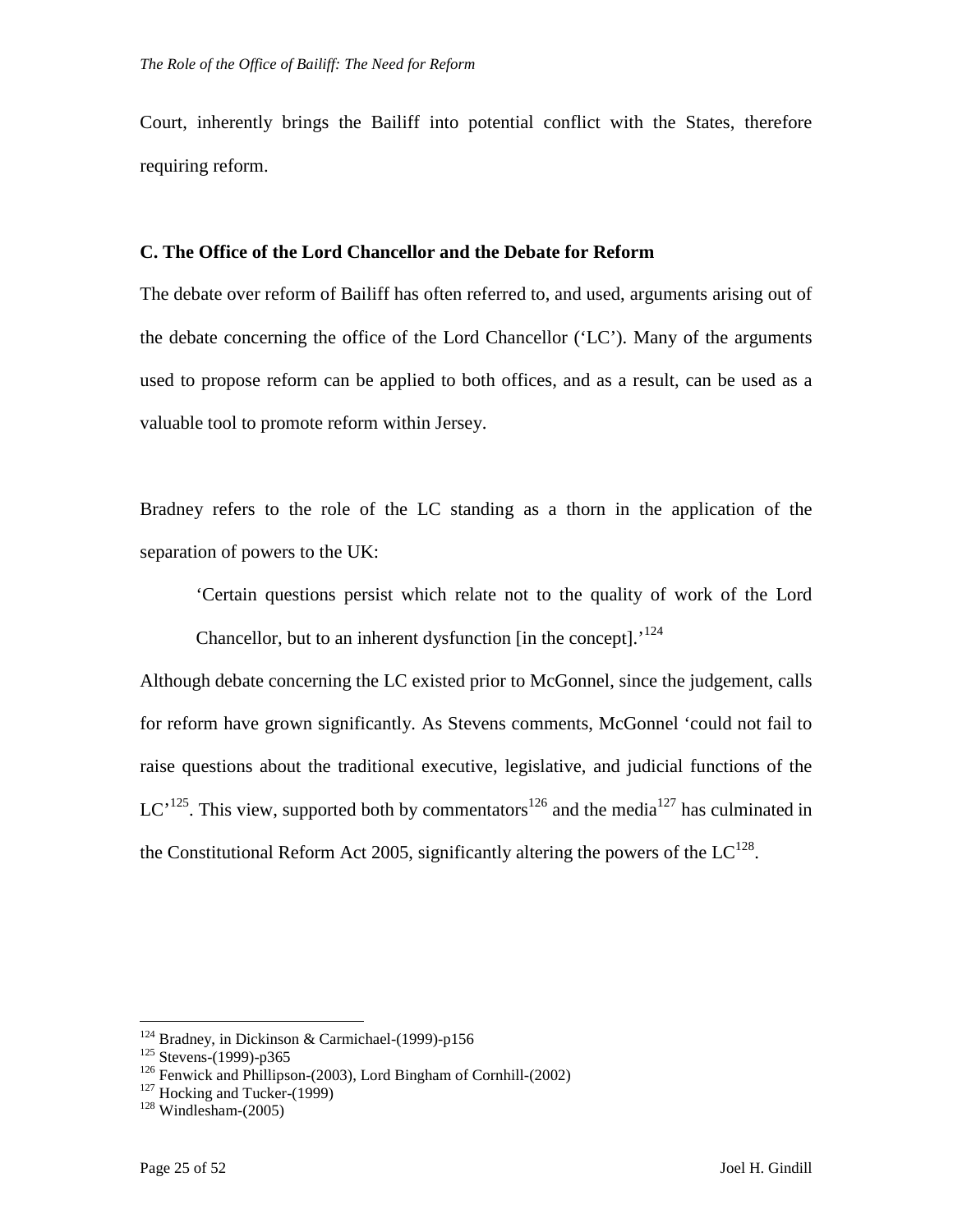#### i- Similarities and Differences of the Office of Lord Chancellor to the Role of Bailiff

To assess the validity of the debate over the Office of LC to the Bailiff, one must assess the similarities and differences between the two offices. The LC sits in the cabinet of the UK government as well as acting as a Judge and speaker in the House of Lords ('HOL'). The LC therefore straddles all three branches of government much like the Bailiff<sup>129</sup>. Indeed, as Pannick highlights, McGonnel can be applied to the LC 'when sitting as a member of the Appellate Committee of the  $HOL<sup>130</sup>$ , and as a result, issues of separation of powers are clearly relevant to both offices. Furthermore, as a historical position, general development of the role has allowed the LC to be firmly entrenched within the constitutional makeup of the U.K<sup>131</sup>, much like the Office of Bailiff.

Disagreement exists as to whether the powers of the LC are greater or less than those of the Bailiff. Clothier is of the opinion that the Bailiff has far more extensive decisionmaking powers than that of the  $LC^{132}$  as does Le Rendu<sup>133</sup>, whereas Bailhache claims the powers of the Bailiff 'appear less objectionable (in the context of the McGonnel decision)'<sup>134</sup>. Although a complex and difficult issue, Lightman warns of the risks of dismissing the LC's decision-making ability too readily:

'[The LC acts] as general council to the Prime Minister: very close, available, trusted and powerful.<sup>'135</sup>

<sup>129</sup> Le Rendu-(2004)

<sup>130</sup> Pannick-(1999)-p1

<sup>131</sup> Windlesham-(2005,2006)

 $132$  Clothier-(2000)

<sup>133</sup> Le Rendu-(2004)

 $134$  Bailhache-(1999)-p14

 $135$  Lightman-(2001)-p1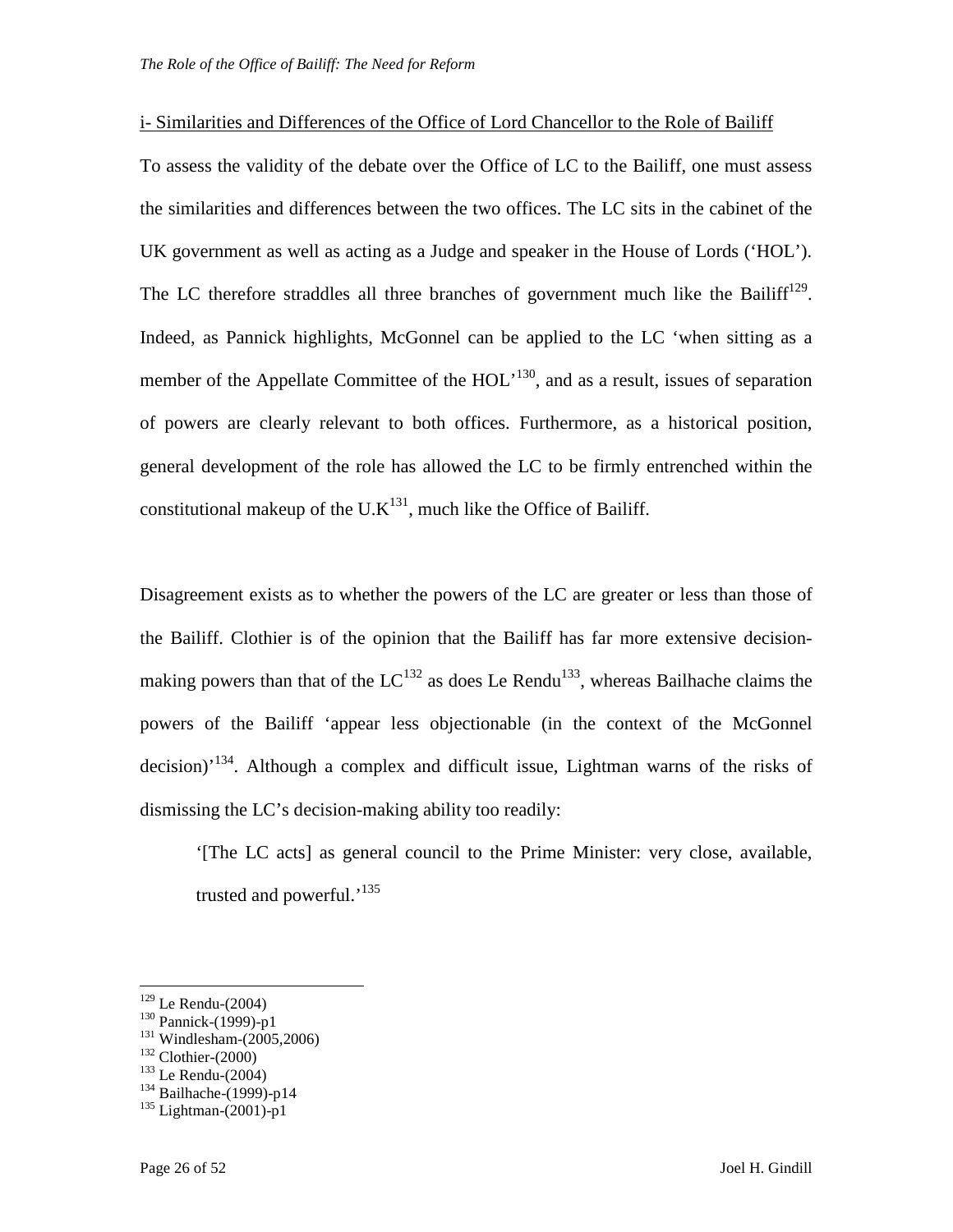It is apparent that the powers of the Bailiff and LC are comparable<sup>136</sup> and therefore, many of the arguments utilised to promote reform can be directly applied to that of Bailiff<sup>137</sup>.

#### ii- Arguments for Reform of the Office of Lord Chancellor

There is a great deal of disagreement as to what exact roles that makes the LC's position unsustainable; those proposing reform claim that it is long over due. Many highlight the main cause of conflict as the LC's power to appoint and act within the Judiciary<sup>138</sup>. Others however, cite the LC's 'executive responsibilities [particularly] the involvement in constitutional reforms'<sup>139</sup>. Most arguments are based essentially on the doctrine of separation of powers:

'The practice of the LC…is not consistent with even the weakest principle of separation of powers or the most tolerant interpretations of the constitutional principles of judicial independence or rule of law.'<sup>140</sup>

Critics highlight the 'lack of awareness, existence and content of conventions'<sup>141</sup> governing the LC as a major cause for concern, particularly due to a continuing tend of increased political involvement<sup>142</sup>. An underlying concern for Judicial independence is evident throughout the debate:

'The proposition that a cabinet minister must be head of our judiciary…is no longer sustainable on either constitutional or pragmatic grounds<sup>, 143</sup>.

<sup>136</sup> Stevens-(1999), Cornes-(2000)

<sup>&</sup>lt;sup>137</sup> Clothier Report-(2000)

 $138$  Lightman- $(2001)$ 

<sup>139</sup> Bowley-(2001)-p1858

 $140$  Steyn-(2002)-p388

 $141$  Oliver-(2003)-p336

 $^{142}$  Bowley-(2001)

 $143$  Lightman-(2001)-p1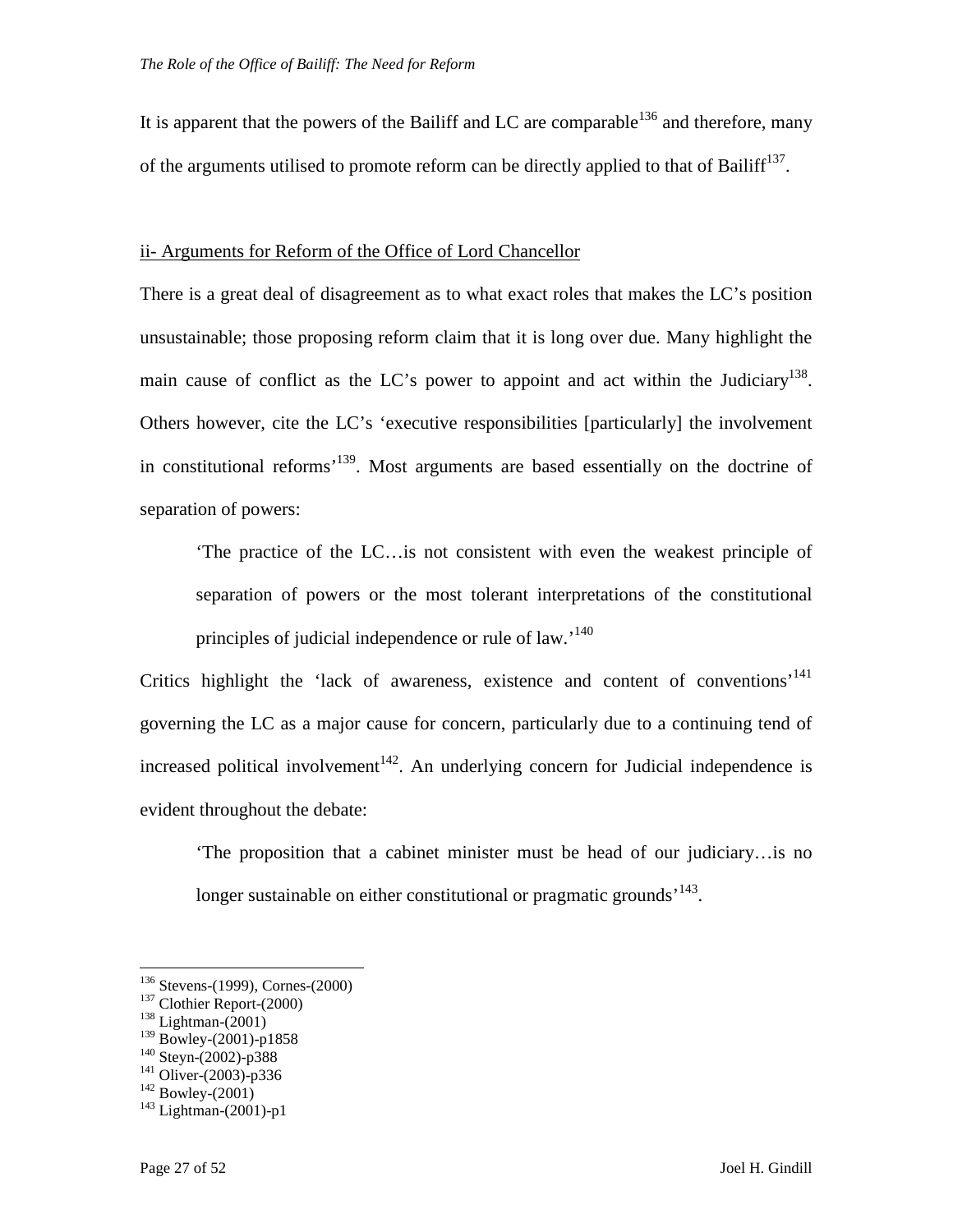In defence of the current system, as Bradney illustrates, one can firstly highlight the fact that the LC only has a formal right to sit as a Judge, and secondly claim that the duality of the role is vital to act as a check on the powers of the Executive and Judiciary, 'administering an important boundary between' the two<sup>144</sup>. Historically, those holding the position of LC have always 'shown a grate range of interest in their work as judges'<sup>145</sup>, but also importantly, have been 'pivotal figures in several aspects of public life extending beyond the law and administration of justice<sup>'146</sup>.The LC's right to sit as a Judge, formal or not, is significant due to the ability to use that right.

The second claim, however, has been used far more readily. Lord Irvin expands upon the potential conflicts that arise between the Judiciary and Executive:

'In the latter two years of the last Government, there was unprecedented antagonism between Judiciary and Government over judicial review of ministerial decisions.<sup>'147</sup>

There are undoubtedly a number of benefits that the LC can bring in such circumstances. The LC has a 'high judicial reputation' carrying out a number of both judicial and political functions, the most significant of which is the ability to act as a 'buffer'; a direct result of the bridging of functions within the role<sup>148</sup>.

Bradney calls into question logic of this 'buffer' discourse, highlighting a number of important issues:

<sup>&</sup>lt;sup>144</sup> Bradney, in Dickinson & Carmichael-(1999)-p156

<sup>&</sup>lt;sup>145</sup> Bradney, in Dickinson & Carmichael-(1999)-p156

<sup>146</sup> Windlesham-(2005)-p808

 $147$  An extract of a lecture given by Lord Irvine in Durham, found in Bradley-(2003)-p406

 $148$  Steyn-(1997)-p90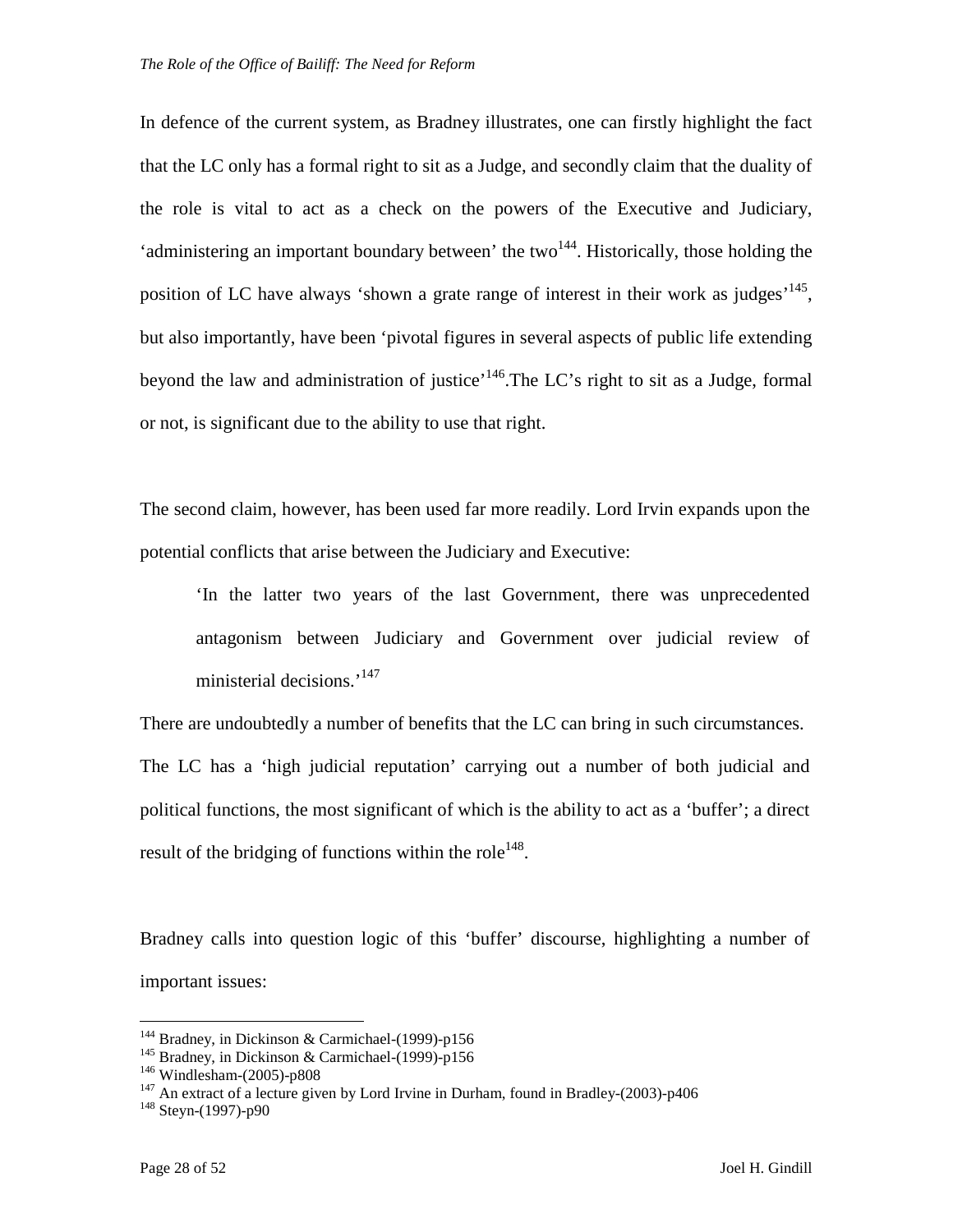'[Separation of powers] vaunts the separateness of the judiciary, values it otherness in society, and thus finds the LC's triple allegiance...an anathema<sup> $149$ </sup>.

The LC's participation as a Cabinet Minister makes him unable to protect the independence of the judiciary due to the fact that he will 'always act as a spokesman for the government in the furtherance of a party political agenda', and is, therefore, unable to act as the Judiciary's 'representative'<sup>150</sup>. These views have been taken onboard by the Constitutional Reform Act 2005, shown clearly by inclusion of s3, the guarantee of judicial independence, highlighted by significantly altering the powers of the LC by removing the power to sit in either Houses of Parliament and the creation of the Judicial Appointments Commission<sup>151</sup>.

How do these arguments impact the debate for reform of the Bailiff? Importantly, it adds further weight to the argument against any supposed benefits of the duality within the role. It is clear that judicial impartiality is now recognised as an essential part of democratic society<sup>152</sup>. It is clear that the majority of commentators support the removal of the duality of the LC's functions, allowing the position, as head of the Judiciary, to be secured without claims of a lack of impartiality<sup>153</sup>. As Read highlights, such reforms would 'revive the historic tradition, submerged in the last century by the pressure of executive duties<sup>'154</sup>. Such a proposition has been widely accepted by Jersey constitutional commentators when applied to the Bailiff<sup>155</sup>.

<sup>&</sup>lt;sup>149</sup> Bradney, in Dickinson & Carmichael-(1999)-p156-157

<sup>150</sup> Steyn-(1997)-p91

 $151$  Windlesham- $(2005, 2006)$ 

 $152$  Stevens-(1999)

 $153$  Bowley- $(2001)$ 

 $154$  Read-(2003)-p1034

 $155$  Clothier-(2000)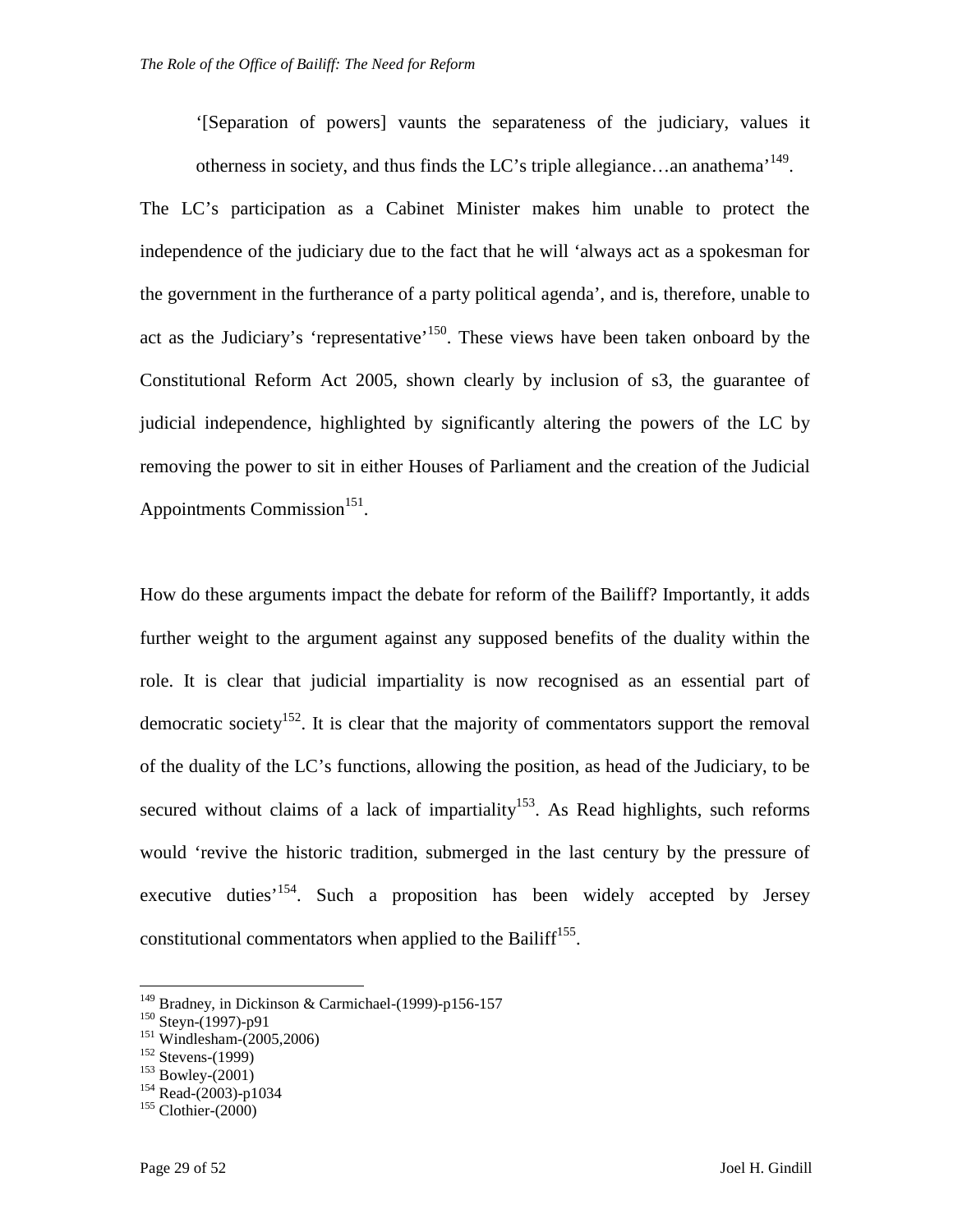#### **Chapter 3**

#### **Further Arguments for Reform**

#### **A. Conflict of Interests**

There are a number of ways in which the Bailiff's powers can be shown to create a conflict of interests. The fusion of powers within the role is against good democratic principle, leading to potential abuse.

#### i- Fusion of Powers: Against Good Democratic Principle

To many, the role of the Bailiff represents the 'ultimate expression of the archaic nature of the constitution<sup>'156</sup>. This is illustrated by Le Herissier in the historical context of how the current power base of the office was gained:

'The Bailiff was able to play such a dominant part in Insular Government because of his involvement in the Legislative, Executive and Judicial spheres of Government. Most importantly, his role in the States demanded the exercise of what now would be regarded as political power.<sup>157</sup>

Particularly in the judicial context, this fusion of powers compromises both the Bailiff's position and questions his independence<sup>158</sup>. Historically the office has been immersed in conflict; either between the States or the Governor<sup>159</sup>. Although this conflict has now subdued and the professionalism of the Judiciary can no longer be questioned<sup>160</sup>, the Bailiff's role still represents 'a potential threat to the managing of Jersey's dependency'

<sup>156</sup> Le Rendu-(2004)-p35

<sup>157</sup> Le Herissier-(1972)-p75

<sup>158</sup> Le Rendu-(2004)

 $159$  Le Herissier-(1972)

 $160$  Le Herissier-(1972)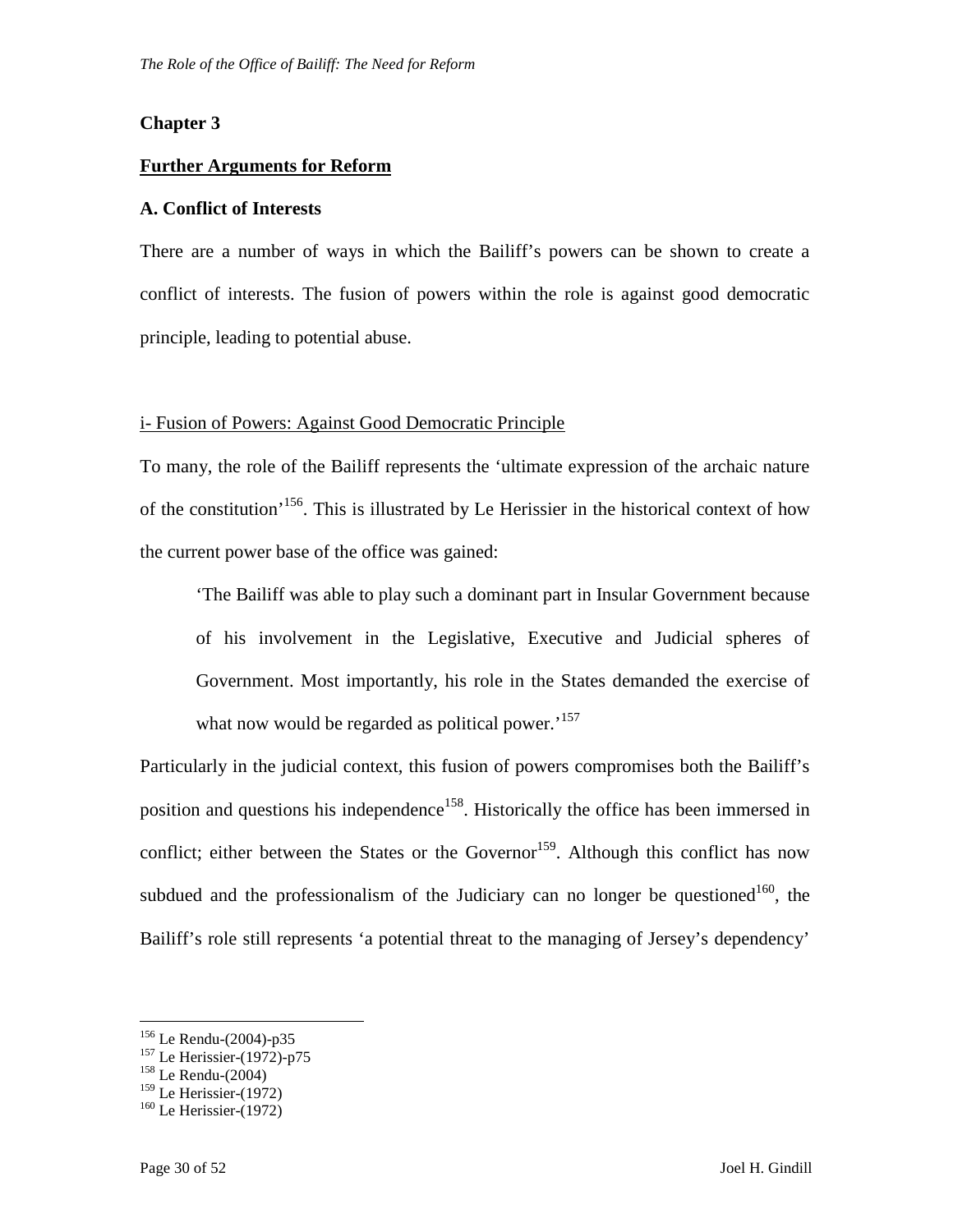from outside and internal sources<sup>161</sup>. This view was taken by the Guernsey Labour Group, who 'considered wrong in principle that one person should have these dual functions<sup>, 162</sup>, a view replicated within the Clothier report<sup>163</sup>.

There have been a number of reports and investigations into the administration of the Island carried out by the express will of the UK government<sup>164</sup>; the 1861 and 1973 Reports of the Royal Commission, and the 1947 Report of the Privy Council. Of these reports, only the Royal Commission of 1973 acknowledged the duality of the role as 'contrary to good democratic principle', nevertheless, proceeded not to recommend any changes based on an 'overall good' argument, agreeing with the 1947 Privy Council Report, that no 'undue influence is exerted' by the fusion of powers<sup>165</sup>.

There are a number of criticisms that can be directed at these reports. As Le Rendu highlights, the 1947 and 1973 reports are both based on the assumption that the Island does not contain the necessary human resources for the Office to be split of its dual roles, nor could the workload be capable of sustaining two posts<sup>166</sup>. These assumptions do not hold water in the current legal climate of the Island. The expansion of the Offshore Finance Sector has lead to a dramatic increase in legal activity and expertise available within the Island; the appointment of Deputy Bailiff is a direct manifestation of increased demands placed upon the Office $167$ .

<sup>161</sup> Le Rendu-(2004)-p38

<sup>162</sup> Royal Commission-(1973)-p437-para,1447

 $163$  Clothier-(2000)

<sup>&</sup>lt;sup>164</sup> The Clothier Report was requested and funded by the Insular Government.

<sup>165</sup> Royal Commission-(1973)-p461-para,1527

 $166$  Le Rendu-(2004)

 $167$  Le Rendu-(2004)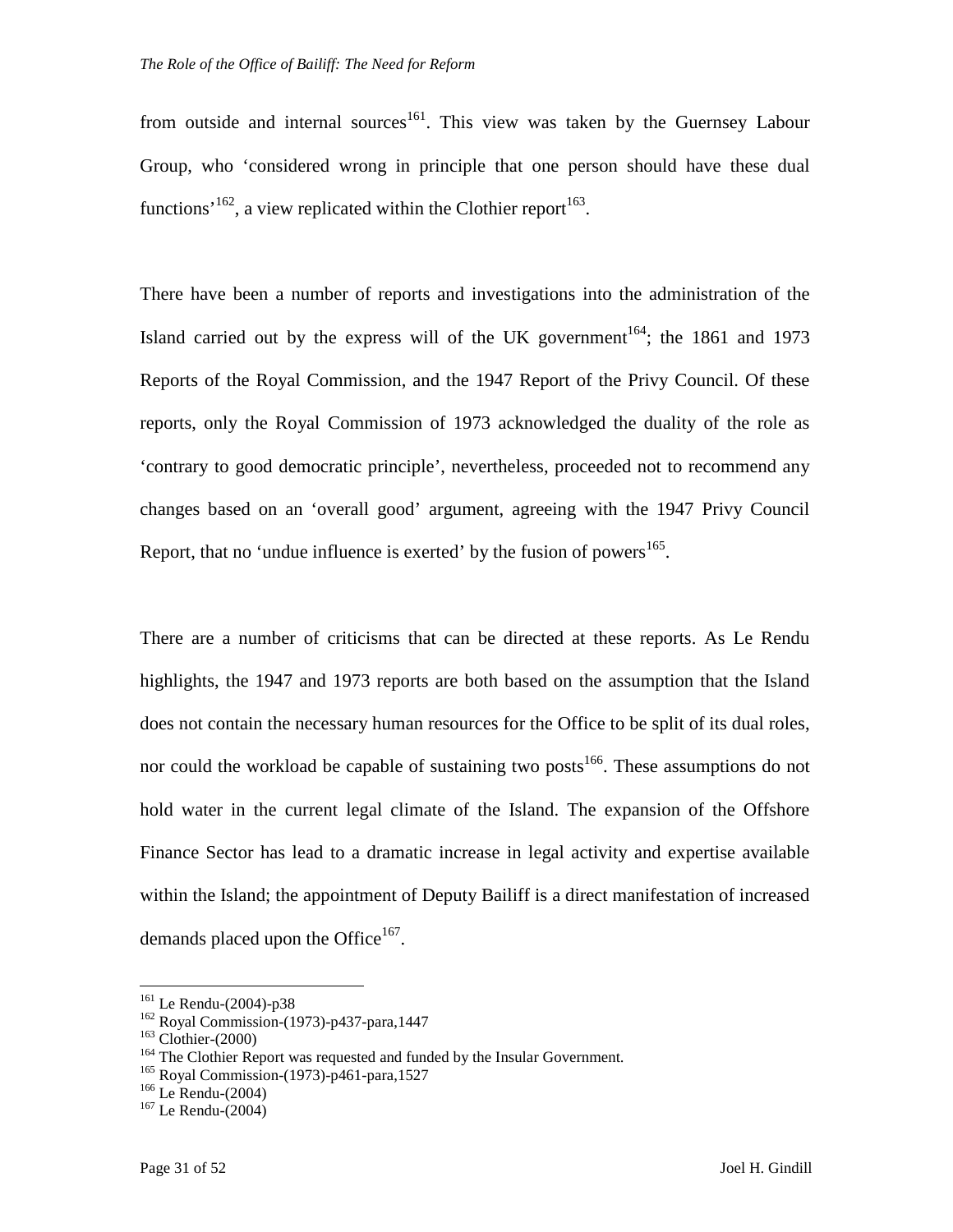Further criticism of the reports can be directed at their impartiality. Support and faith in the judicial process must be seen as key when discussing the role of the Bailiff. Although these reports highlighted the duality of the role, they failed to acknowledge the potential risks to the continuance of the judicial system as a result of the fusion of powers. Such an omission is hardly surprising. As Le Rendu highlights, caution must be used when referring directly to the findings of the reports:

'Both the Committee as well as any Royal Commission are effectively selected by the government of the day which gives the UK Government the ability to select, not only which issues go before the Committee, but also who adjudicates on the matter.<sup>'168</sup>

As a result, findings although based on evidence, may not give a full and accurate representation of the situation. The fusion of powers within the role is against good democratic principle. As Hanson illustrates, 'it is essential for the legislature to keep pace with the changing needs and expectations' of the Jersey people; it must facilitate not hinder the judicial process<sup>169</sup>. The validly of the reports have been seriously affected in the current political and legislative climates. In the modern legal context it is essential 'to protect the integrity of the judicial process, [by] securing the legitimacy of the courts in the eyes of the public and of particularly... litigants<sup> $170$ </sup> shown by the increasing trend for judges to declare interests 'however remote'<sup>171</sup>.

<sup>168</sup> Le Rendu-(2004)-p102

<sup>169</sup> Hanson-(2002)-p1

 $170$  Dawn-(2003)-p332

 $171$  Pannick-(1999)-p1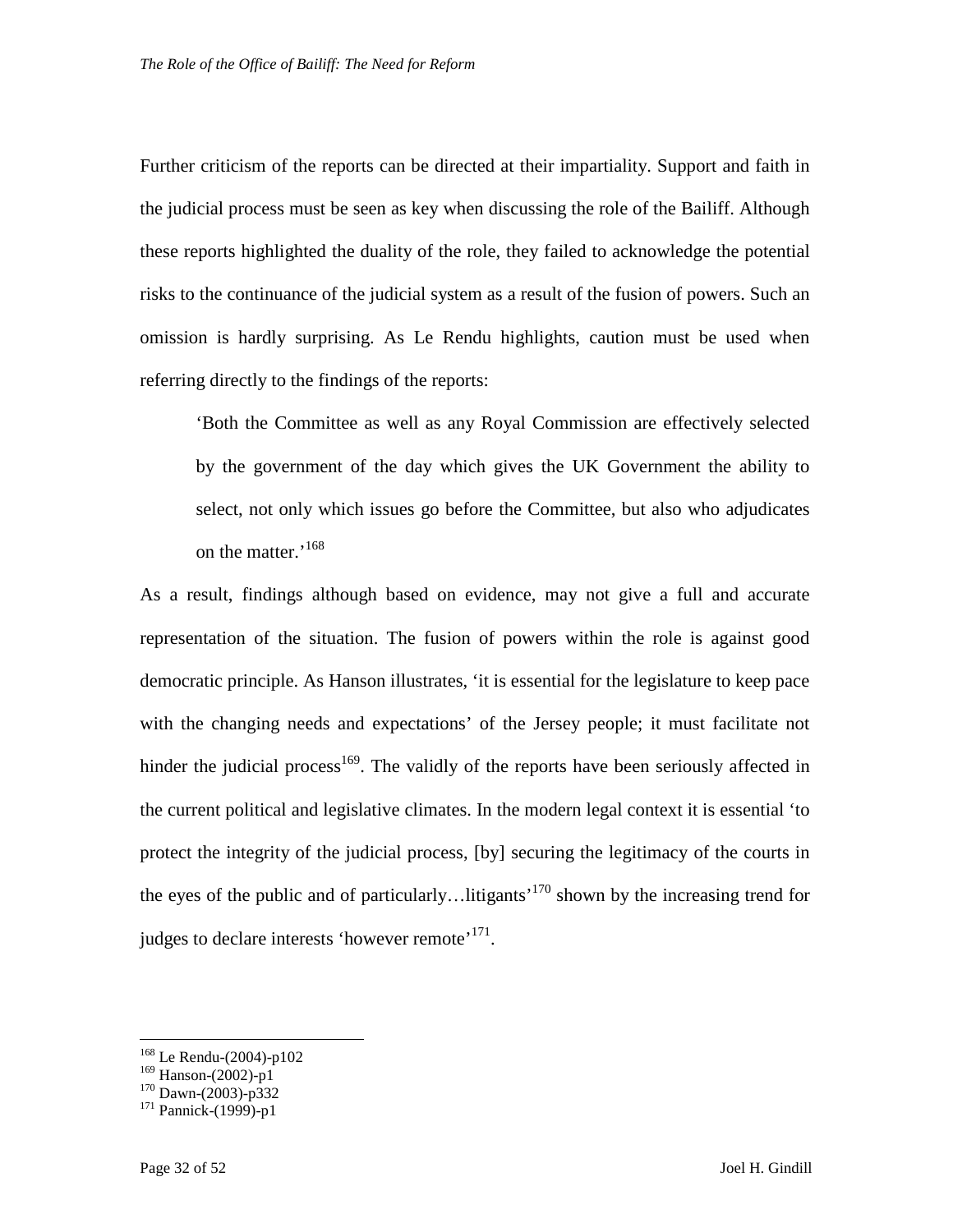#### ii- Open to Potential Abuse

A further important argument for reform is that the role is open to potential abuse. The personalities of those holding office has often had a significant impact upon the scope and nature of the role<sup>172</sup>. This fluidity, 'dependant on interpretation of the role within the executive<sup>'173</sup> demands more powerful checks to ensure abuse cannot occur.

A historical tradition exists of the Bailiff acting as a protector of the Islands privileges against numerous sources such as the Governor<sup>174</sup>. Undeniably, 'successive bailiffs have exercised wise leadership in...difficult times<sup>175</sup>. Countanche is an excellent example of in this respect, who 'occupied a unique position of influence in the pre-war period and, at times, acted as de facto Prime Minister<sup>, 176</sup>. Nevertheless, although the current structure has been important in the development of Island Governance and brought with it many benefits, as Le Sueur argues, this does not detract from the need for reform. The potential for conflict and difficulties arising from the duality of the office within the modern sociopolitical context overrules any historical benefits it once had $177$ .

As the Bailiff has few checks on his powers, a clear potential for abuse exists<sup>178</sup>. These checks, although offering insignificant safeguards, must be investigated to find the true extent to which they operate. The creation of the Court of Appeal, in a number respects acts as check upon the power of the Royal Court. Acting as a test for Royal Court

<u>.</u>

 $175$  Le Sueur-(forthcoming)-p2

 $177$  Le Sueur-(forthcoming)

 $172$  Bailhache-(1999)

<sup>173</sup> Le Rendu-(2004)-p37

 $174$  Le Herissier-(1972)

<sup>176</sup> Le Herissier-(1972)-p79, Pocock-(1975)

 $178$  Le Rendu-(2004)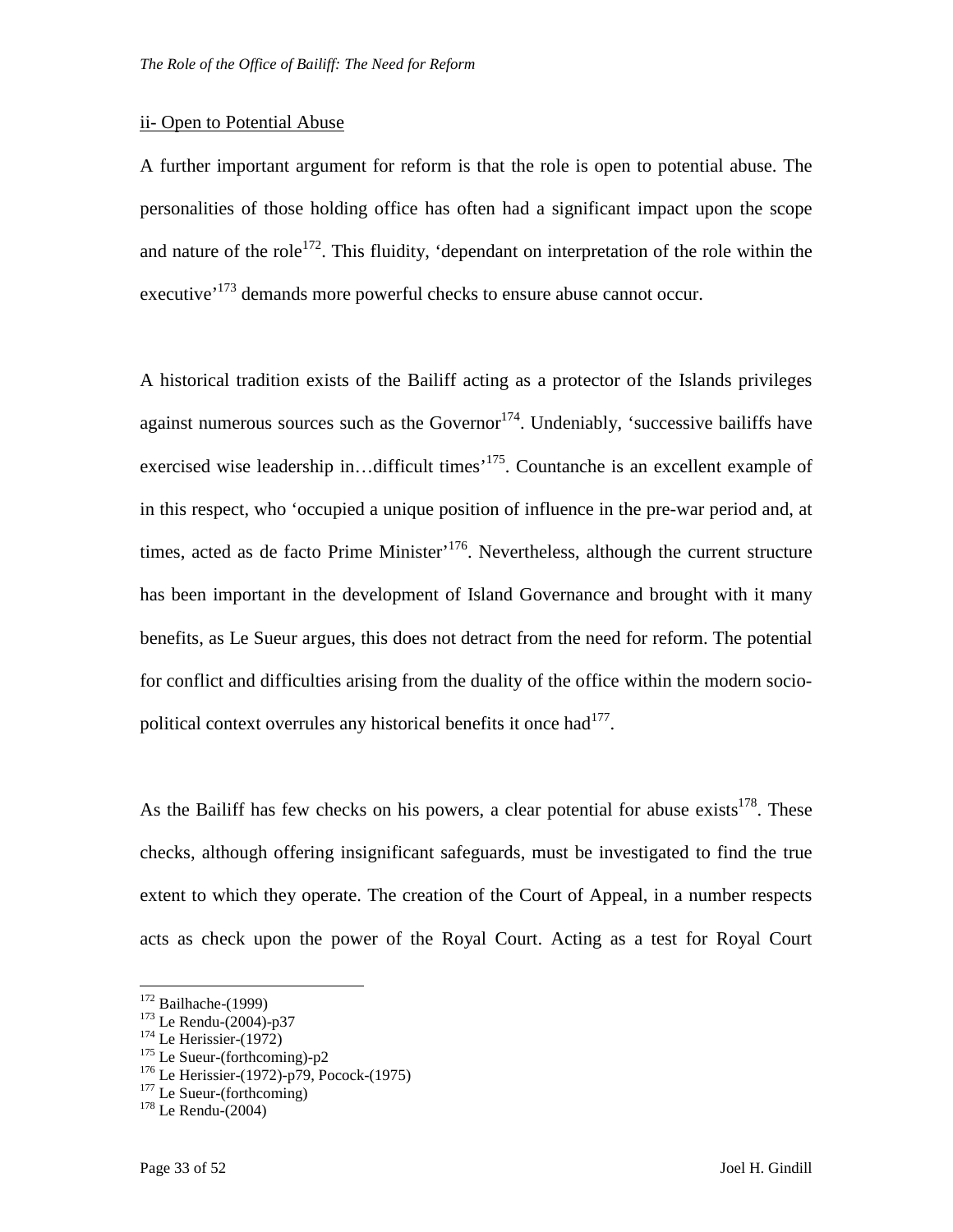decisions, appeals no longer proceed straight to the Privy Council. Additionally by no longer being the only professional Judge in the Island, dangers for potential abuse have 'receded, if...not completely disappeared'<sup>179</sup>.

Such a line of reasoning, however, only covers the Bailiff's power arising within the Judiciary and not within the States Assembly. In response, Le Rendu points to the committee structure within the States, arguing that this renders the Assembly immune from any executive pressures placed upon it due to a highly fragmented and complex nature<sup>180</sup>. Le Herissier explains:

'The increasing complexity of policies meant that the operation of committees became more streamlined and specialised. The Bailiff could not exercise an undue influence over members by acting as a unique source of information and expertise.<sup>'181</sup>

Simply because the Bailiff is no longer used as a source of detailed information does not remove the ability to place undue influence upon individual States Members as a means of gaining control. This may be carried out via political pressure and persuasion arising from the importance and respect of the position. Furthermore, such checks do not act as a substitute for the formal kind, such as a written or clearly defined constitution; an important tool which Jersey unquestionably lacks $^{182}$ .

<sup>179</sup> Matthews-(2000)-p4

 $^{180}$  Le Rendu-(2004)

 $181$  Le Herissier-(1972)-p178

 $182$  Le Herissier-(1972)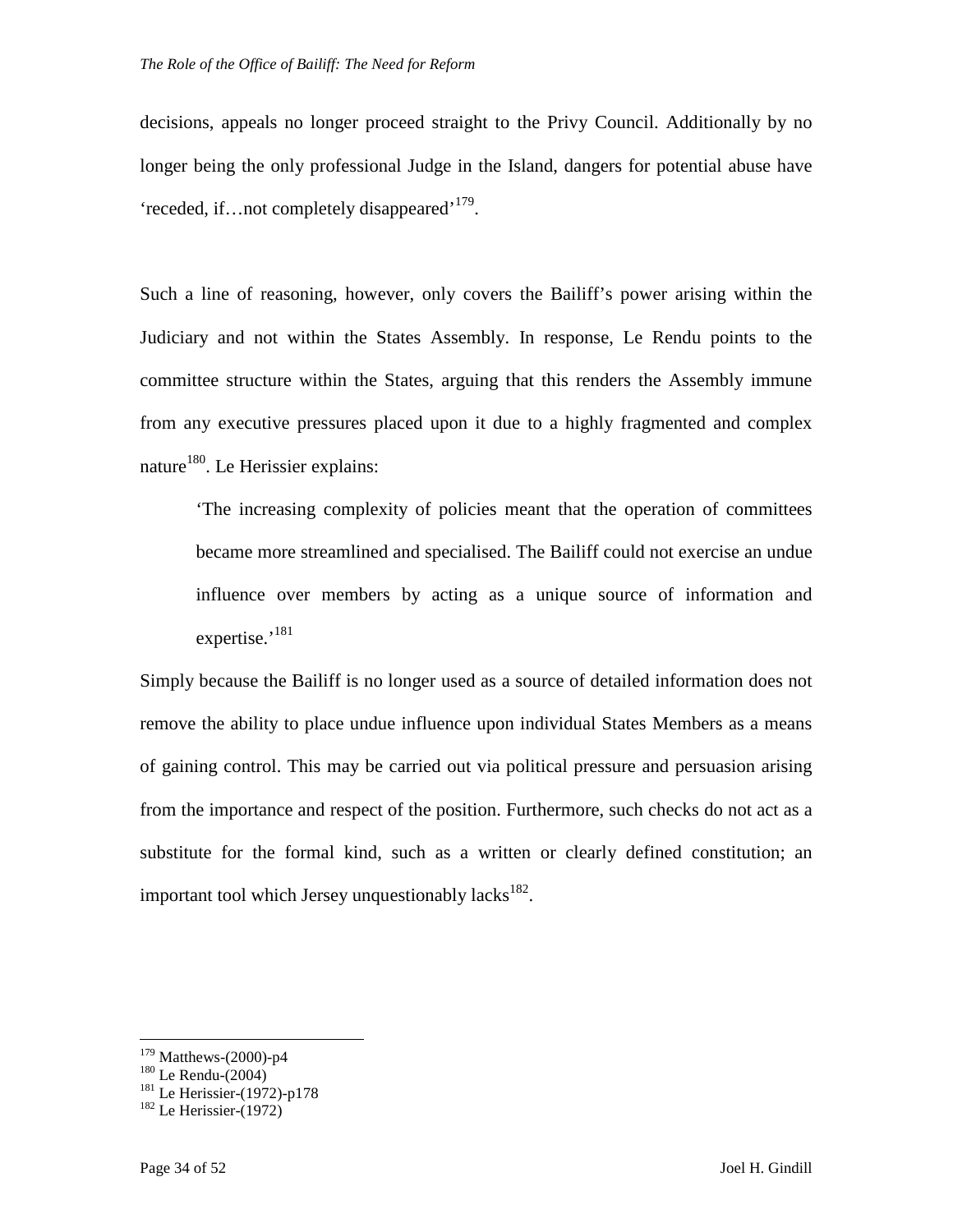#### iii- A Lack of a Democratic Basis

A particular issue which relates to the Bailiff is a lack of any democratic base. In one respect this brings the benefit of non-politicalisation of the Office<sup>183</sup>. Indeed, as the Clothier Report recognised, there is substantial support for the way in which the role is appointed $184$ . Nevertheless, there are a number of significant problems with the current appointment process.

The Bailiff, although formally appointed by the Crown, in practice the process is the 'responsibility of the retiring Bailiff who will consult a Consultative Panel chosen by the States<sup> $185$ </sup>. The UK government then endorses the choice of the panel through the Home Office, as long as it is not considered to be contrary to the interests of the UK. This arrangement can be seen as giving the UK a controlling stake at the helm of Island governance. Although no significant issues have arisen in recent years, during times of tension or conflict with the UK, this process may create difficulties, particularly when considering the loyalties of those appointed<sup>186</sup>. As Judges work within the public confidence<sup>187</sup> this could could potentially create difficulties relating to the judicial functions of the Bailiff.

#### iv- Arguments Suggesting No Conflict of Interests

The most popular response to the conflict of interests debate is to claim that the Bailiff has no power or influence within the sitting of the States, taking no political

<sup>183</sup> Le Rendu-(2004)

 $184$  Clothier-(2000)

<sup>185</sup> Le Rendu-(2004)-p35

 $186$  Le Rendu-(2004)-p35

 $187$  Bamforth-(2000)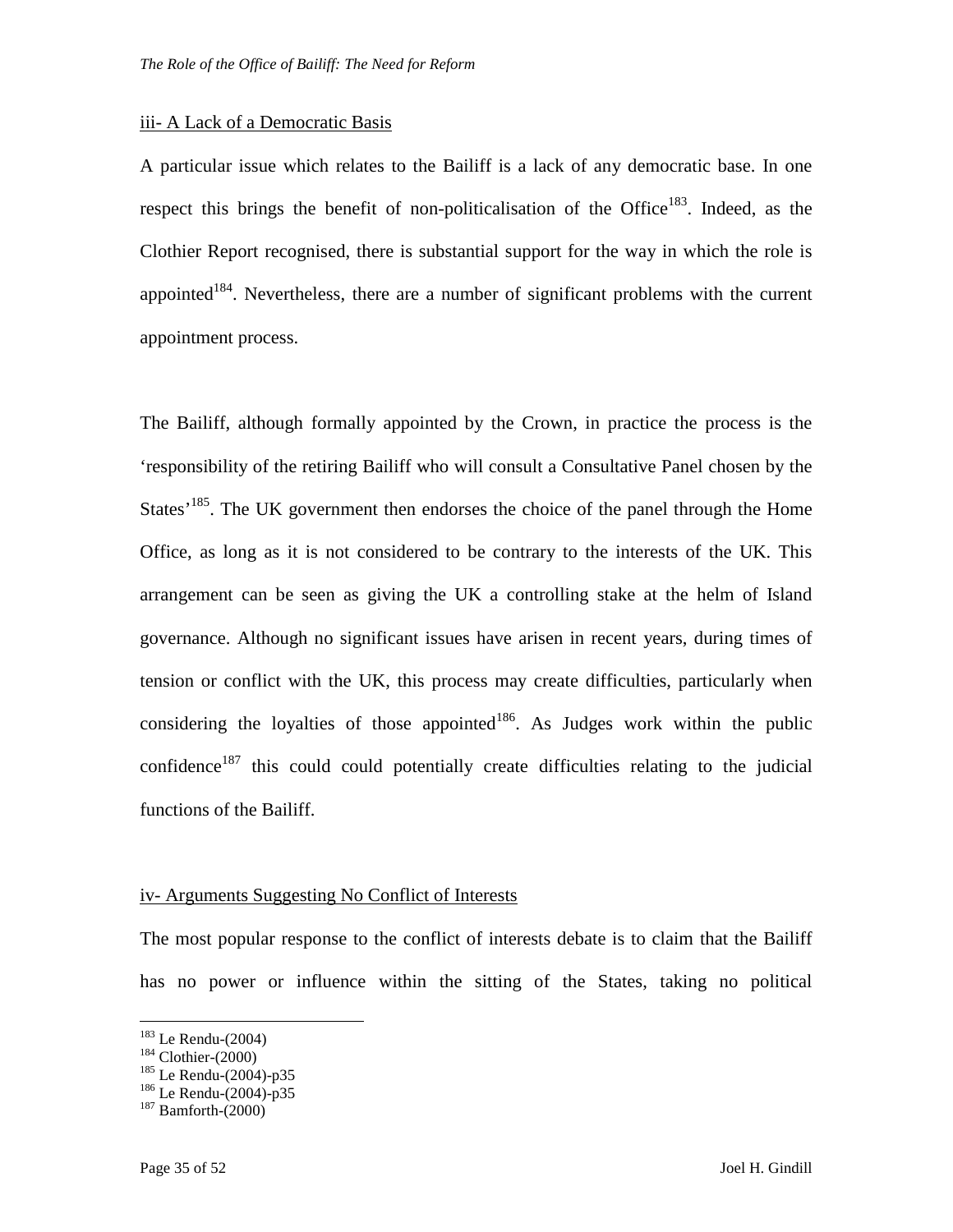responsibilities assigned to States Members<sup>188</sup>. Such an argument, however, is flawed on a number of levels. The nature and scope of the Bailiff's powers makes it impossible for him not to exercise any form of control or influence over the Assembly. As Speaker of the States, the Bailiff controls who is allowed to speak and put questions to the floor, effectively shaping the debate<sup>189</sup>. This is a powerful argument against the duality of the role as it proposes a potential obstruction to the administration of Island governance. Indeed, when considering the historical context, the Bailiff 'tended to play a large part…in acting on behalf of the states<sup> $190$ </sup>, having a negative impact upon the public confidence of the judiciary. Le Herissier highlights one typical example of this lack of confidence:

'In the courts it was the general opinion that the Jurats just looked at the Bailiff,

the Bailiff looked back at them, they nodded and conviction followed.<sup>'191</sup>

This is a clear example of the power that the Bailiff commanded over the Jurats and other politicians during this period, showing the basis upon which the current role has developed.

#### **B. Judicial Review**

The growth of judicial review within the Island has been rapid in recent years<sup>192</sup>. This has led to an incoherent procedural structure<sup>193</sup> due to a reliance on 'improvisation, assumption and judicial creativity<sup> $194$ </sup>. This is an unsatisfactory state of affairs, especially

<sup>&</sup>lt;sup>188</sup> Bailhache-(1999)

 $189$  Clothier-(2000)

<sup>190</sup> Le Herissier-(1972)-p78

<sup>&</sup>lt;sup>191</sup> Le Herissier-(1972)-p79

<sup>&</sup>lt;sup>192</sup> Blake and Blom-Cooper-(1997)

 $193$ Robinson-(1999)

<sup>&</sup>lt;sup>194</sup> Blake and Blom-Cooper-(1997)-p373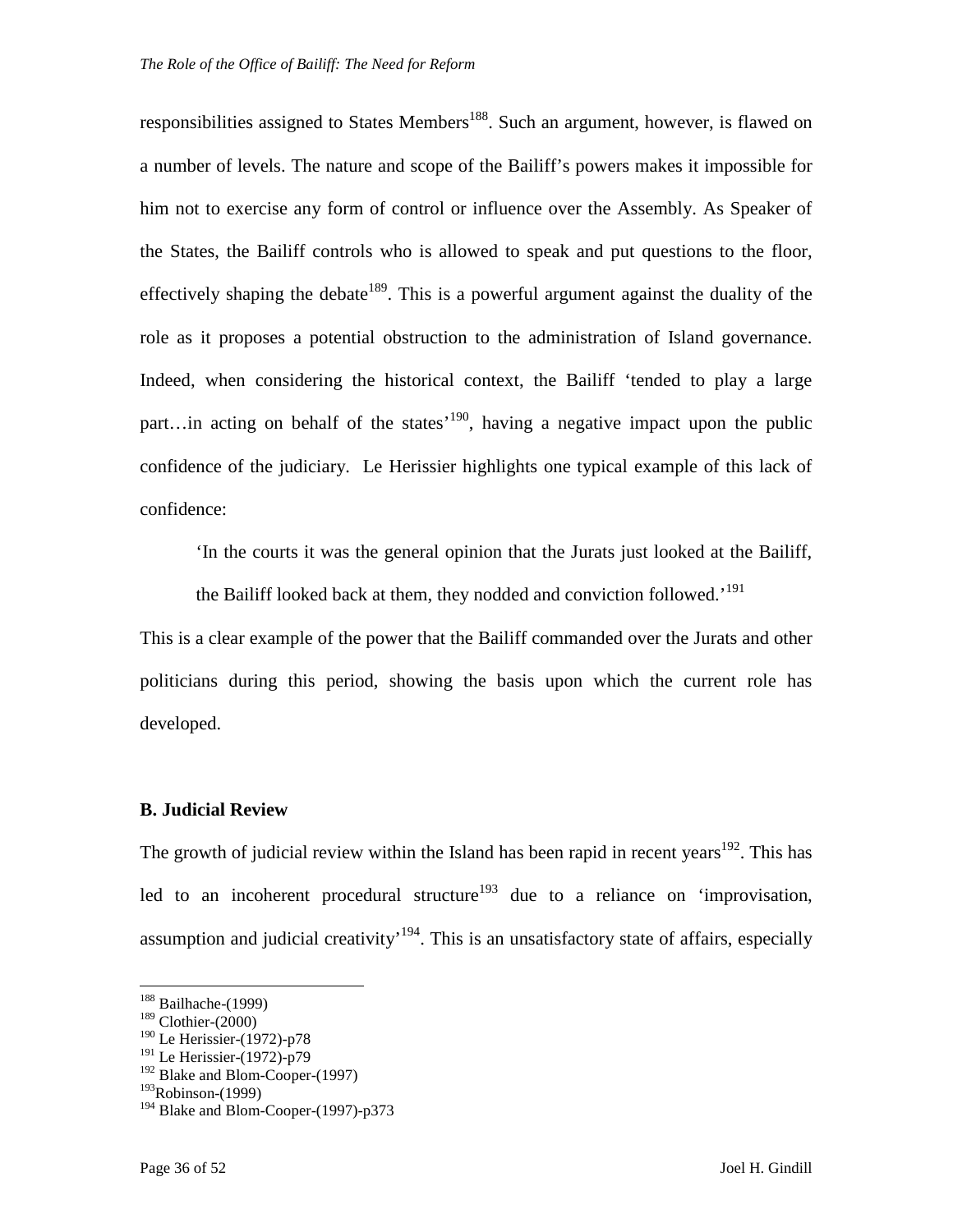taking to into consideration the importance of judicial review, allowing the courts to supervise decisions of the administrator<sup>195</sup>. A need now exists for reform of the procedural aspects of judicial review, a need compounded by incorporation of ECHR into domestic law. Bradley illustrates the impacts of the HRA 1998 in the UK:

'Far from minimising opportunities for Judicial Review, it did the reverse, requiring the judiciary where possible to give effect to Convention rights and authorising the…courts to assess whether legislation….is compliant'.<sup>196</sup>

Bailhache claims that the growth of judicial review 'does not involve a qualitative change in the Bailiffs functions', highlighting the role of the Deputy Bailiff in presiding when any conflict of interests might arise from a previous decision $197$ . The issue of concern however, is the Bailiff's role in the States, not previous decisions within the Royal Court. Bailhache also claims that due to the impartiality of the Office, the growth of judicial review will not have an impact<sup>198</sup>. Such a view, however, seems naïve considering the fact that judges can only review constitutional issues due to their independence and distance from the legislature<sup>199</sup>, a quality which cannot be said of the Bailiff despite claims of impartiality<sup>200</sup>; impartiality is not the same as independence.

 $195$  Thompson-(2005), Bamforth-(2000)

 $196$  Bradley-(2003)-p397

<sup>&</sup>lt;sup>197</sup> Bailhache-(1999)-p15

<sup>&</sup>lt;sup>198</sup> Bailhache-(1999)-p15

 $199$  Beatty-(1994)

 $200$  Le Rendu-(2004)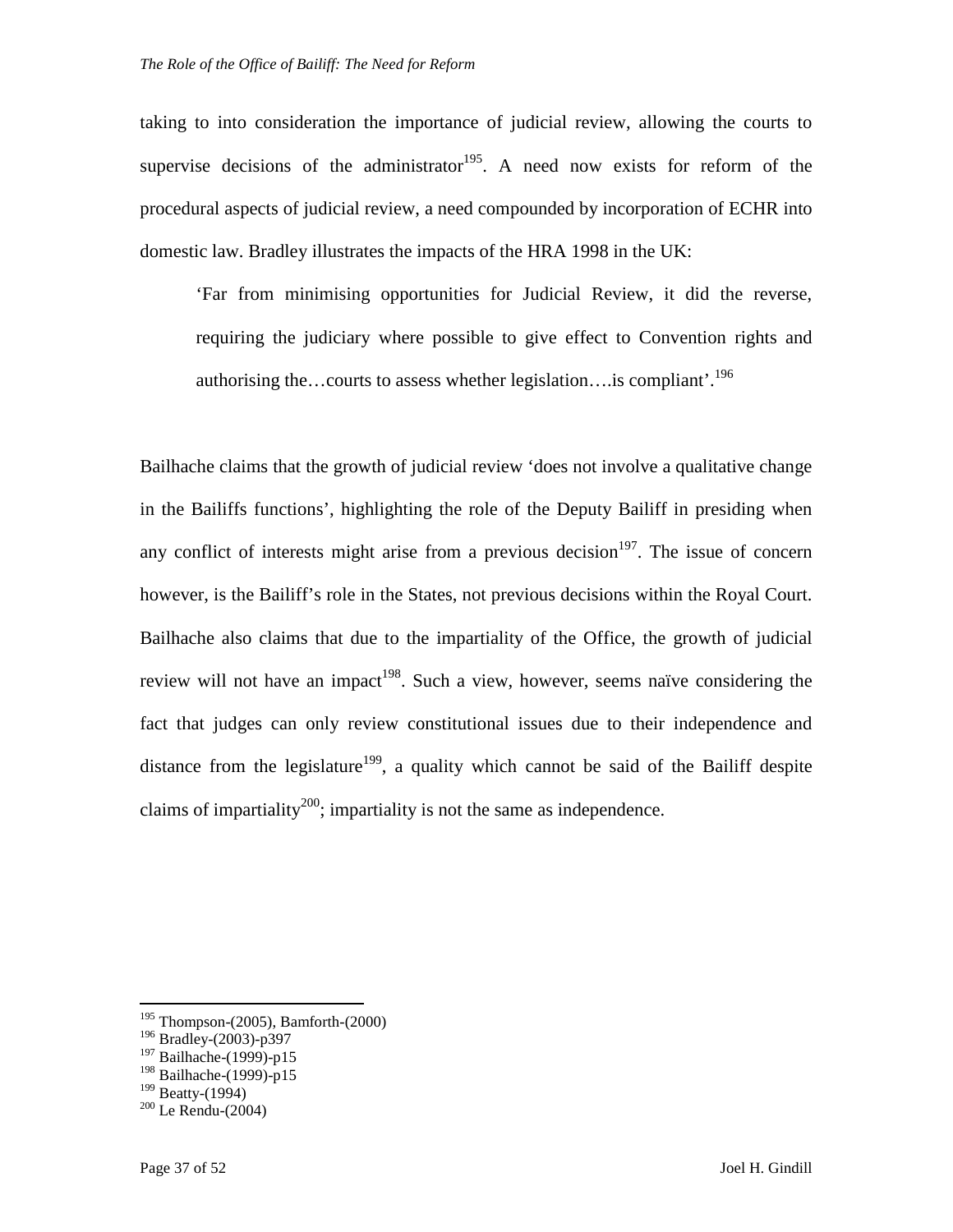Importantly, as Le Rendu comments, 'reform [of the role of Bailiff] would also facilitate the development of Judicial review' allowing a coherent procedural and administrative structure<sup>201</sup>, the need of which is clear:

'It is time to consider not only the formulation of a body of rules to deal with

judicial review...but also the overhaul of the provisions regarding appeals'.<sup>202</sup>

It seems clear, therefore, that although judicial review does not create an immediate need for reform, reform itself would facilitate a number of benefits to judicial review.

#### **C. The Bailiff and Public Entertainment**

An additional reason for reform is the Bailiff's powers over public entertainment, which cannot take place without his permission<sup>203</sup>. The two main functions of this process are to protect public safety and ensure public decency<sup>204</sup>. Under the current system, although the Bailiff is assisted by an advisory panel, his decisions are his alone. A particular cause for concern in this relationship is the lack of formal working arrangements<sup>205</sup>. There are a number of other additional criticisms relating to the political suitability of the Bailiff's functions. This has constitutional significance as the Bailiff may have to review the legality of one of his own decisions. Furthermore the potential also exists for such powers to be used arbitrarily<sup>206</sup>. Overall an air of general dissatisfaction with the current arrangements has been made clear, even by the current Bailiff<sup>207</sup> and State Members.

<sup>201</sup> Le Rendu-(2004)-p38

<sup>202</sup> Robinson-(1999)-p4

 $203$  Bailhache-(1999)

 $204$  Working Party-(2002)

 $205$  Working Party-(2002)

 $206$  Working Party-(2002)

 $207$  Bailhache-(1999)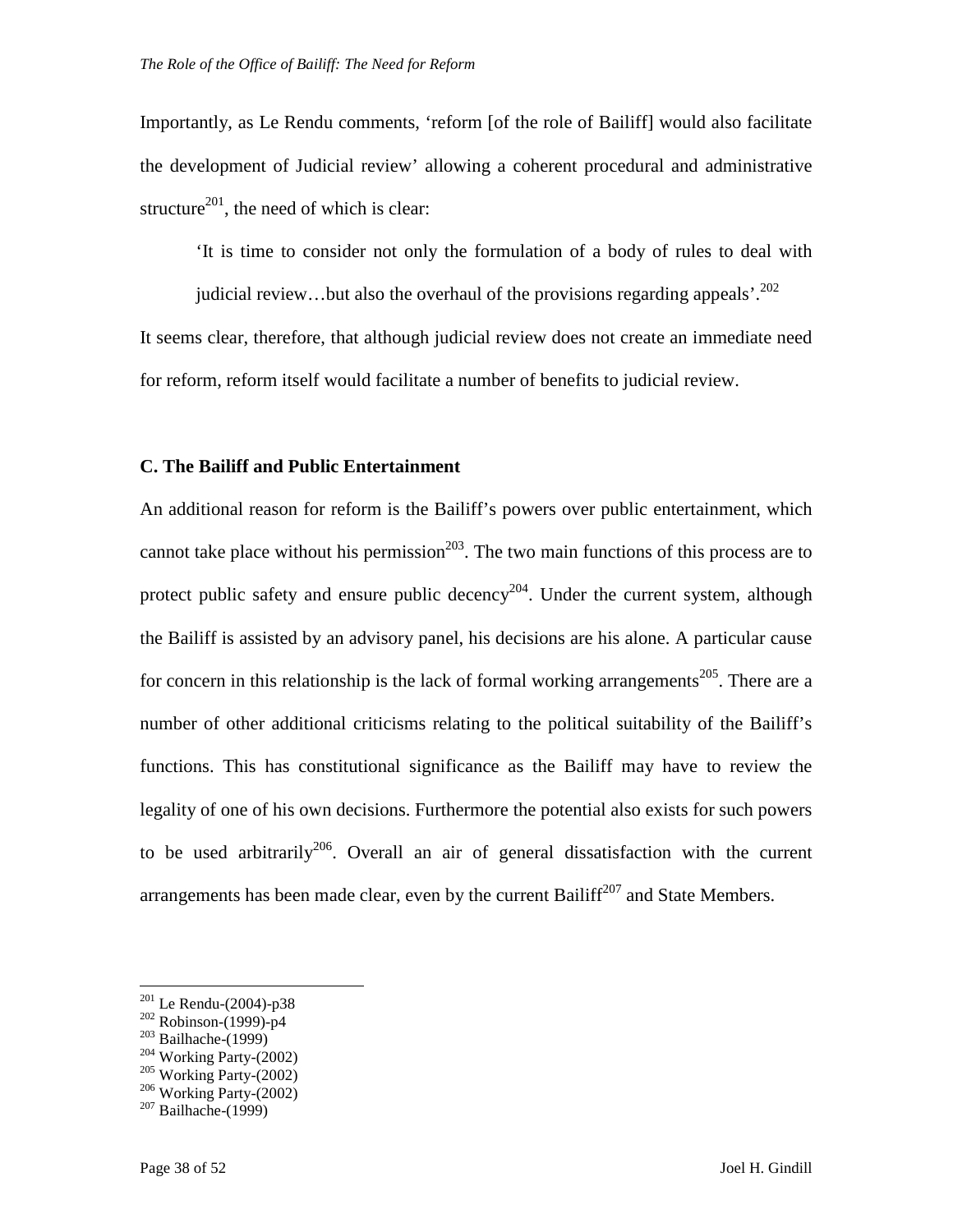#### **D. Calls to Retain the Current System: Benefits of the Role**

One popular argument put forward in support of the current system is to highlight the ability of the Bailiff to give constitutional advice to the Assembly during States sittings. Furthermore, it is also put forward that the Bailiff plays an important role as an interface between the Insular Authority and the UK. To a certain extent, this is a valid argument. Bailhache elaborates:

'In the absence of a cabinet or central executive committee charged with the responsibility for governmental relationships with the UK, the Bailiff is the universal joint which enables the machinery of government to operate. He is the conduit through which official correspondence between the Insular Authorities and the Home Office is conducted.<sup>'208</sup>

The fact that the Bailiff is a Crown Appointed Officer is directly responsible for this role<sup>209</sup>. By giving direct access to Whitehall, this enables the Bailiff to be placed in the advantageous position to speak on behalf of the Island<sup>210</sup>.

The impact of the 2005 ministerial reforms within the States have yet to be seen, but it is likely that the Chief Minister will slowly take over the role of representing the Island overseas. Indeed, this was one of the major reasons for the creation of Chief Minister; leading overseas delegations and correspondence with foreign powers<sup>211</sup>. Although this may not necessarily affect the role of the Bailiff, as the Chief Minister becomes entrenched in the machinery of Government, a strong relationship will be built with

 $^{208}$  Bailhache-(1999)-p8 Conducted through the LC's Department since 2000, reference to Home Office continues for means of simplicity.

<sup>209</sup> Le Rendu-(2004)

 $210$  Bailhache-(1999)

 $2^{11}$  Chief Minister's Department-(2005)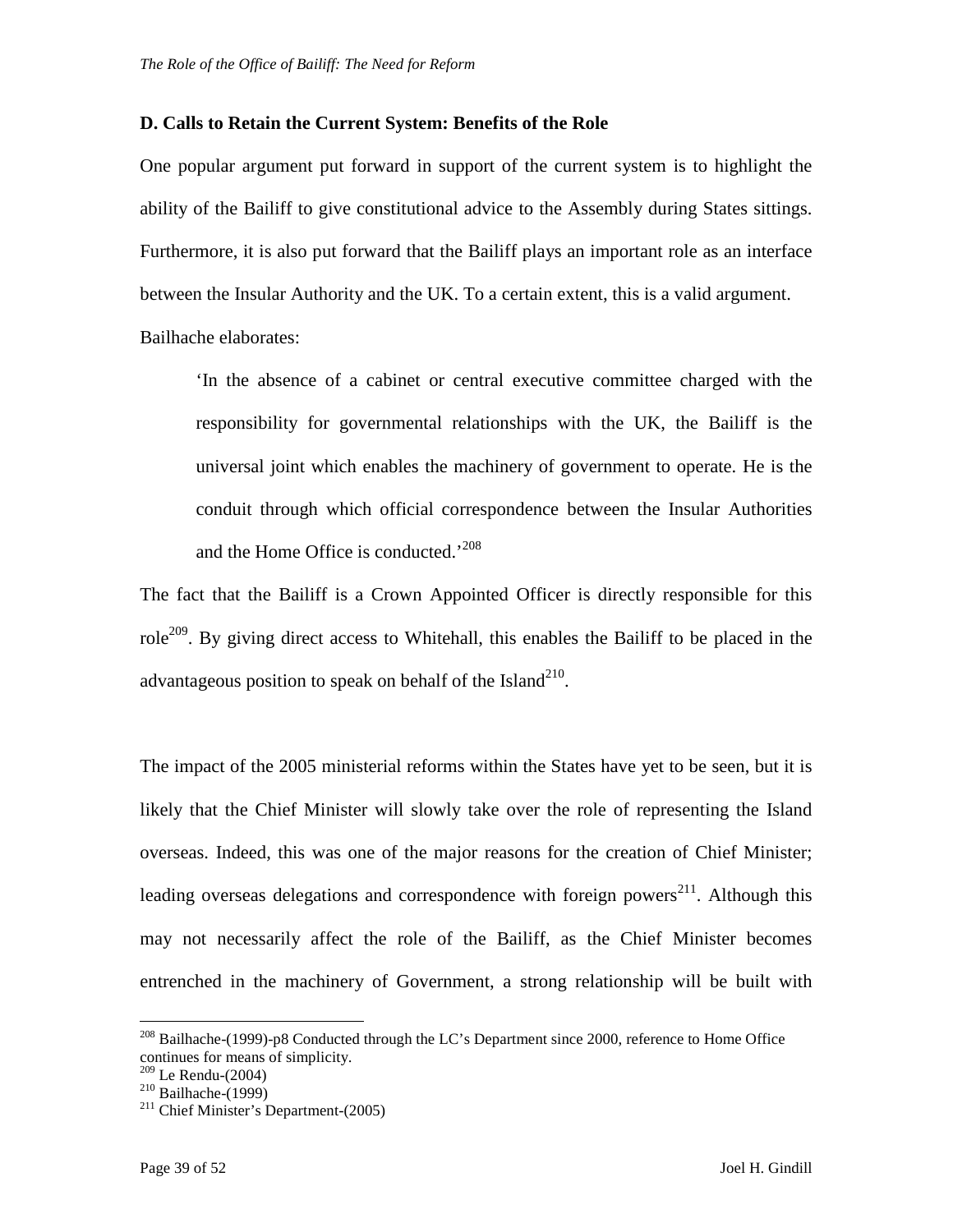Whitehall, resulting in the Office of Bailiff 'to look increasingly anachronistic'<sup>212</sup>. As a result, this argument cannot be used as an effective means of preventing reform.

Another important issue worthy of consideration is the importance of the role to the identity of the Island. Clothier pays particular attention to this fact, highlighting that it is the most ancient and respected of positions, and worthy of perseveration<sup>213</sup>. As Le Sueur highlights, there exists a great deal of 'emotional attachment' to the role by which Jersey differentiates itself from the  $UK<sup>214</sup>$ . Again, this is not a powerful argument against reform of the office; while the title must remain, the function needs to be modified<sup>215</sup>. As with the debate over reforms to the Office of Lord Chancellor, such reforms would aid in 'enhancing the prestige of the title' by ensuring Judicial impartiality<sup>216</sup> through separation of powers $^{217}$ .

-

 $2^{12}$  Le Sueur-(forthcoming)-p3

 $^{213}$  Clothier-(2000)

 $2^{14}$  Le Sueur-(forthcoming)-p2

 $215$  Clothier-(2000)

<sup>216</sup> Windlesham-(2005,2006)

 $2^{17}$  Read-(2003)-p1033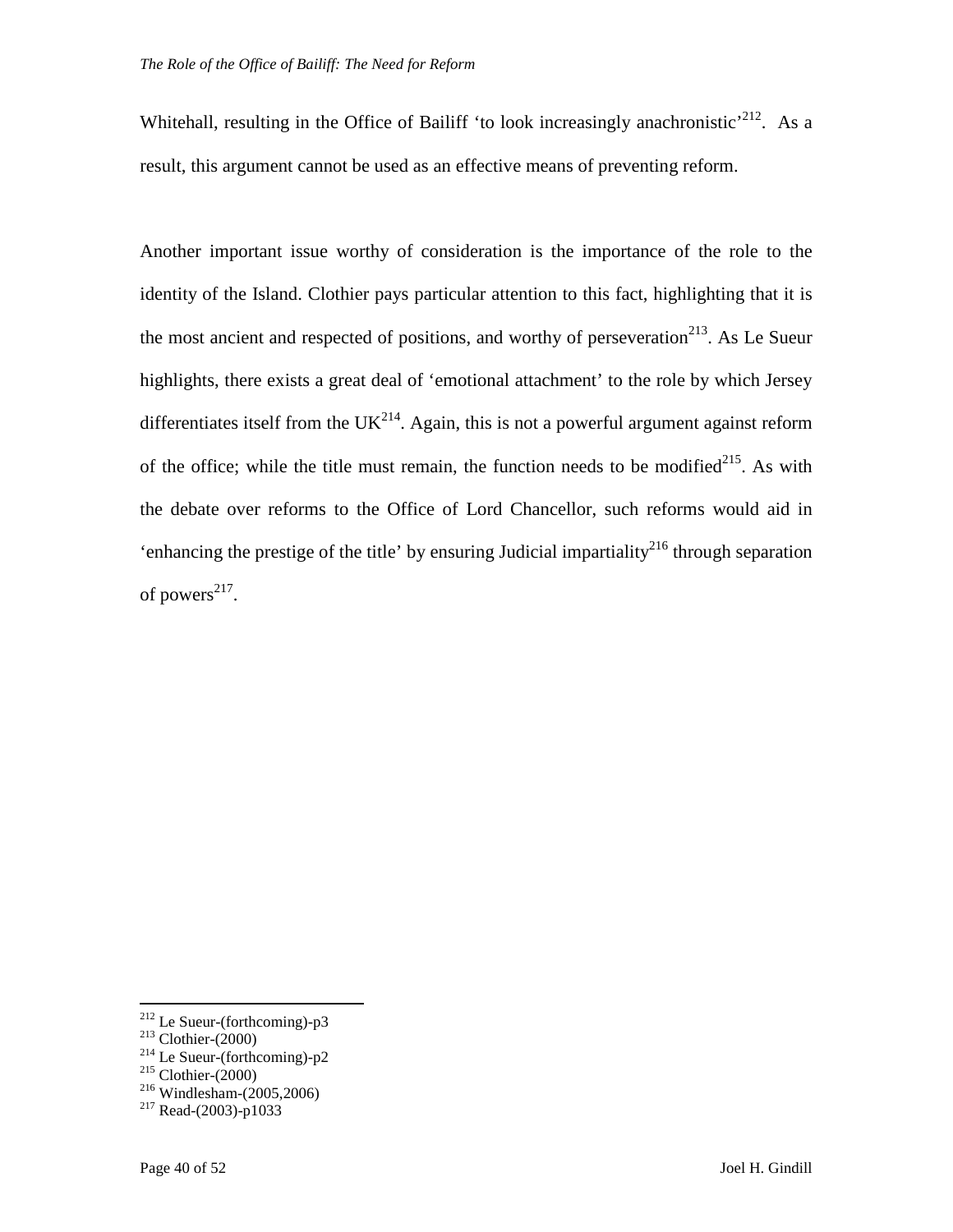#### **Conclusion**

Overall it can be seen that there is an urgent need for significant reform of the Office of Bailiff. The doctrine of separation of powers has been shown as an important and powerful tool for reform. Analysis of the doctrine within the UK shows resilience to the changing political landscape, acknowledging institutional interdependence. It has been clearly shown that the doctrine is not simply a theoretical rhetoric but can be applied directly to Jersey's modern political landscape. As a powerful tool for reform, separation of powers can be used as a platform upon which further arguments are based. The doctrine, directly linked with a Human Rights discourse, is particularly relevant. Investigation into the meaning of a fair and impartial tribunal has shown, through the use of case law, a number of different aspects of the Bailiff's functions conflicting with Article 6 of the ECHR. The most significant issue, clearly flaunting the requirements of the ECHR, is the overlap between the legislature and Judiciary. It has been shown, therefore, that if a Human Rights action was brought to Strasbourg, the duality of the functions would be held in breach. Although analysis of the applicability of the Convention to Jersey law shows clearly that it could not directly impose reforms without the will of the Island government, an alternative means to which reforms could be imposed is through the use of the Royal Prerogative. Examination into the potential use of the Royal Prerogative, however, clearly shows that it could only be used against the will of the States in circumstances where there was a clear breakdown of the administration of justice, circumstances unlikely to be caused by a prejudicial Strasbourg ruling. Alternatively scrutiny of the dependency relationship highlights the fact that the UK could exert sever political pressure to the Island Government through a number of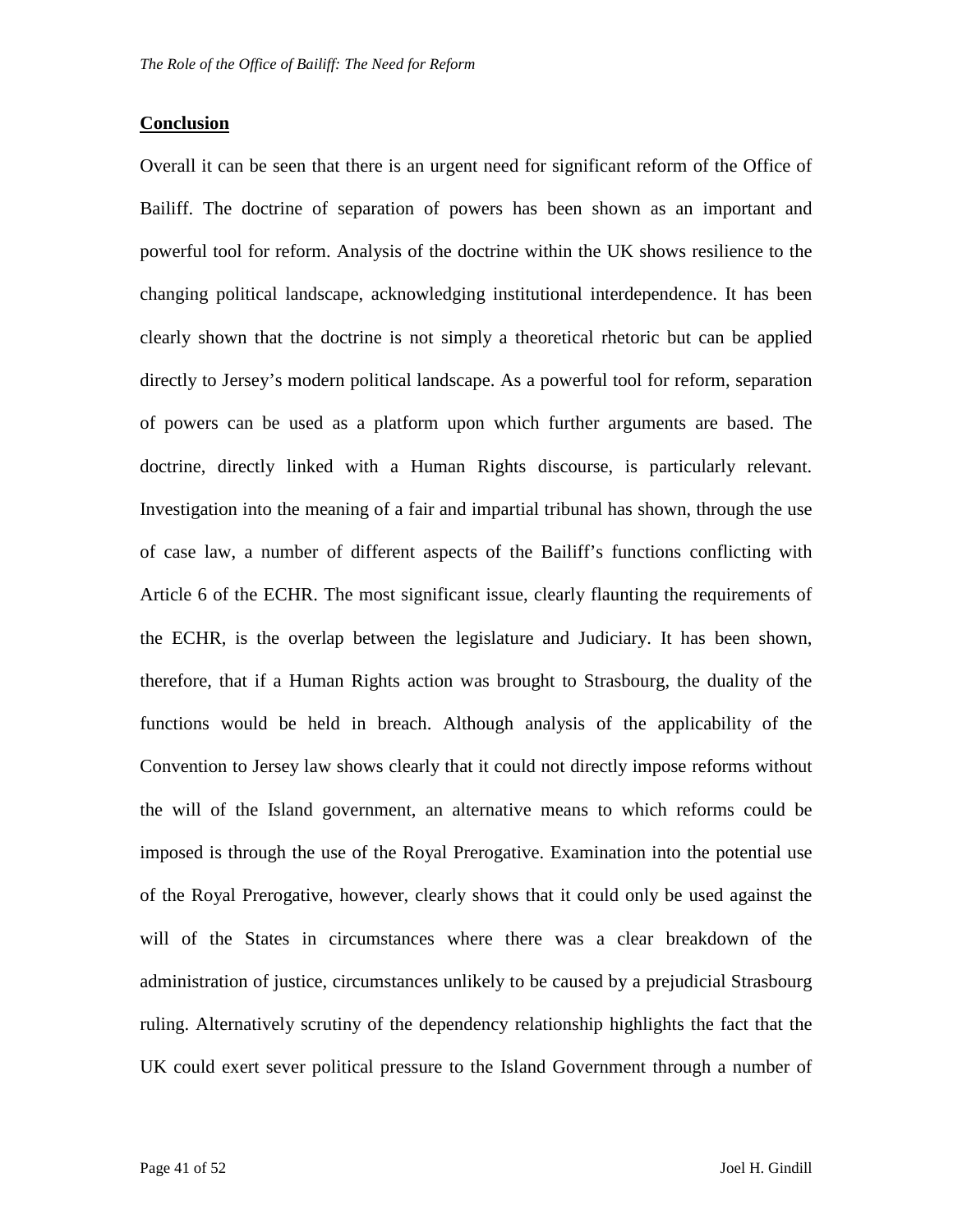means, effectively forcing the Island to co-operate with reforms, due to the inability of the States to resist UK ultimatums. It has also been shown, by considering the impacts of the Human Rights (Jersey) Law 2000, a new constitutional relationship between the Royal Court and the States has been created. This new relationship clearly makes the Bailiff's role within the States much more difficult to justify, due to an increased obligation placed upon the Royal Court.

Many aspects of the debate concerning the role of Lord Chancellor may be applied effectively to the system of governance within Jersey. It has been shown that the LC debate is fundamentally based on the doctrine of separation of powers, a discourse readily applicable to Jersey, giving further weight to reform of the Office of Bailiff. The supposed benefits of the duality of the LC's functions are fundamentally flawed. Although conflict resolution between the Judiciary and the Executive is a useful function of the LC, in the modern political context, such duality endangers the separateness of the Judiciary. The Constitutional Reform Act 2005, has taken into consideration a number of these issues.

A number of arguments have been used to show that the Bailiff's functions create a conflict of interests. These arguments have focused upon the fusion of powers as being against good democratic principle and open to potential abuse. The rational behind the conclusions of the 1947 and 1973 Royal Commissions have been studied, highlighting a number of flaws, and identifying key changes in the legal and political landscape of the Island, rendering these reports redundant. Investigation into the history of the role has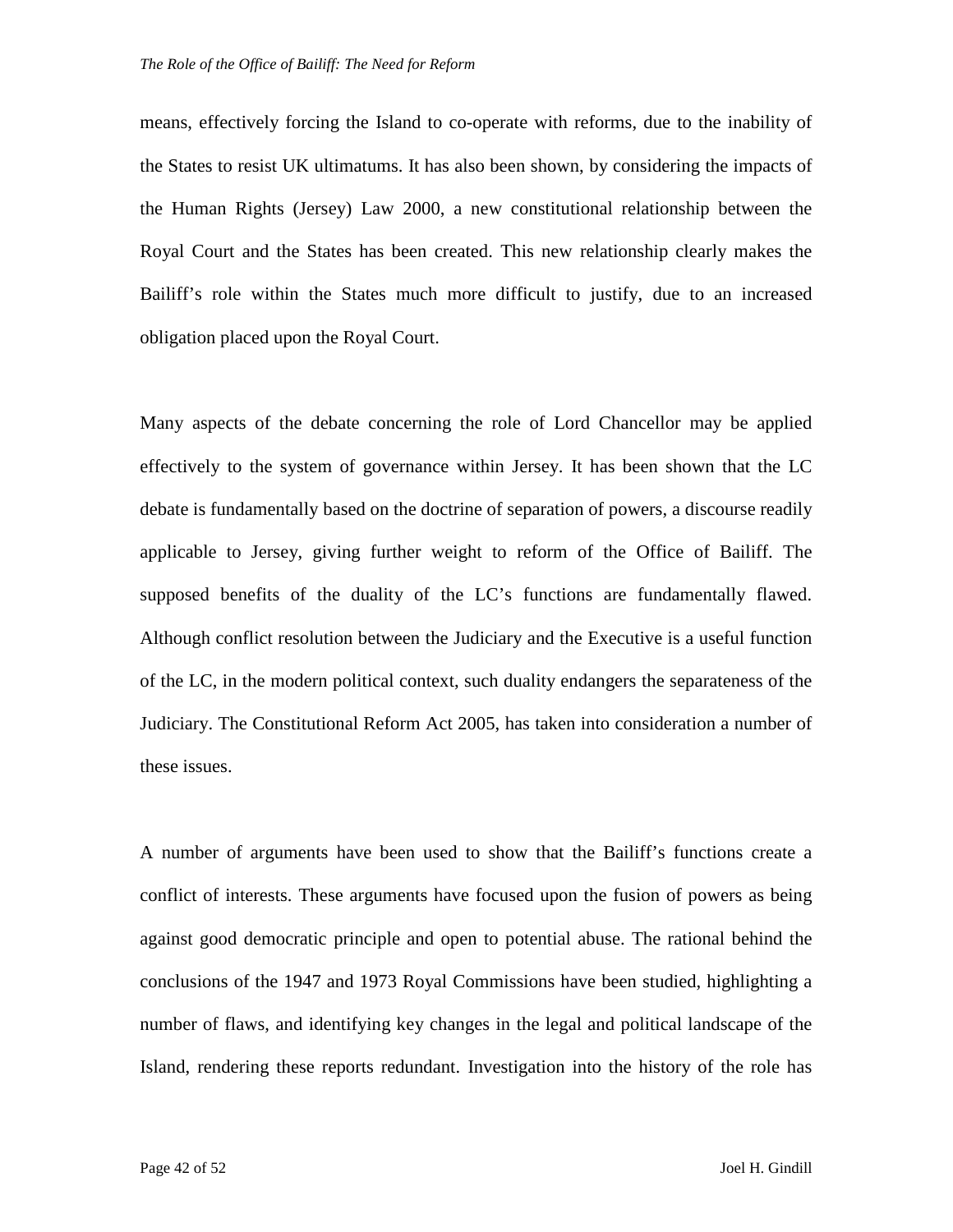shown that the personalities of past Bailiffs have had a massive impact upon the scale and significance of the role. These historical examples along with the lack of any formal checks on the Bailiff's power highlight the potential for abuse. The validity of retaining the current system has also been investigated. It has been shown that although the Bailiff provides constitutional advice and protection, the creation of the new ministerial system has impacted the validity of such claims. The growth of judicial review and the Bailiff's power over public entertainment give further weight to the argument for reform.

It has been demonstrated that reform of the Office of Bailiff is long overdue, not only for the continuing good governance of the Island, but for a modern and robust legal system. The role of Bailiff may have once served the Island well, however, legal and political developments both within and outside Jersey has created many risks to the Island's dependency and reputation for stable good governance.

#### **Word Count: 9,938**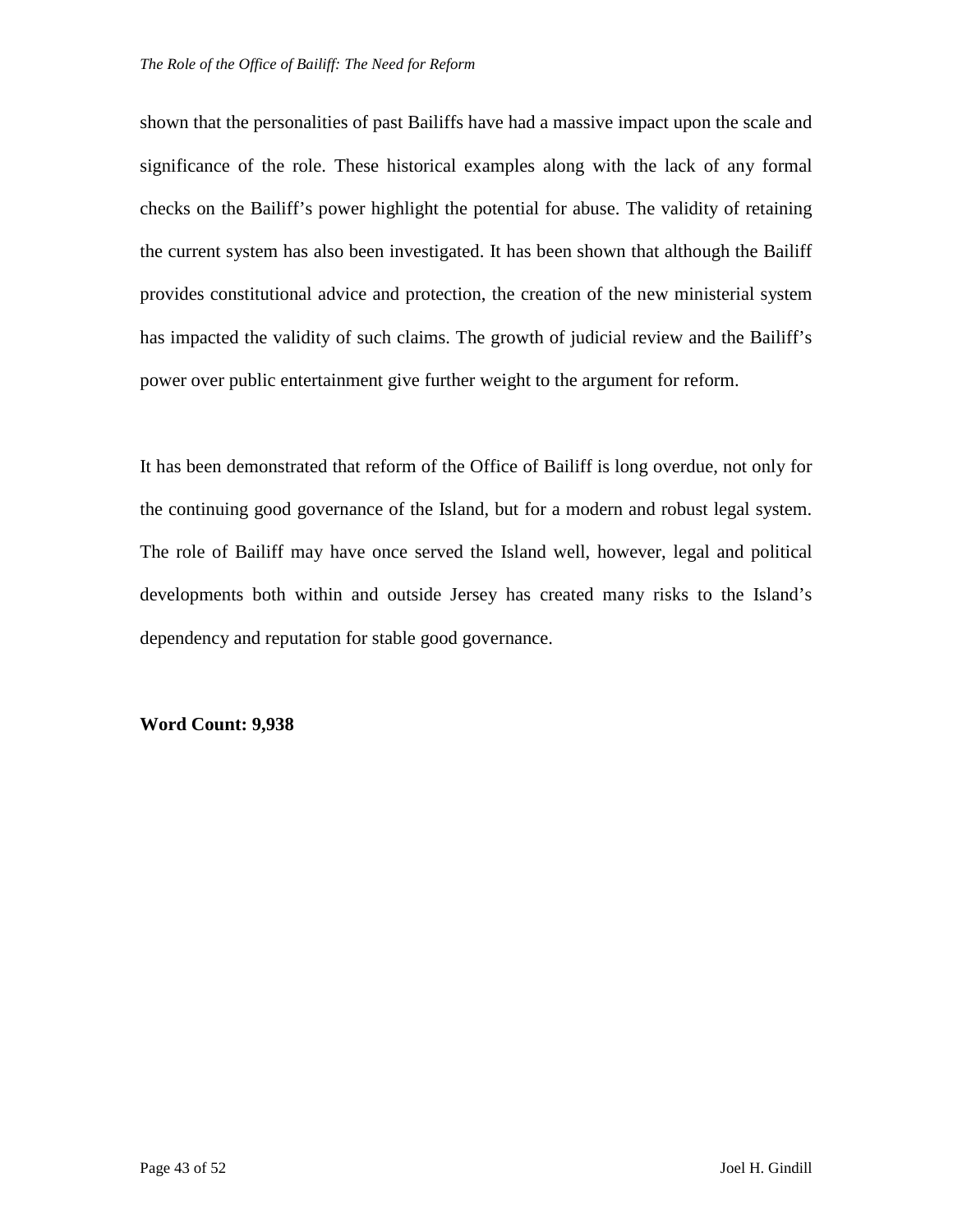#### **Bibliography**

- Allan, T. R. S, *'Parliamentary Sovereignty: Law Politics and Revolution'*, Law Quarterly Review, 113, July, 443-452, 1997
- Anderson, G., *'Using Human Rights in Scottish Courts'*, European Law Review, 25 Supp (Human rights survey), 3-17, 2000
- Arai-Takahaski, Y., *'The Margin of Appreciation Doctrine and the Principle of Proportionality in the Jurisprudence of the ECHR'*, Intersentia, 2002
- Bailhache, P., *'A Cry for Constitutional Reform- A Perspective from the Office of Bailiff'*, Jersey law Review, October, 3, 1999
- Bamforth, N., *'Ultra Vires and Institutional Interdependence'*, found in Forsyth, C., (ed.), *'Judicial Review and the Constitution'*, Hart Publishing, 2000
- Barendt, E., *'Seperation of Powers and Constitutional Government'*, Public Law, Winter, 599-619, 1995
- Bean, D., (ed.), *'Law Reform for All'*, Blackstone Press, 1996
- Beatty, D. M., (ed.), *'Human Rights and Judicial Review, a Comparative Perspective',* Martinus Nijhoff Publishers, London, 1994
- Beloff, M., *'The Human Rights Act 1998- A Year On',* Jersey Law Review, February, 2002
- Black-Branch, J., *'Entrenching Human Rights legislation under Constitutional Law: The Canadian Charter of Rights and Freedoms'* , European Human Rights Law Review, 3, 312-331, 1998
- Blake, C., and Blom-Cooper, L., *'Judicial Review in Jersey'*, Public Law, Autumn, 371- 374, 1997
- Bing, I., *'Curing Bias in Criminal Trials- The Consequences of R v Gough'*, Criminal Law Review, March, 148-158, 1998
- Lord Bingham of Cornhill, *'The Evolving Constitution'*, European Human Rights Law Review, 1, 1-16, 2002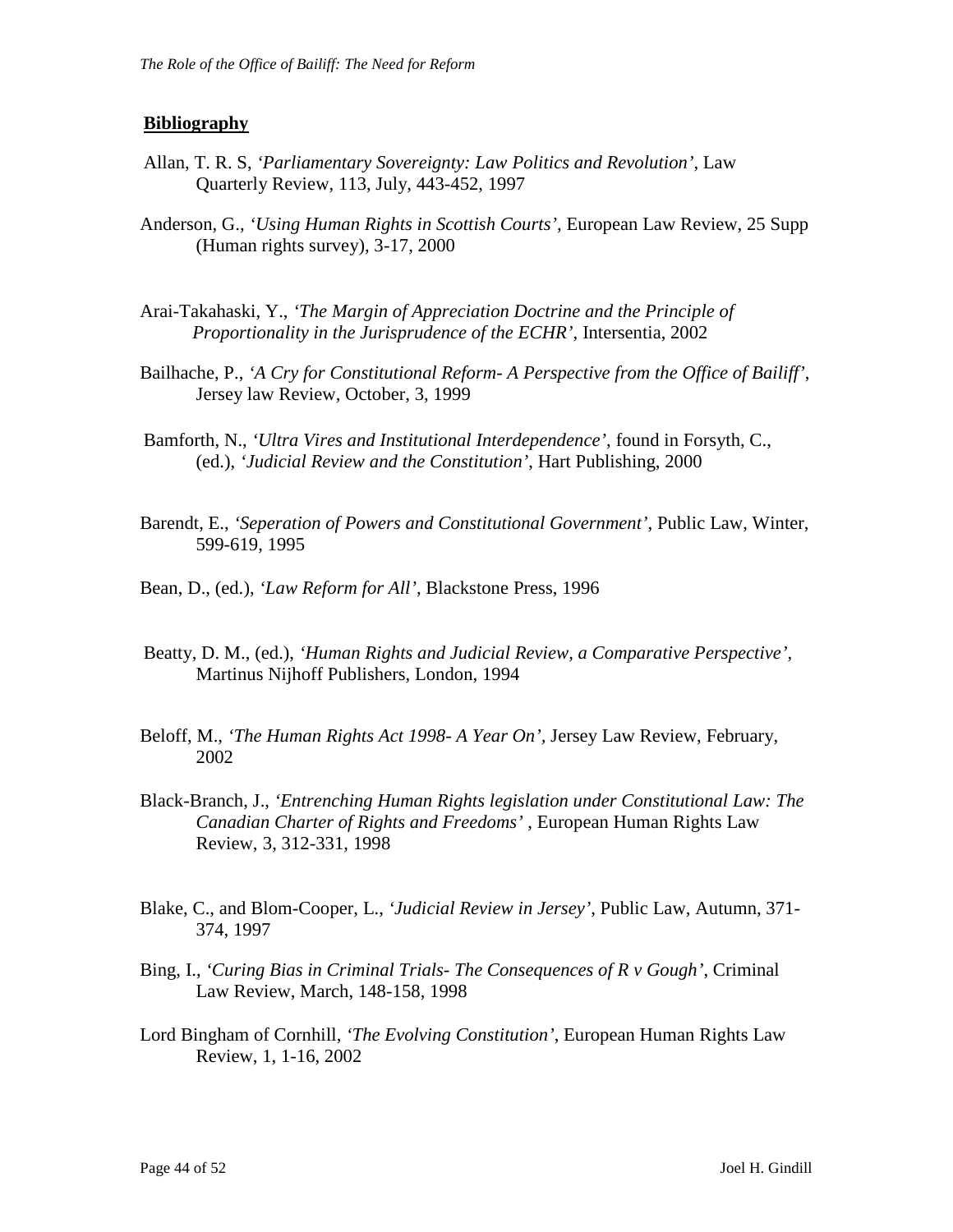- Lord Bingham of Cornhill, *'Incorporation of the European Convention on Human Rights: The Opportunity and Challenge',* Jersey Law Review, 2, 3, October, 1998
- Binnington, A., *'Frozen In Aspic? The Approach of the Jersey Courts to the Roots of the Island's Common Law'* The Jersey Law Review, 1, 1, February, 1997
- Bois, D. De L. *'A Constitutinal History of Jersey'*, States Greffe, Jersey, 1972
- Bowley, M., *'A decidedly Pyrrhic Victory*' New Law Journal, 151, 7012, 1858, 2001
- Bradley, A., *'Judicial Independence Under Attack',* Public Law, Autumn, 397-407, 2003
- Bradley, A. *'The Judicial Role of the Lord Chancellor'*, found in Dickson, B., and Carmichael P., (eds.), *'The House of Lords: its Parliamentary and Judicial Roles'*, Hart Publishing, 1999
- Bradley, A., and Ewing, K., *'Constitutional and Administrative Law'*, 13<sup>th</sup> Edition, Longman, 2003
- Clayton, R., *'Judicial Deference and "Democratic Dialogue": The Legitimacy of Judicial Intervention Under the Human Rights Act 1998'*, Public Law, Spring, 33- 37, 2004
- Cornes, R., *'How to Create a New Supreme Court: Learning From New Zealand'*, Public Law, Spring, 59-68, 2004
- Cornes, R., *'Time for a Home of Their Own*?' New Law Journal, 152, 7015, 63, 2002
- Cornes, R., *'The UK Supreme Court'*, New Law Journal, 153, 7087, 1018, 2002
- Cornes, R., *'McGonnell v United Kingdom, The Lord Chancellor and the Law Lords'*, Public Law, Summer, 166-177, 2000
- Craig, P., *'Formal and Substantive Conceptions of the Rule of Law: An Analytical Framework'*, Public Law, Autumn, 467-487, 1997
- Craig, P., *'Dicey: Unitary, Self-correcting Democracy and Public law'*, Law Quarterly Review, 106, January, 105-143, 1990
- Croll, P., *'The Ancient Role of the Bailiffs of Guernsey and Jersey as "Speakers"'* in Societe Jersiaise Annial Bulletin for 1997, 27, 1, 79-84
- Dickinson, B., and Carmichael, P., (eds.), *'House the Lords: its Parliamentary and Judicial Roles''*, Hart Publishing, 1999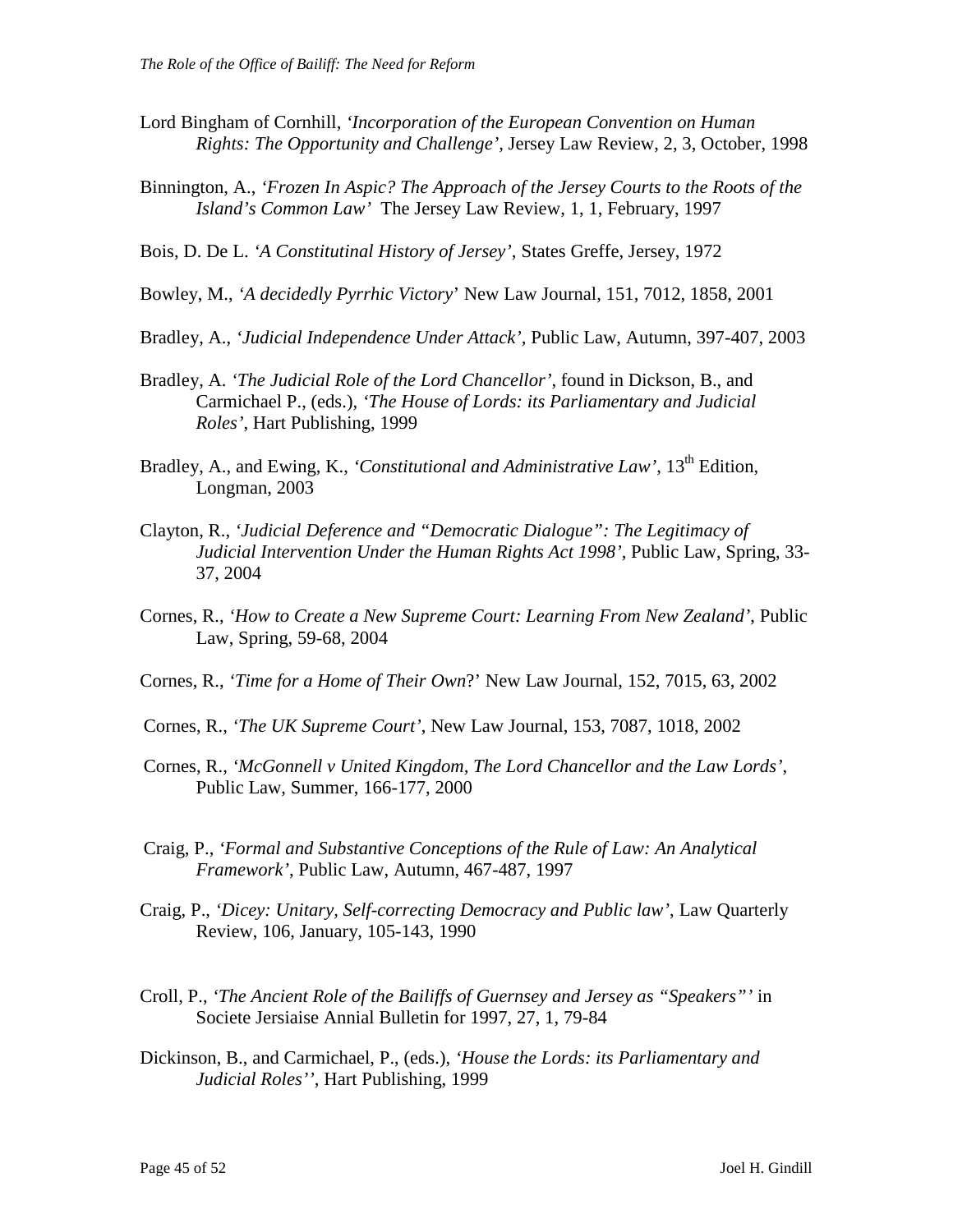- De L. Bois, F, *'A Constitutional History of Jersey'*, States Greffe, 1972
- Dicey, A., *'Law of the Constitution'*, Palgrave, 1985
- Editorial, *'Contemplating a New Era',* Law Society Gazzette, 100, 24, 16, 2003
- Fenwick, H., and Phillipson, G., *'Text, Cases and Materials on Public Law & Human Rights,* Second Edition, Cavendish Publishing, 2003
- Fleming, J., *'Independence Push'*, Law Society Gazette, 100, 47, 4, 2003
- McGoldrick, D., *'The United Kingdom's Human Rights Act 1998: in Theory and Practice'*. International and Comparative Law Quarterly, 50, 4, 901, 2001
- Halliday, S., *'Judicial Review and Compliance with Administrative Law'*, Hart Publishing, 2004
- Hanson, T., '*Justice in our Time: The Problem of Legislative Inaction'*, Jersey Law Review, 6, 1, February, 2002
- Heyting, W. J., *'The Constitutional Relationship between Jersey and the United Kingdom'*, Jersey Constitutional Association, Jersey, 1977
- Hocking, S., and Tucker, S., *'Has Human Rights Become the English Convention?'* , The Lawyer, November 15, 1999
- Holdswoth, *'A History of English Law'*, Sweet and Maxwell, 1945
- Horner, S. A., *'The Isle of Man and the Channel Islands- A Study of their Status Under Constitutional, International and European Law'*, European University Institute Working Paper No.98, European University Institute, Florence, 1984
- Lord Irvine of Lairg, *'The Human Rights Act: Parliament, the Courts, and the Executive'*, Public Law, Summer, 308-325, 2003,
- Le Fevre, D., *'Jersey: Not Quite British'*, Seaflower, 1993
- Le Herissier, R. G., *'The development of the government of Jersey 1771-1972'*, States Greffe, Jersey, 1974
- Le Sueur, A., *'Judicial Autonomy, Human Rights and the Future of the Bailiff'*, (forthcomming)
- Le Quesne, G., *'Jersey and Whitehall in the Min-Nineteenth Century'*, Third Joan Stevens Memorial Lecture, Societe Jersiaise, Jersey,1992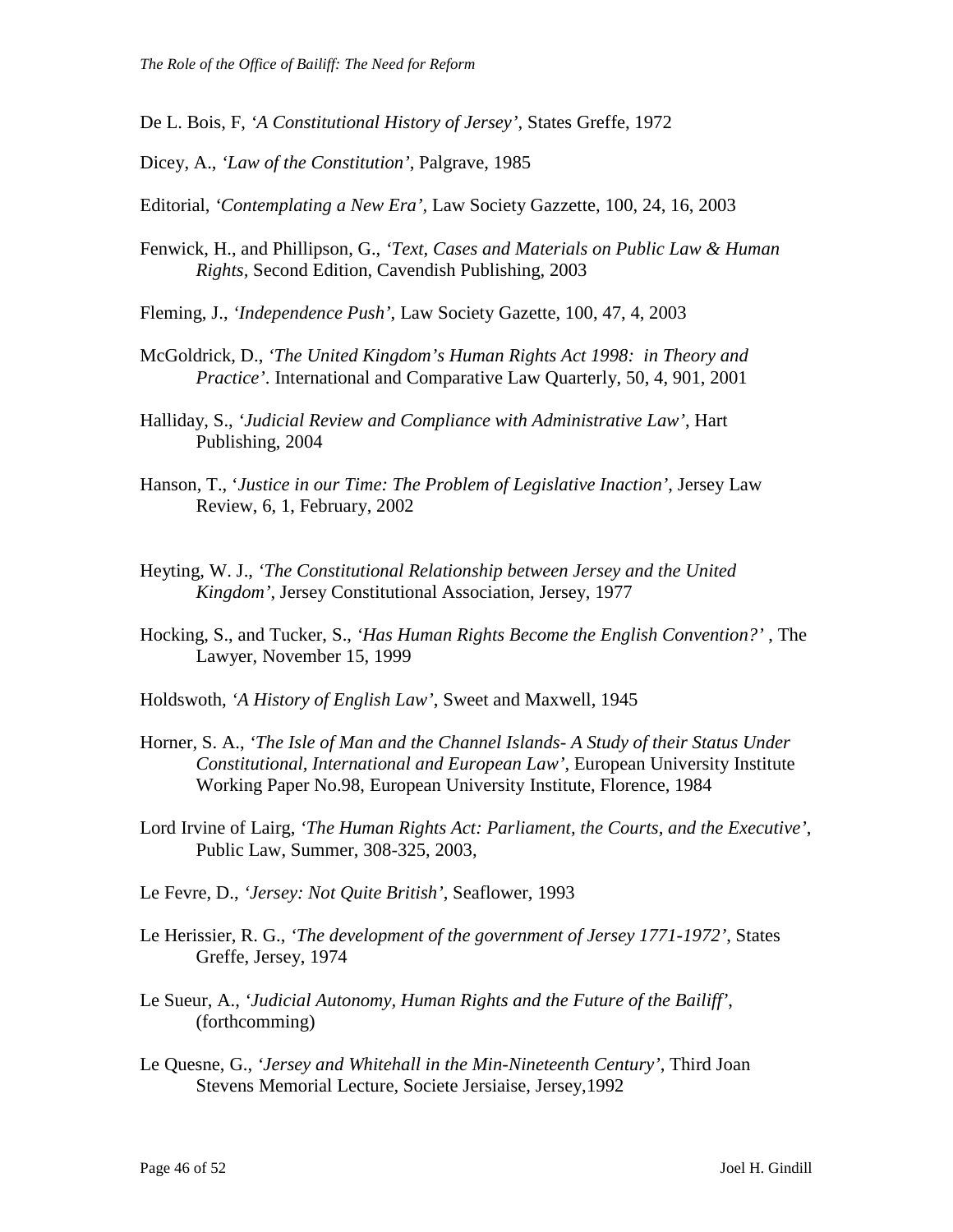- Lord Irvine of Laig, *'The Impact of the Human Rights Act: Parliament, the Courts and the Executive',* Public Law, Summer, 308-325, 2003
- Jowel, J., and Oliver, D., (eds.), *'The Changing Constitution'*, 4<sup>th</sup> Edition, Oxford University Press, 2000
- Kelleher, J., *' The Triumph of the Country, The Rural Community in Nineteenth-century Jersey',* John Appleby Publishing, Jersey, 1994
- Lester, A., *'The Human Rights Act 1998- Five Years On'*, European Human Rights Law Review, 3, 258-271, 2004
- Lord Lester of Herne Hill, *'Developing Constitutional Principles of Public Law'*, Public Law, Winter, 684-694, 2001
- Lord Lester of Herne Hill and Oliver D., (eds.),*'Constitutional Law and Human Rights'*, Butterworth's, London, 1997
- Lord Lester, *'The Georgetown Conclusions of the Effective Protection of Human Rights Through Law'*, Public Law, Winter, 562-566, 1996
- Loveland, *'Constitutional Law, Administrative Law and Human Rights'*, 3rd Edition, LexisNexis, 2003
- Lightman, D., *'Lord Chancellor and Master of the Multifarious Roles',* The Times, February 2001
- Lord Justice Laws, *'Judicial Review and the Meaning of Law'*, found in C. Forsyth (ed.), *'Judicial Review and the Constitution'*, Hart Publishing, 2000
- Matthews, P., '*The Dog in the Night-Time',* Jersey Law Review, June, 4, 2, 2000
- Matthews, P., *'Judicial Review, Jersey and the First Queen Elizabeth'*, Jersey Law Review, February, 4, 2, 2001
- Nicolle, S., *'The Origin and Development of Jersey Law: An Outline Guide'*, States Greffe, Jersey, 1998
- Oliver, D., *'Constitutional Reform in the United Kingdom'*, Oxford University Press, 2003
- Pannick, D., *'When Legal and Judicial Functions no Longer Mix'*, The Times, February 9th, 1999
- Plender, R., *'The Protocol, the Bailiwicks and the Jersey Cow'*, in R. Plender (ed.), *Legal History and Comparative Law*, London, Frank Cass, 1990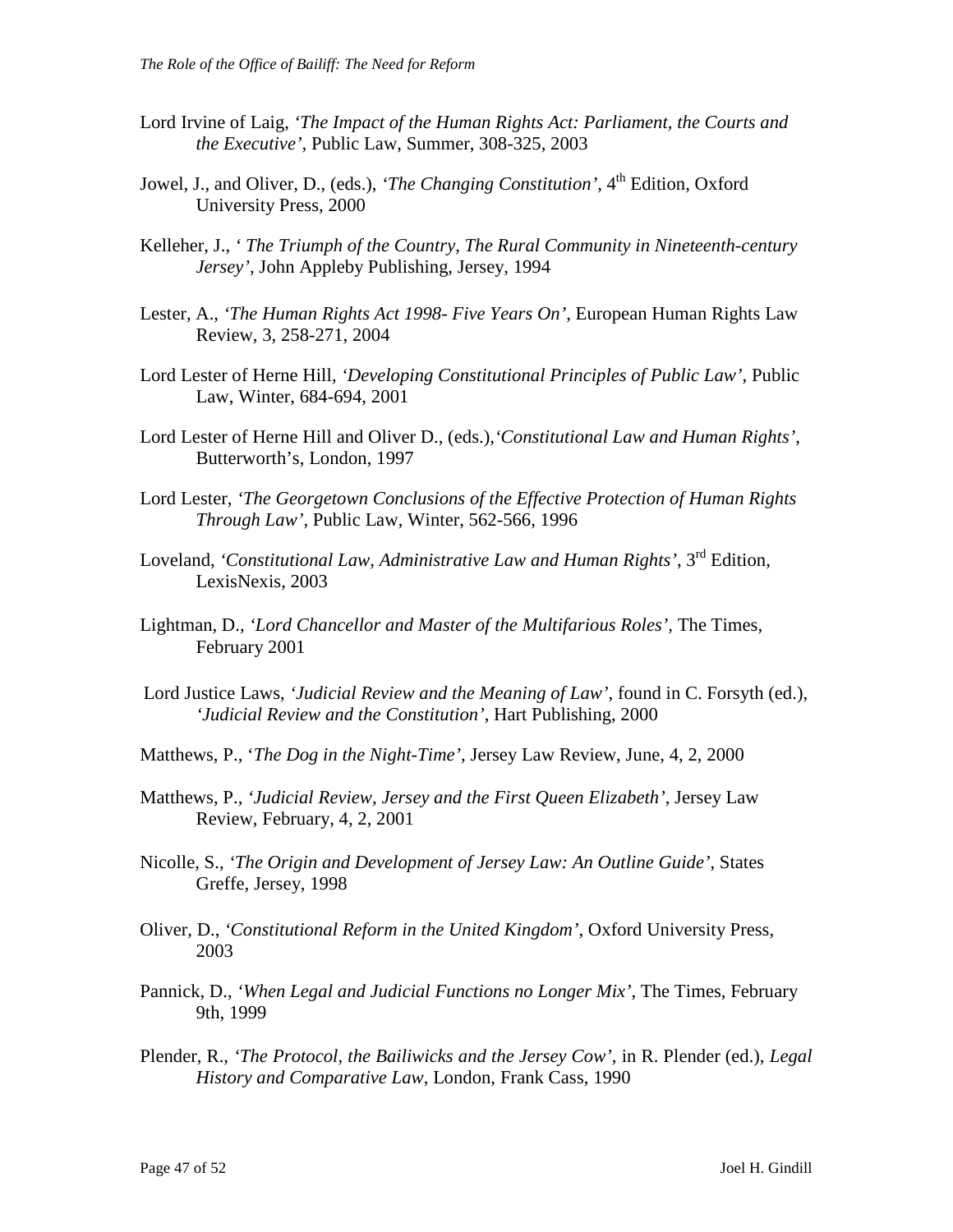- Plender, R., *'The Rights of European Citizens in Jersey'*, Jersey Law Review, October, 2, 3, 1998
- Potter, E. J. M., *'An Account of the Procedures of the States of Jersey'*, States Greffe, Jersey, 1989
- Powell, R., *'Ascertaining Transparency: Bias After the Human Rights Act 1998'*, Magistrates' Court Practice, 6.5, 8, 2002
- Pocock, H. R. S., *'The Memoirs of Lord Coutanche'*, Philimore, Chichester, 1975
- Quinn, K., *'Jury Bias and the European Convention on Human Rights: A Well-Kept Secret'*, Criminal Law Review, December, 998-1014, 2004,
- Read, J., *'Save the Lord Chancellor'*, New Law Journal, 153, 7087, 1033, 2003
- Le Rendu, L., *'Jersey: Independent Dependency? The Survival Strategies of a Microstate',* Bradford on Avon: ELPS, 2004

Le Rendu, L., *'The Positive Management of Dependency: Jersey's Survival as a Microstate in the Modern World'*, Societe Jersiaise, 2000

- Robilliard, J., *'The UK and the Channel Islands'*, The Law Society's Gazette, 20 January 1988
- Robinson, G., *'Judicial Review and the Review of Administrative Decisions in Jersey; Flexibility or Uncertainty?'*, Jersey Law Review, October, 2, 3, 1999
- Selway, B., *'The Constitution of the UK; a Long Distance Perspective'* Common Law World Review, 30, 3, 2001
- Southwell, R., *'The Sources of Jersey Law'*, Jersey Law Review, October, 1, 3, 1997
- Stevens, R., *'A Loss of Innocence? Judicial Independence and Separation of Powers'*, Oxford Journal of Legal Studies,19, 365, 1999
- Lord Steyn, '*2000-2005, Laying the Foundations of Human Rights in the United Kingdom'*, European Human Rights Law Review, 4, 349-362, 2005
- Lord Steyn, *'Deference: a Tangled Story'*, Public Law, Summer, 346-355
- Lord Steyn, *'The New Legal Landscape'*, E.H.R.L., 6, 549-554, 2000
- Steyn, J., *'The Weakest and Lest Dangerous Department of Government'*, Public Law, Spring, 84-95, 1997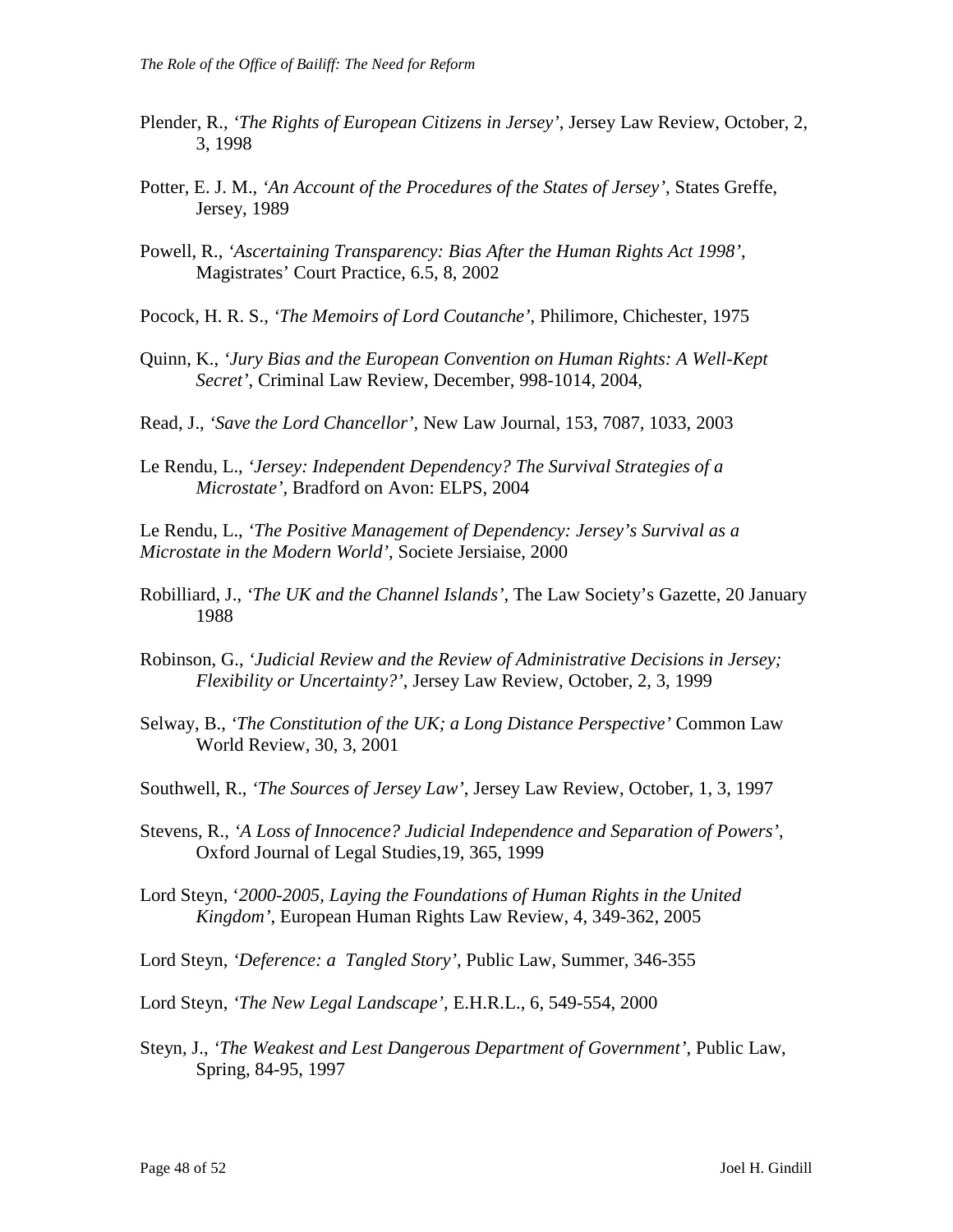- Steyn, J., *'The Case for a Supreme Court'*, Law Quarterly Review, July, 118, 282-396, 2002
- Stone-Sweet, A., *'Governing With Judges: Constitutional Politics in Europe',* Oxford University Press, 2000
- Sullivan, J., *'Constitutions, Charters and Privilages Granted to the Channel Islands'*, Russell Smith, 1869
- Syvret, M. & Stevens, J., *'Balleine's History of Jersey'*, Phillmore, Chichester, 1981
- The Times, *'Legislative Role Imperils Judge's Impartiality'*, The Times, February 22, 2000
- Thompson, R., *'Community Law and the Limits of Deference'*, European Human Rights Law Review, 3, 243-258, 2005
- Wettenhall, R., *'Using all the Talents of a Legislature in Governing'*, Australian Journal of Public Administration, March, 53, 1, 107-115, 1994
- White, R., *'Article 6, Starrs v Ruxton, Clancy v Caird, and Justices of the Peace',* Scots Law Times, 12, 105-108, 2001
- Lord Wilson of Dinton, *'The Robustness of Conventions in a Time of Modernisation and Change'*, Public law, Summer, 407-420, 2004
- Lord Windlesham, *'The Constitutional Reform Act 2005: The Ministers, Judges and Constitutional Change: Part 1'*, Public Law, Winter, 806-823, 2005
- Lord Windlesham, *'The Constitutional Reform Act 2005: The Politics of Constitutional Reform: Part 2'*, Public Law, Spring, 1, 35-37, 2006
- Zander, M., *'Constitutional Reform Debate Rumbles On'*, New Law Journal, 154, 7137, 1074, 2004

#### **Cases and Ruling of Courts**

- Application to ECHR No. 284488/95, Richard James Joseph McGonnell v the United Kingdom
- B.F. Burt and H.I. Burt v States [1998] JLR 1
- Bordeaux Vineries Limited v States Administration Board (1993) 16 Guernsey Law Journal 33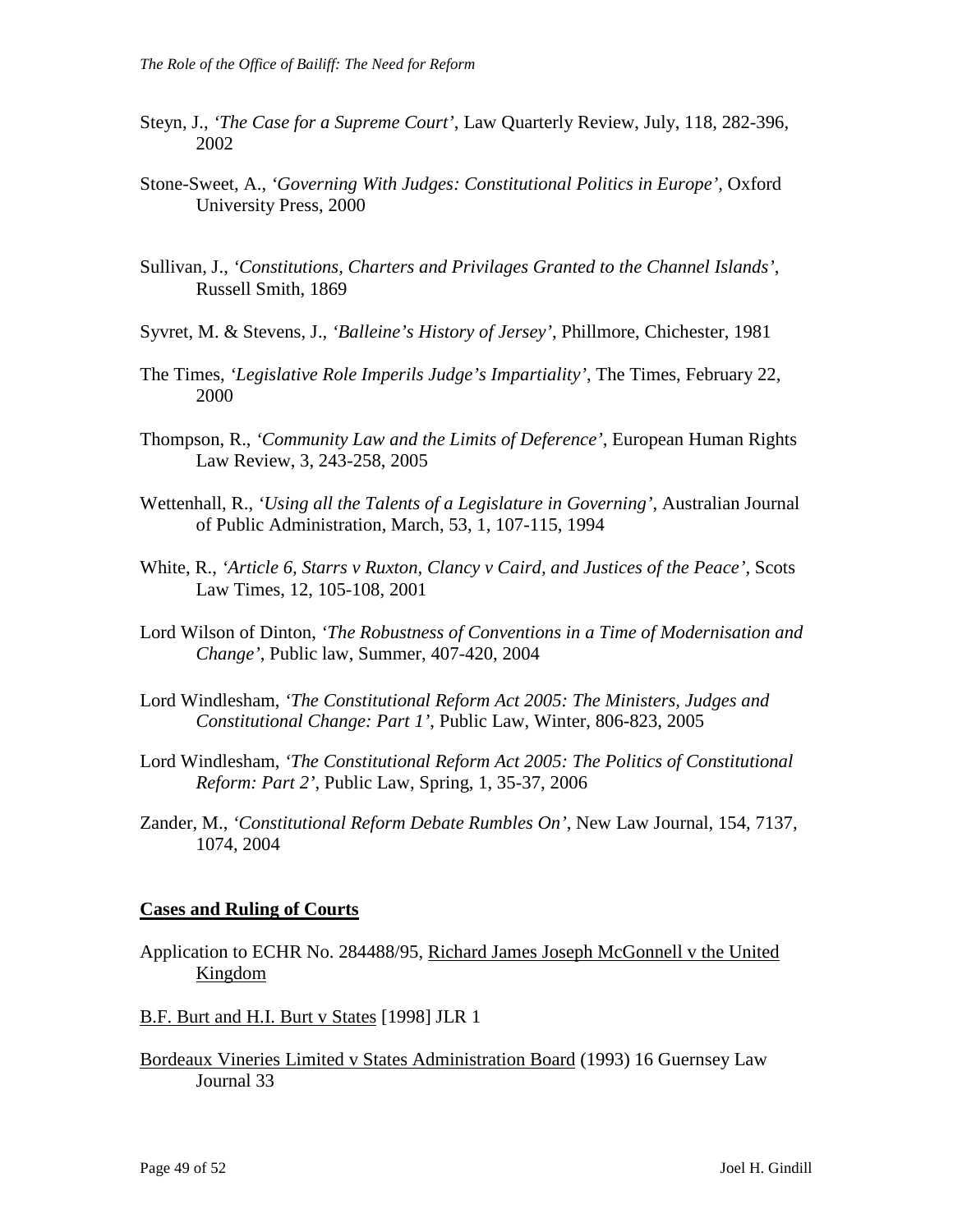#### Chloride Industrial Batteries Ltd v F. & W. Freight Ltd [1989] W.L.R.1 45

Eves v Le Main, January 22<sup>nd</sup>, 1999 unreported CA

Findlay v U.K. (1997) 24 EHRR 221

McGonnell v United Kingdom [2000] ECHR 28488/95

Procola v Luxembourg (A/326) (1996) 22 E.H.R.R. 193 (ECHR)

R v Gough [1993] AC 646

Starrs and Chalmers v Procurator Fiscal, Linglithgrow [2000] SLT 42

Syvret v Bailhache and Hammon [1998] JLR 128

X v. United Kingdom, European Commission, Application 8873 EHHR [1982]

#### **Legislation**

Draft States of Jersey Law (June  $29<sup>th</sup> 2004$ )

Constitutional Reform Act 2005

Court of Appeal (Jersey) Law 1961

European Communities (Jersey) Law 1973

European Community Legislation (Implementation) (Jersey) Law 1996

Royal Court (Jersey) Law 1948

States of Jersey Law 1966

States' Reform: Reorganization of Committees (Transitional Arrangements) (Jersey) Act 2002

#### **Government Reports**

First Report of the Commissioners Appointed to Inquire into the State of the Criminal Law in the Channel Islands, London, 1847

Human Rights Case Archive and Review 2001-Judicial Review, Human Rights & UKP  $2.1(A5)$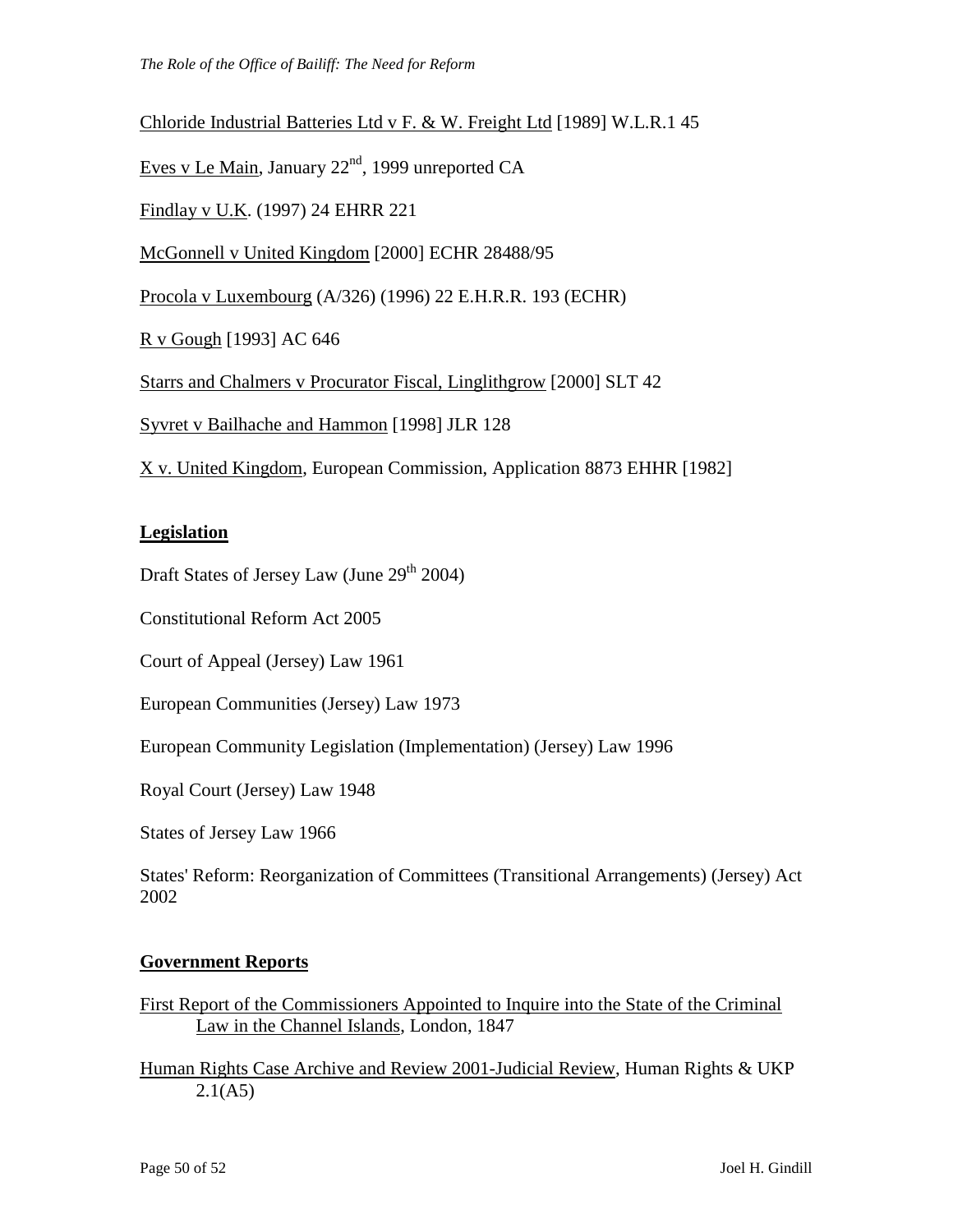- KPMG Peat Marwick McLintock, States of Jersey: A Review of the Machinery of Government, States Greffe, Jersey, 1987
- Policy and Resources Committee, Machinery of Government: Relationship between the Parishes and the Executive, R.C. 66/05, States Greffe, Jersey, 2005
- Policy and Resources Committee, Machinery of Government: Proposed Reforms, Implementation Plan,  $27<sup>th</sup>$  November 2001
- Policy and Resources Committee, Human Rights Conventions: Reports for Jersey, R.C. 14/94, States Greffe, Jersey, 1994
- Policy and Resources Committee, Treaties: Application to Crown Dependencies, R.C. 24/93, States Greffe, Jersey, 1993
- Submission of the States of Jersey to the Royal Commission on the Constitution, 1970
- The Committee on Legal Affairs and Human Rights, Office of the Lord Chancellor in the Constitutional System of the United Kingdom*,* Doc. 9798, 28 April 2003, Rapporteur: Mr Erick Jurgens, Netherlands, Socialist Group
- The Royal Commission on the Constitution 1969-1973, Relationships between the United Kingdom and the Channel Islands and the Isle of Man, Volume I, Part XI, Cmnd 5460, HMSO, London, 1973
- Report of the Committee of the Privy Council on Proposed Reforms in the Channel Islands, Cmd. 7074, HMSO, London, 1947
- Report of the Committee of the Privy Council on the questions of Contributions in Imperial Funds from the Islands of Jersey, Gurney and Man, Cmd. 2586, HMSO, London, 1926
- Report of the Review Panel on the Machinery of Government in Jersey, Bridge  $\&$ Company, London, 2000 *(The Clothier Report)*
- Review of Financial Regulation in the Crown Dependencies, Cm. 4109, Stationary Office, London, 1998

Working Party on Public Entertainment: Final Report, 120 2002 R.C.26

#### **World Wide Web Sites**

Http://www.parliament.uk (Accessed on 17/07/05)